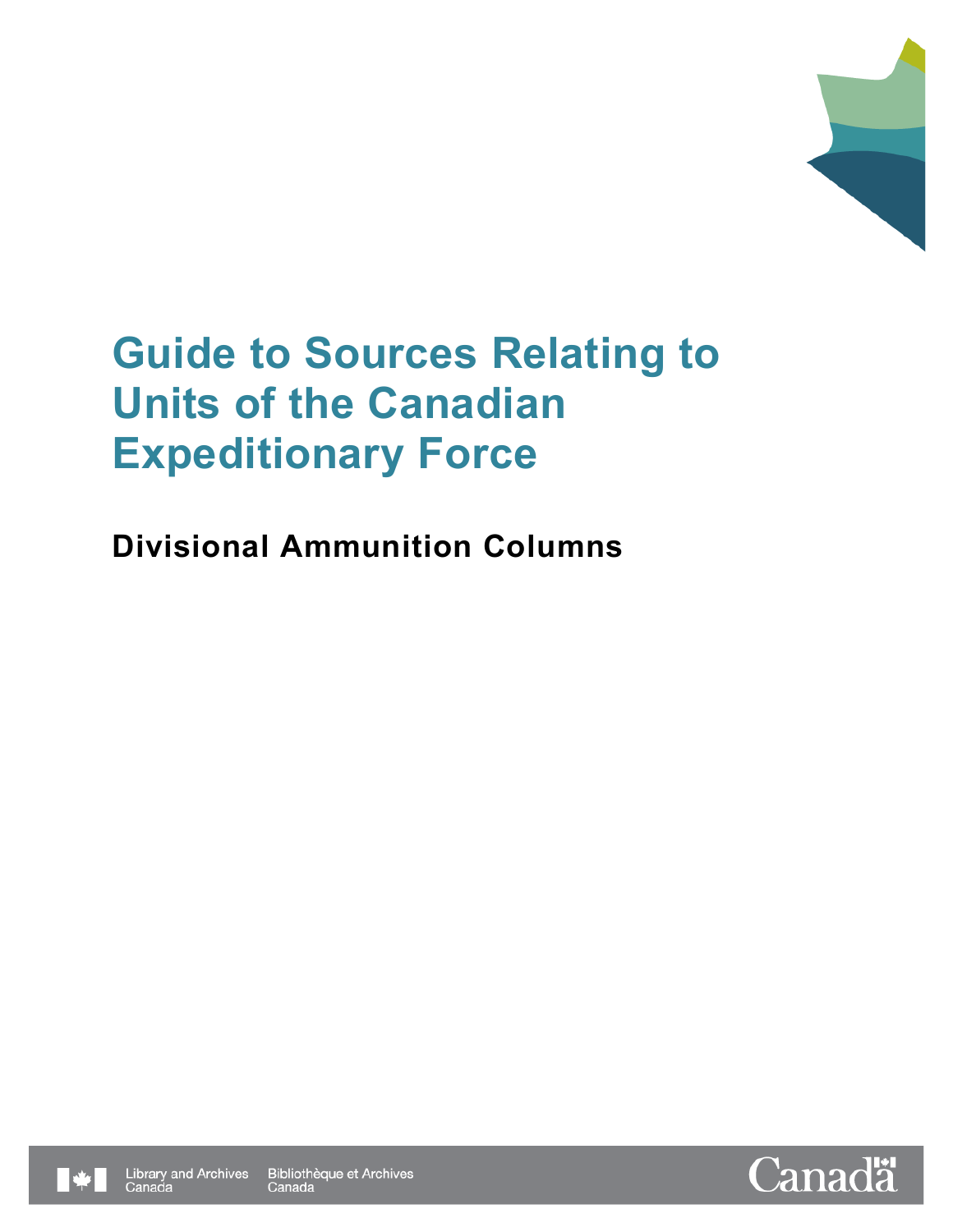# DIVISIONAL AMMUNITION COLUMNS

| $\label{eq:1} \mbox{Introduction} \,\, \ldots \,\, \ldots \,\, \ldots \,\, \ldots \,\, \ldots \,\, \ldots \,\, \ldots \,\, \ldots \,\, \ldots \,\, \ldots \,\, \ldots \,\, \ldots \,\, \ldots \,\, \ldots \,\, \ldots \,\, \ldots \,\, \ldots \,\, \ldots \,\, \ldots \,\, \ldots \,\, \ldots \,\, \ldots \,\, \ldots \,\, \ldots \,\, \ldots \,\, \ldots \,\, \ldots \,\, \ldots \,\, \ldots \,\, \ldots \,\, \ldots \,\, \ldots \,\, \ldots \,\, \ldots \,\,$ |  |
|-----------------------------------------------------------------------------------------------------------------------------------------------------------------------------------------------------------------------------------------------------------------------------------------------------------------------------------------------------------------------------------------------------------------------------------------------------------------|--|
|                                                                                                                                                                                                                                                                                                                                                                                                                                                                 |  |
|                                                                                                                                                                                                                                                                                                                                                                                                                                                                 |  |
|                                                                                                                                                                                                                                                                                                                                                                                                                                                                 |  |
|                                                                                                                                                                                                                                                                                                                                                                                                                                                                 |  |
|                                                                                                                                                                                                                                                                                                                                                                                                                                                                 |  |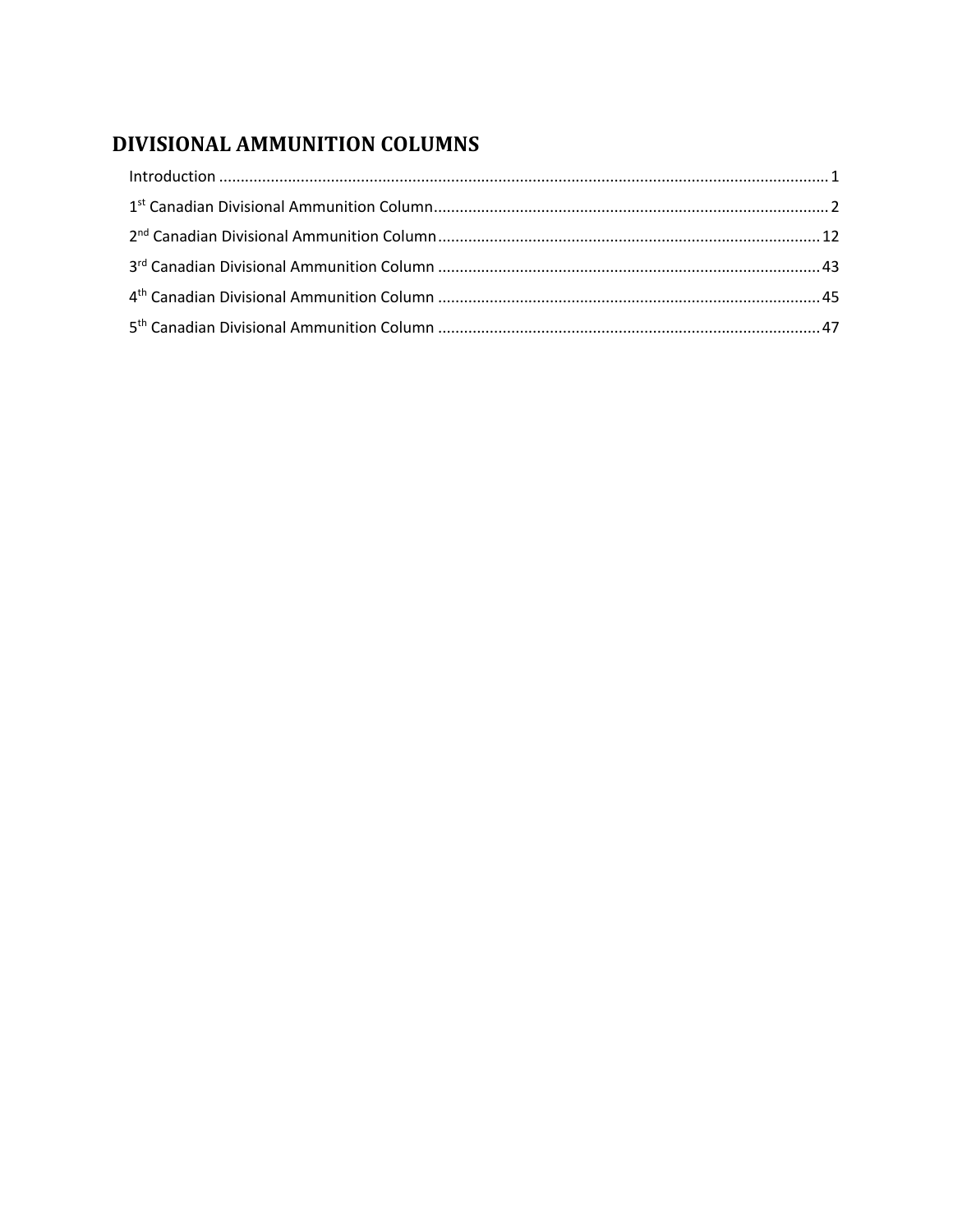# **Divisional Ammunition Columns**

# <span id="page-2-0"></span>**Introduction**

Divisional Ammunition Columns were responsible for the delivery of ammunitions to batteries and other units from ammunition refilling points.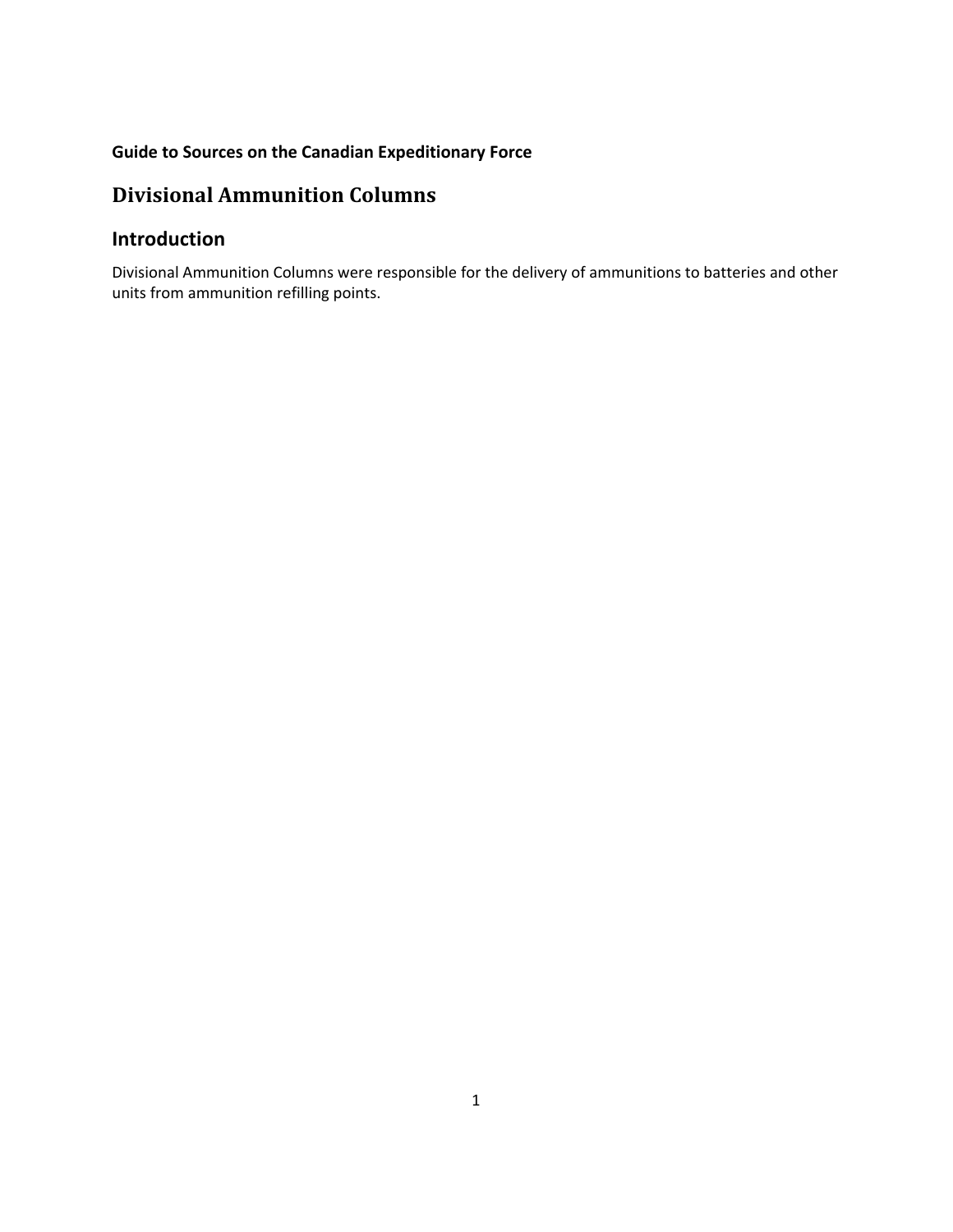# <span id="page-3-0"></span>**1 st Canadian Divisional Ammunition Column**

# **Background Information** Organized in August 1914 under the command of Lieutenant-Colonel J. J. Penhale. Mobilized at Valcartier. Left Quebec 30 September 1914 aboard MEGANTIC and MONTEZUMA. Arrived in England 14 October 1914. Strength: 30 officers, 561 other ranks. Arrived in France 12 February 1915. 1st Canadian Divisional Artillery. Returned to England 21 March 1919. Disbanded by General Order 191 of 1 November 1920.

## **Sources**

In this section, the text in bold is the main topic and the indented part is the archival reference. Use the archival reference to order the document.

#### **War diary, 16 Oct. 1914 - 8 April 1919**

RG 9 III-D-3, vols. 4977-47-978, folders 581-583

# **Historical record**

RG 9 III-D-1, vol. 4685, folder 34, file 1

#### **Circular re badges**

RG 9 III-D-1, vol. 4685, folder 34, file 2

## **Operation orders, 6, 8 March 1917**

RG 9 III-D-1, vol. 4685, folder 34, file 1

**Receipts for routine orders, Nov. 1916 - June 1918**

RG 9 III-D-1, vol. 4685, folder 34, file 3

#### **Correspondence re photographs, 10 Jan.1918**

RG 9 III-D-1, vol. 4685, folder 34, file 4

# **Administrative instructions and arrangements, 18 Oct. 1916 - 21 Oct. 1917**

RG 9 III-C-4, vol. 4316, folder 1, file 1

# **Aircraft, summary of RFC work, 7 Aug. 1916 - 31 Oct. 1917**

RG 9 III-C-4, vol. 4316, folder 1, file 2

### **Instructions re Americans with Canadian units, 1 Feb. - 7 June 1917**

RG 9 III-C-4, vol. 4316, folder 1, file 3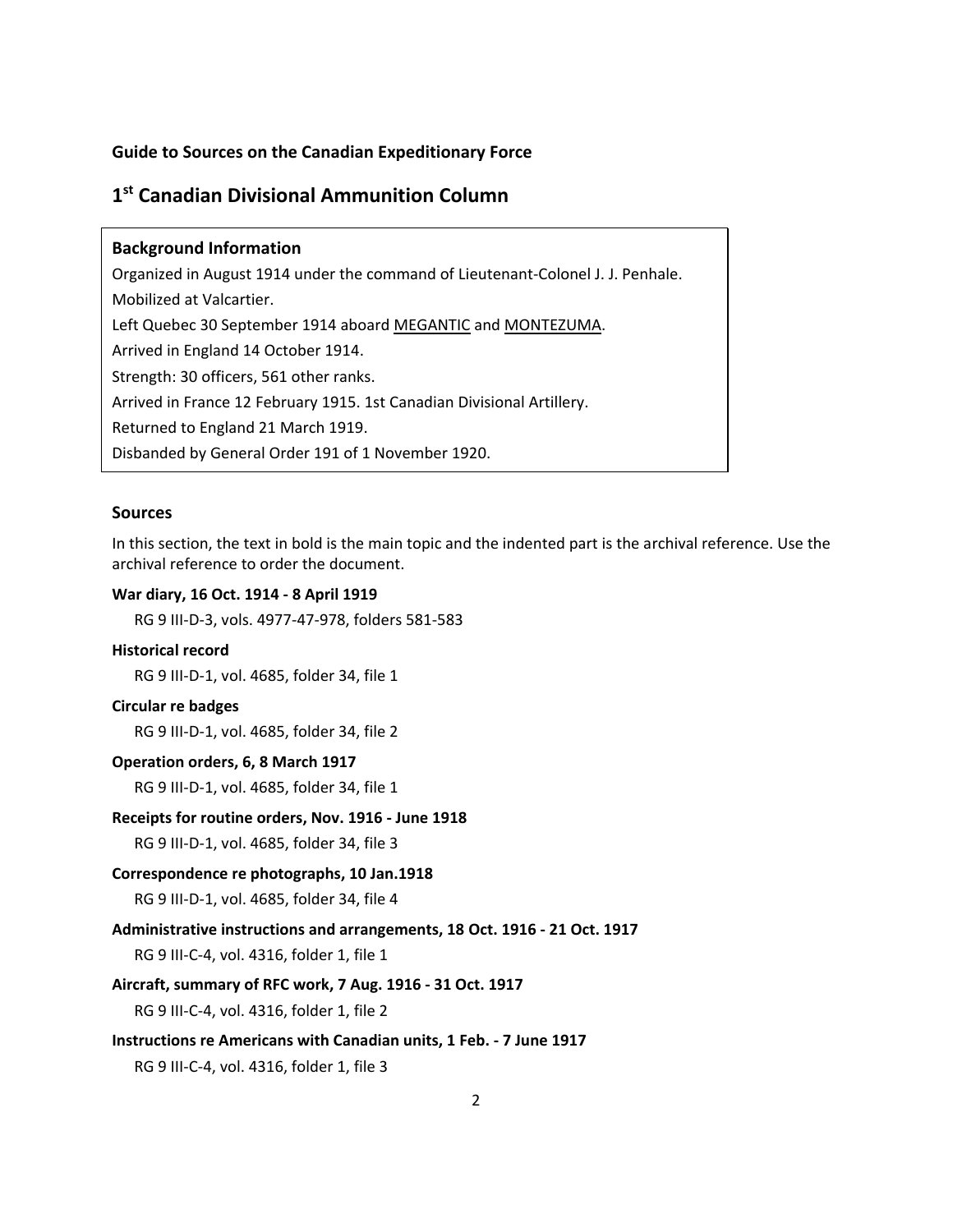| <b>Guide to Sources on the Canadian Expeditionary Force</b>       |
|-------------------------------------------------------------------|
| Small arms ammunition, grenades, 1 March-11 July 1917             |
| RG 9 III-C-4, vol. 4316, folder 1, file 4                         |
| Ammunition and fuzes, 1 Feb. 1916 - 24 July 1917                  |
| RG 9 III-C-4, vol. 4316, folder 1, files 5-7                      |
| Instructions re ammunition boxes, 5 Jan. - 13 Sept. 1917          |
| RG 9 III-C-4, vol. 4316, folder 2, file 1                         |
| Reports on ammunition dumps, 17 March - 28 Dec. 1917              |
| RG 9 III-C-4, vol. 4316, folder 2, files 2-3                      |
| <b>Naming of areas</b>                                            |
| RG 9 III-C-4, vol. 4316, folder 2, file 4                         |
| German catalogue of artillery batteries, 4 Sept. 1916             |
| RG 9 III-C-4, vol. 4316, folder 2, file 5                         |
| <b>Employment of British artillery, 1 Nov. 1914</b>               |
| RG 9 III-C-4, vol. 4316, folder 2, file 6                         |
| Massed bands, 27 Dec. 1916 - 28 May 1917                          |
| RG 9 III-C-4, vol. 4316, folder 2, file 7                         |
| Instructions re badges, 5 April - 5 June 1917                     |
| RG 9 III-C-4, vol. 4317, folder 2, file 8                         |
| <b>Instructions re barrages</b>                                   |
| RG 9 III-C-4, vol. 4317, folder 2, file 9                         |
| Battle positions, 1st Canadian Divisional Artillery, 12 Dec. 1917 |
| RG 9 III-C-4, vol. 4317, folder 2, file 10                        |
| List of boundaries, 26 Dec. 1917                                  |
| RG 9 III-C-4, vol. 4317, folder 2, file 11                        |
| Battle stops, 1st Canadian Division, 10 Nov. 1916, 16 Aug. 1918   |
| RG 9 III-C-4, vol. 4317, folder 2, file 12                        |
| Billets, 1 Feb. 1915-21 Dec. 1917                                 |
| RG 9 III-C-4, vol. 4317, folder 2, files 13-16                    |
| Bombs and grenades, 1 June 1916 - 31 Jan. 1917                    |
| RG 9 III-C-4, vol. 4317, folder 3, file 1                         |
| Instructions re burials, 16 Aug. 1918                             |
| RG 9 III-C-4, vol. 4317, folder 3, file 2                         |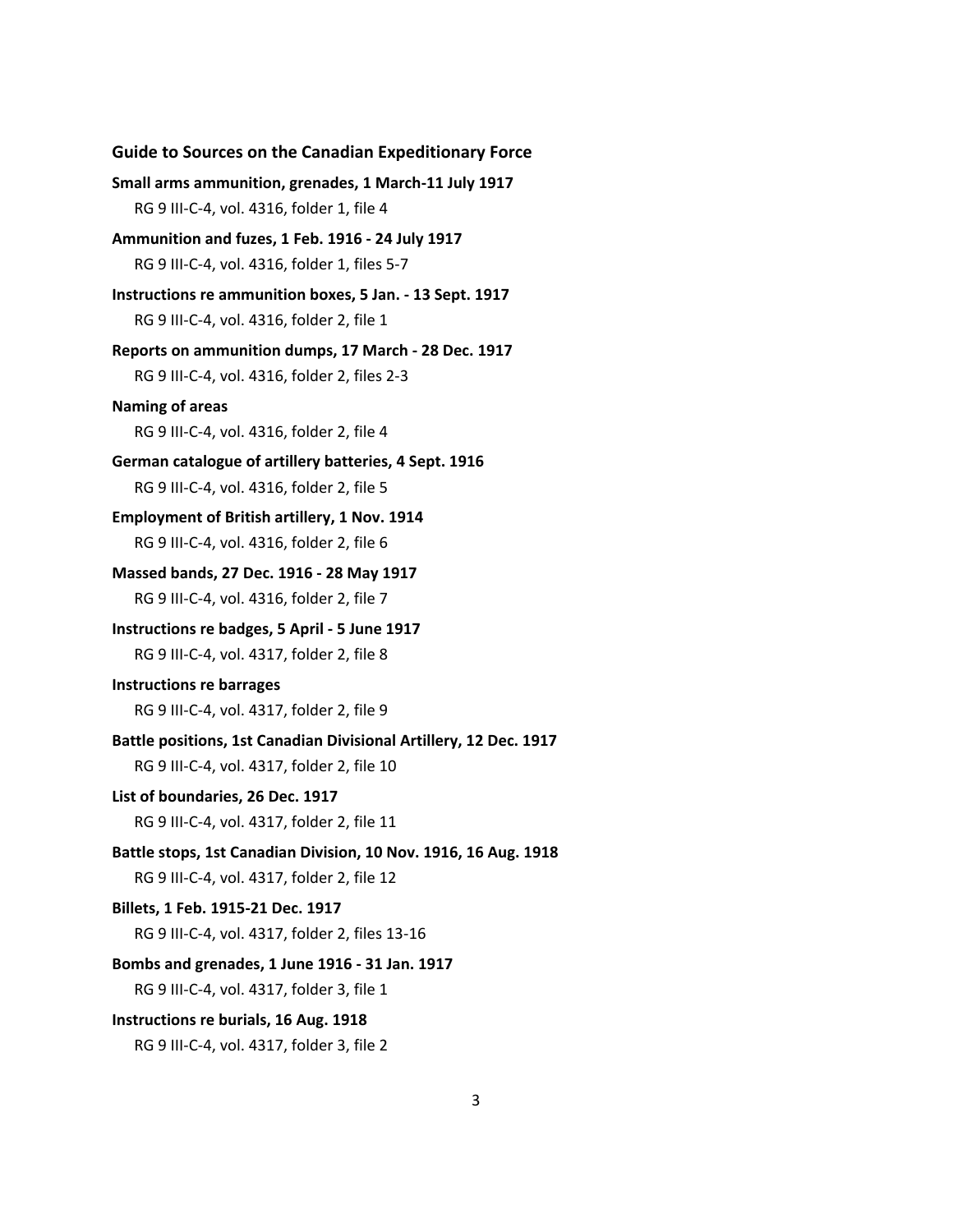| <b>Guide to Sources on the Canadian Expeditionary Force</b>                     |
|---------------------------------------------------------------------------------|
| Reports on dripping, 13 July - 2 Nov. 1917                                      |
| RG 9 III-C-4, vol. 4317, folder 3, file 3                                       |
| Rest camps, 9 Oct. 1916                                                         |
| RG 9 III-C-4, vol. 4317, folder 3, file 4                                       |
| Canteens, 18 Nov. 1916-6 March 1917                                             |
| RG 9 III-C-4, vol. 4317, folder 3, file 5                                       |
| Reports on casualties and sickness, 24 Feb. 1916 - 31 July 1917                 |
| RG 9 III-C-4, vol. 4317, folder 3, file 6                                       |
| Catering, 3 June 1917                                                           |
| RG 9 III-C-4, vol. 4317, folder 3, file 7                                       |
| <b>British Army Claims Commission, 3 March 1915</b>                             |
| RG 9 III-C-4, vol. 4317, folder 3, file 8                                       |
| Codes and station calls, 16 Jan. 1916 - 31 Oct. 1917                            |
| RG 9 III-C-4, vol. 4317, folder 3, file 9                                       |
| Congratulatory messages, 29 Aug. - 7 Nov. 1917                                  |
| RG 9 III-C-4, vol. 4317, folder 3, file 10                                      |
| Commands, CRA, 1st Canadian Division, 16 Sept. 1917 - 22 Sept. 1918             |
| RG 9 III-C-4, vol. 4317, folder 3, file 11                                      |
| Conferences, brigade and battery commanders, 27 Sept. 1917                      |
| RG 9 III-C-4, vol. 4317, folder 3, file 13                                      |
| Tactical control, 28 Aug. - 7 Sept. 1917                                        |
| RG 9 III-C-4, vol. 4317, folder 3, file 13                                      |
| Paymaster's correspondence, 1 July - 31 Dec. 1916                               |
| RG 9 III-C-4, vol. 4317, folder 4, files 1-7                                    |
| Work defences battle positions, 18 Sept. 1917                                   |
| RG 9 III-C-4, vol. 4318, folder 5, file 1                                       |
| Defence schemes, 1st Canadian Divisional Artillery, 10 Oct. 1917 - 14 Aug. 1918 |
| RG 9 III-C-4, vol. 4318, folder 5, file 2                                       |
| Defence schemes, 5th Canadian Divisional Artillery, 12 Dec. 1917                |
| RG 9 III-C-4, vol. 4318, folder 5, file 3                                       |
| Demobilization registration returns, 20 June 1917                               |
| RG 9 III-C-4, vol. 4318, folder 5, file 4                                       |

# 4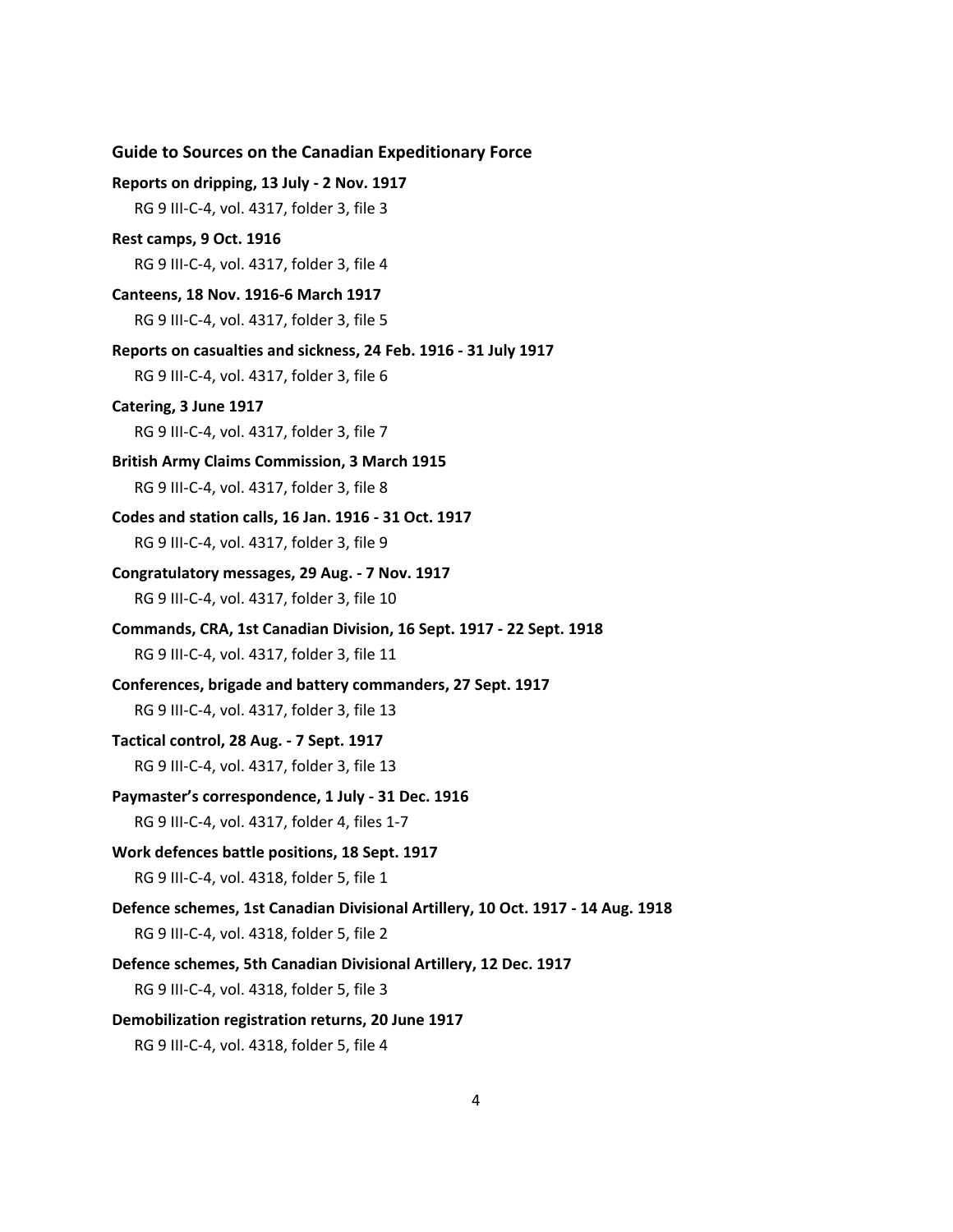| <b>Guide to Sources on the Canadian Expeditionary Force</b>                          |
|--------------------------------------------------------------------------------------|
| Work details, working parties, 27 Dec. 1916 - 11 Dec. 1917                           |
| RG 9 III-C-4, vol. 4318, folder 5, file 5                                            |
| Discipline, 31 Oct. 1916 - 31 Oct. 1917                                              |
| RG 9 III-C-4, vol. 4318, folder 5, files 6-7                                         |
| Disposition, 1st Canadian Divisional Artillery, 26 Dec. 1917                         |
| RG 9 III-C-4, vol. 4318, folder 5, file 8                                            |
| German disposition, 30 Oct. 1917                                                     |
| RG 9 III-C-4, vol. 4318, folder 5, file 9                                            |
| Instructions re documents, 24 Feb. 1917                                              |
| RG 9 III-C-4, vol. 4318, folder 5, file 10                                           |
| Instructions re dogs, 2 Feb. 1916                                                    |
| RG 9 III-C-4, vol. 4318, folder 5, file 11                                           |
| Local dumps, 26 April 1916                                                           |
| RG 9 III-C-4, vol. 4318, folder 5, file 12                                           |
| Intelligence summaries, Canadian Corps, 25 Feb. - 31 July 1917                       |
| RG 9 III-D-3, vols. 4319, folder 7, files 5-7                                        |
| Intelligence summaries, 1 <sup>st</sup> Canadian Division HQ, 25 Feb. - 31 July 1917 |
| RG 9 III-D-3, vols. 4319, folder 7, files 8-9                                        |
| Intelligence summaries, $2^{nd}$ Canadian Division HQ, 7 May - 1 June 1917           |
| RG 9 III-D-3, vols. 4319, folder 8, file 1                                           |
| Intelligence summaries, 2 <sup>nd</sup> Canadian Divisional Artillery, 5 June 1917   |
| RG 9 III-D-3, vols. 4319, folder 8, file 2                                           |
| Intelligence summaries, 3 <sup>rd</sup> Canadian Divisional Artillery, 1 Nov. 1917   |
| RG 9 III-D-3, vols. 4319, folder 8, file 3                                           |
| Intelligence re enemy, 10 March - 27 Aug. 1917                                       |
| RG 9 III-D-3, vols. 4319, folder 8, file 4                                           |
| Report on interpreters, 15 March 1917                                                |
| RG 9 III-D-3, vols. 4319, folder 8, file 5                                           |
| Leave, 9 July - 10 Nov. 1917                                                         |
| RG 9 III-D-3, vols. 4319, folder 8, file 6                                           |
| Letter boards created on Canadian Corps Front, 2-6 Jan. 1917                         |
| RG 9 III-D-3, vols. 4319, folder 8, file 7                                           |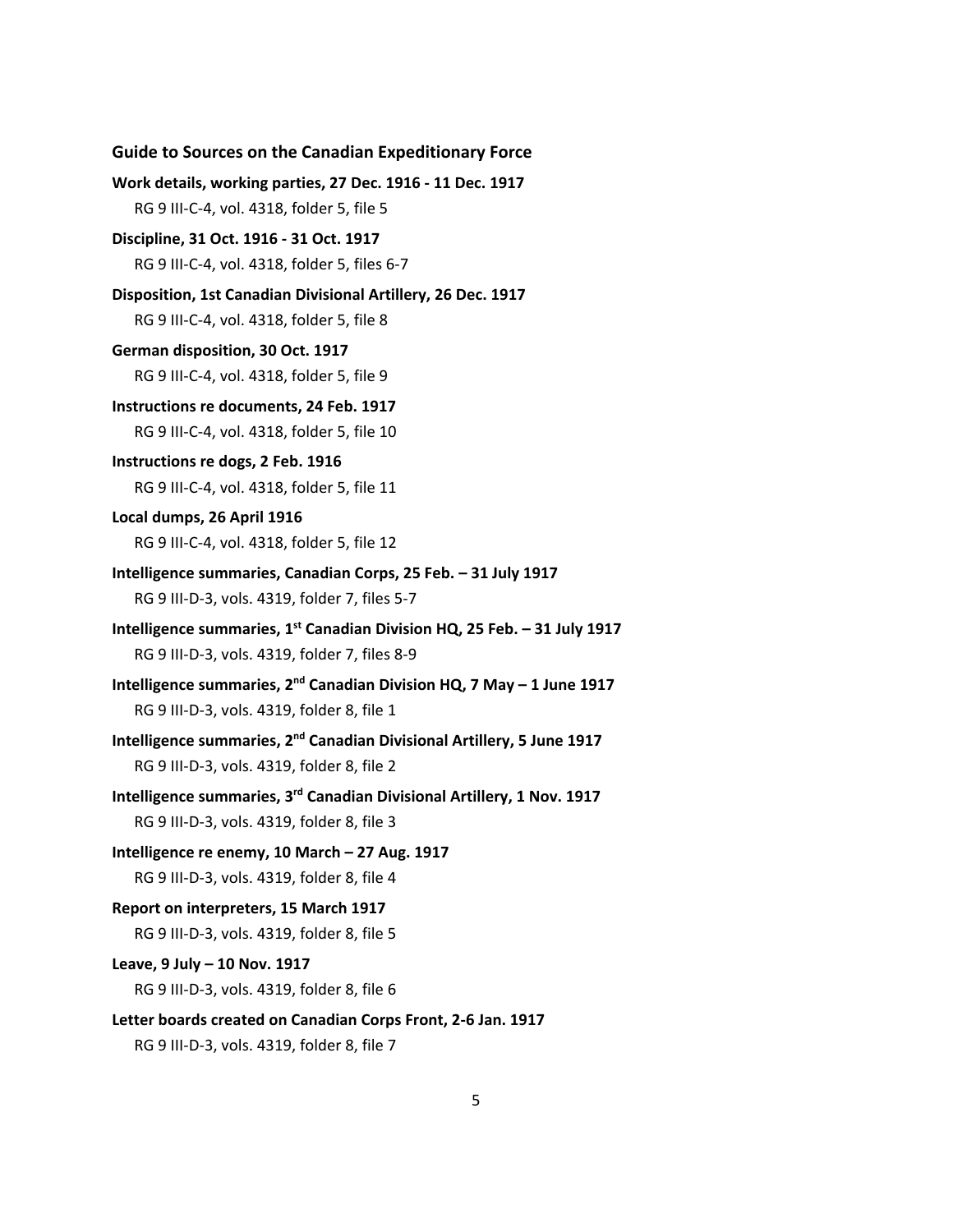| <b>Guide to Sources on the Canadian Expeditionary Force</b>                       |
|-----------------------------------------------------------------------------------|
| Location Statements. 1st Canadian Divisional Artillery, 7 Dec. 1916 - 2 Nov. 1917 |
| RG 9 III-D-3, vols. 4319, folder 8, file 8                                        |
| Liquid fire, 1 Aug. 1915                                                          |
| RG 9 III-D-3, vols. 4319, folder 8, file 9                                        |
| Sketch map, Festubert, 25 May 1915                                                |
| RG 9 III-D-3, vols. 4319, folder 8, file 10                                       |
| Engineers material, 29 Oct. 1917                                                  |
| RG 9 III-D-3, vols. 4319, folder 8, file 11                                       |
| Medical arrangements, 9 Dec. 1916 - 3 Jan. 1917                                   |
| RG 9 III-D-3, vols. 4319, folder 8, file 12                                       |
| <b>Meteorological calendars, April 1917</b>                                       |
| RG 9 III-D-3, vols. 4319, folder 8, file 13                                       |
| Report on German mining, 24 July - 3 Aug. 1917                                    |
| RG 9 III-D-3, vols. 4319, folder 8, file 14                                       |
| Moves and reliefs, 19 June 1916 - 12 Dec. 1917                                    |
| RG 9 III-D-3, vols. 4319, folder 8, file 15                                       |
| Organization, anti-aircraft battery, 21 Sept. 1916 - 29 Jan. 1917                 |
| RG 9 III-D-3, vols. 4319, folder 8, file 16                                       |
| Appointments, commissions, reports on officers, 10 April 1916 - 8 Nov. 1917       |
| RG 9 III-D-3, vols. 4319, folder 8, file 17                                       |
| Orders and instructions, Somme, 28 June - 4 Sept. 1916                            |
| RG 9 III-D-3, vols. 4319, folder 8, file 18                                       |
| Reports on Vimy Ridge operations, 5 March - 11 April 1917                         |
| RG 9 III-D-3, vols. 4319, folder 9, file 1                                        |
| Reports on operations Arleux and Fresnoy, 8 - 30 April 1917                       |
| RG 9 III-D-3, vols. 4319, folder 9, file 2                                        |
| Report on Second Army operations, Lens, 7 June - 8 July 1917                      |
| RG 9 III-D-3, vols. 4319, folder 9, file 3                                        |
| Offensive against Hill 70, 25 Aug. 1917                                           |
| RG 9 III-D-3, vols. 4319, folder 9, file 4                                        |
| Situation report, Passchendaele, 20 Sept. - 21 Nov. 1917                          |
| RG 9 III-D-3, vols. 4319, folder 9, file 5                                        |

# 6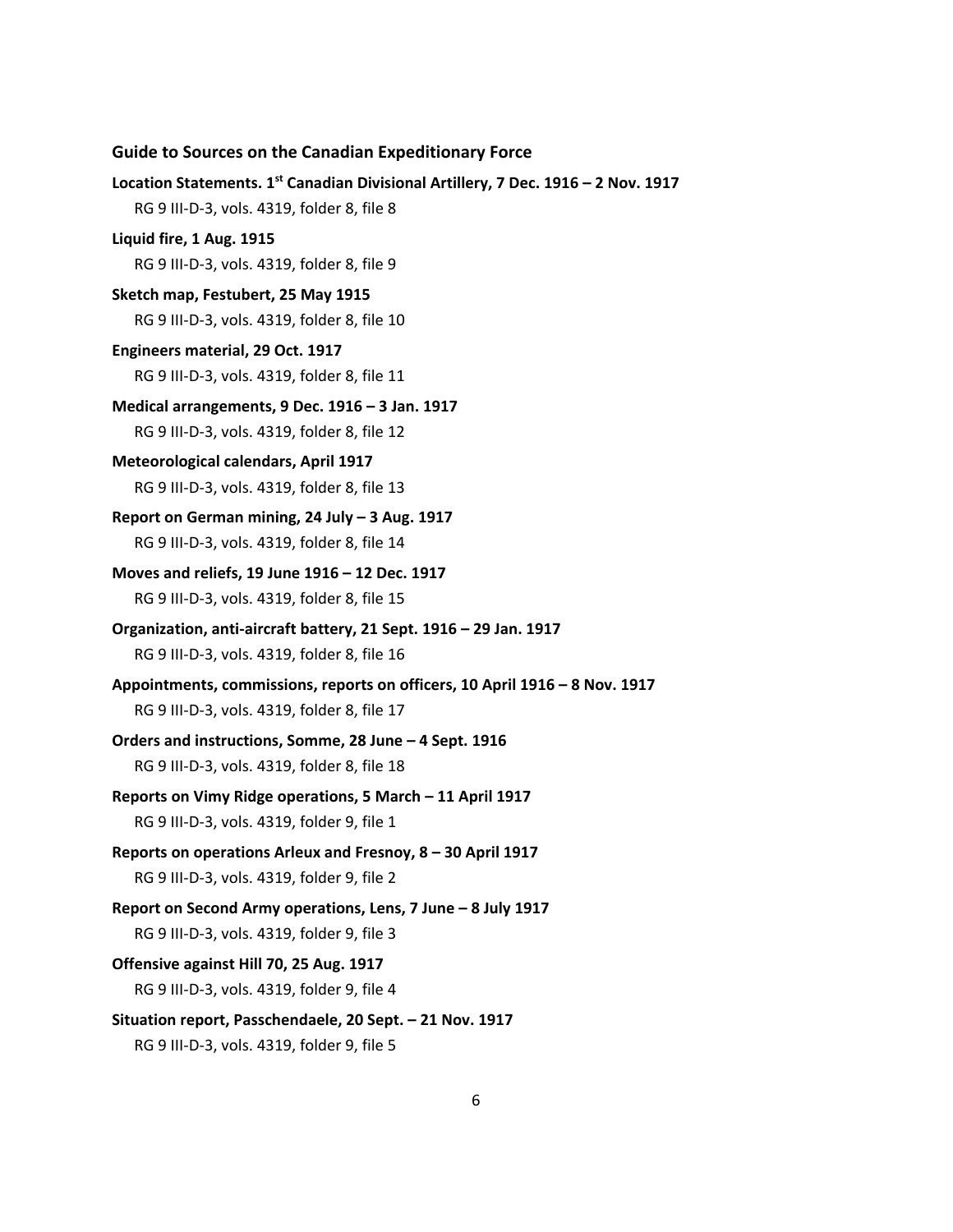**Guide to Sources on the Canadian Expeditionary Force Actions re Sallamines operations, 19 Sept. 1917** RG 9 III-D-3, vols. 4319, folder 9, file 6 **Report on Luce Valley, Amiens, 18 Aug. 1918** RG 9 III-D-3, vols. 4319, folder 9, file 7 **Operations Canal du Nord, 21 Sept. 1918** RG 9 III-D-3, vols. 4319, folder 9, file 8 **Minor operations, Canadian Corps front, 4 Jan. – 23 Feb. 1917** RG 9 III-D-3, vols. 4319, folder 9, file 9 **Minor operations, First Army front, 1 – 31 Jan. 1917** RG 9 III-D-3, vols. 4319, folder 9, file 10 **Minor operations, 2nd Canadian Division, 14 – 25 Jan. 1917** RG 9 III-D-3, vols. 4319, folder 9, file 11 **Minor operations, 4th Canadian Division, 13 Feb. 1917** RG 9 III-D-3, vols. 4319, folder 9, file 12 **Minor operations, 7th Canadian Infantry Battalion, 27 – 28 Feb. 1917** RG 9 III-D-3, vols. 4319, folder 9, file 13 **Minor operations, 8th Canadian Infantry Battalion, 28 Feb. 1917** RG 9 III-D-3, vols. 4319, folder 9, file 14 **Operations, French front, 24 Oct. 1916** RG 9 III-D-3, vols. 4319, folder 9, file 15 **Operations, Italian front, 12 Oct. 1916** RG 9 III-D-3, vols. 4319, folder 9, file 16 **Operations, Russian front, 4 – 9 July 1917** RG 9 III-D-3, vols. 4319, folder 9, file 17 **Operations, Eastern front (Jerusalem), 12 March – 10 Dec. 1917** RG 9 III-D-3, vols. 4319, folder 9, file 18 **Circular from C-in-C re operations, 24 Aug. 1918** RG 9 III-D-3, vols. 4319, folder 9, file 19 **Operations summaries, First Army, 25 Feb. – 28 March 1917** RG 9 III-D-3, vol. 4320, folder 9, files 20-21 **Operations summaries, 24th (Br) Div, 6 March 1917** RG 9 III-D-3, vol. 4320, folder 9, file 22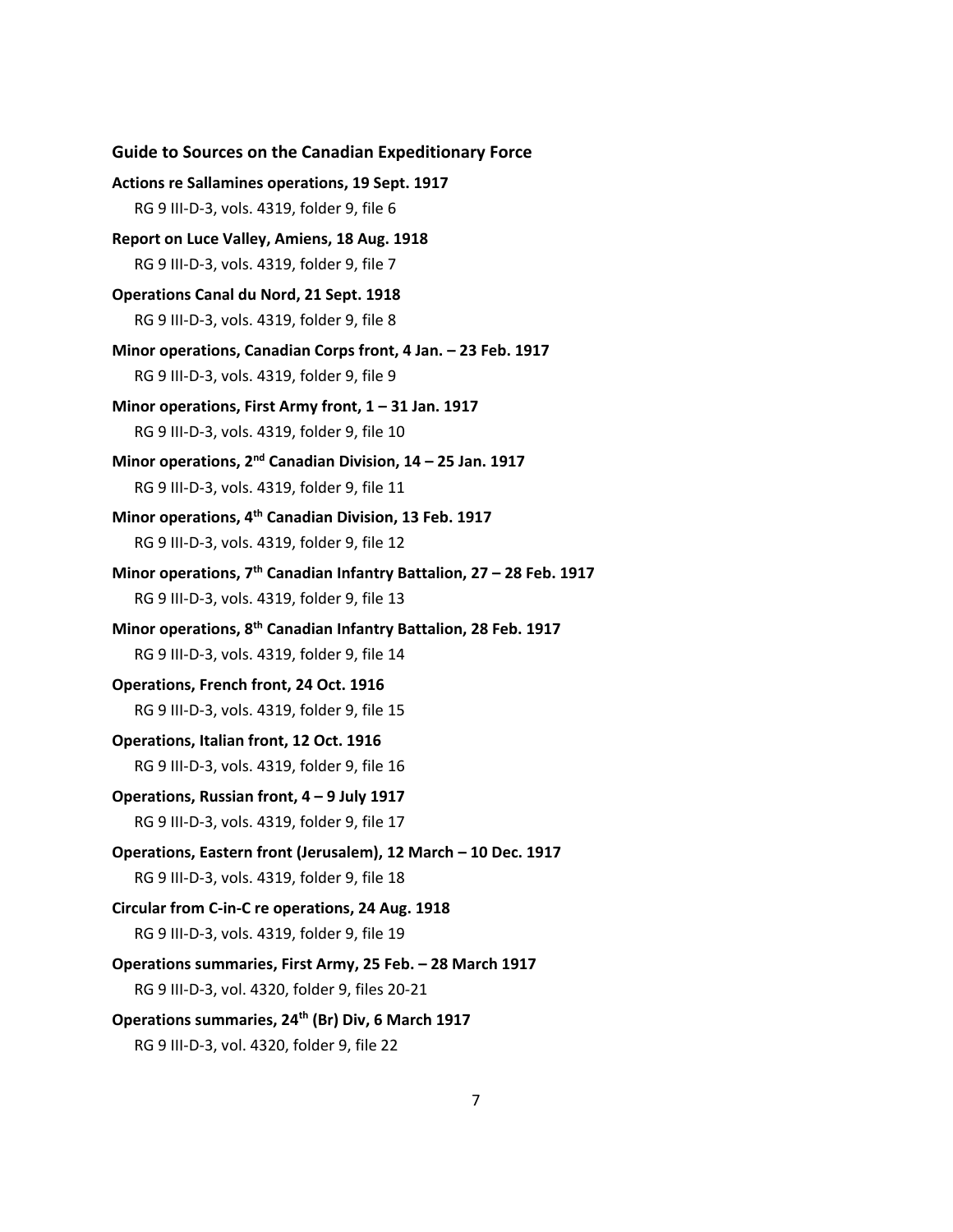**Guide to Sources on the Canadian Expeditionary Force Notes on, and lessons learned from, operations, 5th (Br) Division, 29 Oct. 1917** RG 9 III-D-3, vol. 4320, folder 9, file 23 **Operation orders, Canadian Corps, 7 Jan. – 29 June 1917** RG 9 III-D-3, vol. 4320, folder 10, file 1 **Operation orders, 1st Canadian Divisional Artillery, 16 Jan. 1917** RG 9 III-D-3, vol. 4320, folder 10, file 2-4 **Operation orders, 1st Brigade, CFA, 1 Sept. 1918** RG 9 III-D-3, vol. 4320, folder 10, file 5 **Operation orders, 1st Canadian DAC, 2 April 1916 – 24 Nov. 1917** RG 9 III-D-3, vol. 4320, folder 10, file 6 **Operation orders, 4th Canadian DAC, 20 Dec. 1917** RG 9 III-D-3, vol. 4320, folder 10, file 7 **Routine orders, First Army, 28 Feb. 10 June 1915** RG 9 III-D-3, vol. 4320, folder 10, file 8 **Routine orders, Second Army, 11 Feb. – 5 May 1915** RG 9 III-D-3, vol. 4320, folder 10, file 9 **Routine orders, 2nd, 3rd, 4th Corps, 9 Feb. – 30 Aug. 1915** RG 9 III-D-3, vol. 4320, folder 10, files 10-12 **Routine orders, CRA, 1st Canadian Division 9 Oct. 1914 – 30 Nov. 1915** RG 9 III-D-3, vol. 4320, folder 11, file 1 **Routine orders, 1st Canadian Division, General Staff, 11 Feb. – 30 Nov. 1915** RG 9 III-D-3, vol. 4320, folder 11, file 2-4 **Daily orders, (Pt. 1) 1st Canadian DAC, 1 Jan. 1917 – 30 June 1918** RG 9 III-D-3, vol. 4321, folder 12, file 1 **Administration orders, 1st Canadian Divisional Artillery, 29 June 1916** RG 9 III-D-3, vol. 4321, folder 12, file2 **Standing orders, Marbecque Area, 29 Aug. 1916 – 25 Oct. 1917** RG 9 III-D-3, vol. 4321, folder 12, file 3 **Correspondence re patches, 6 Dec. 1917** RG 9 III-D-3, vol. 4321, folder 12, file 4 **Correspondence, instructions re working pay, 25 Feb. 1916- 13 July 1917** RG 9 III-D-3, vol. 4321, folder 12, file 5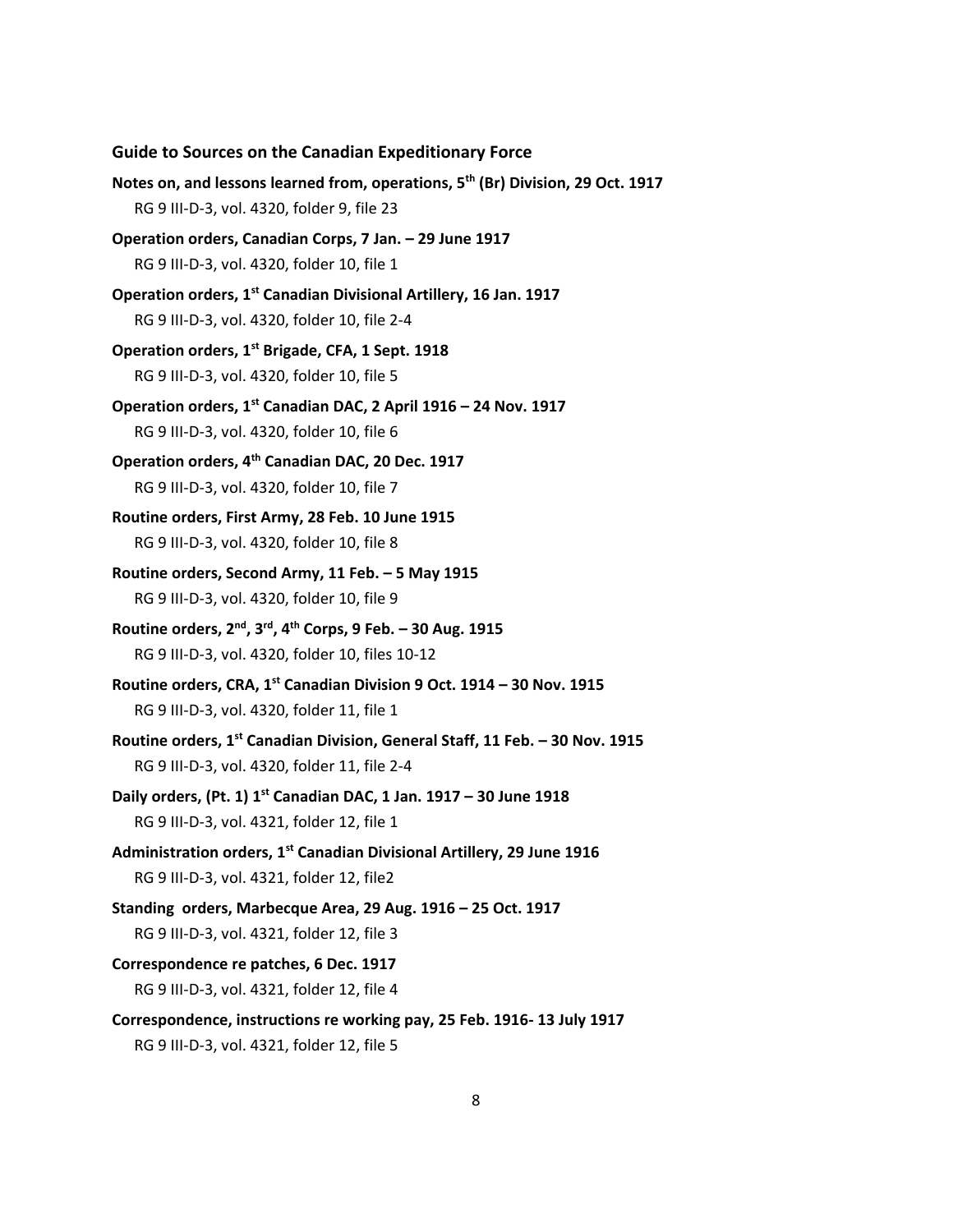| <b>Guide to Sources on the Canadian Expeditionary Force</b>                   |
|-------------------------------------------------------------------------------|
| Personnel, 5 June 1915 - 27 Oct. 1917                                         |
| RG 9 III-D-3, vol. 4321, folder 12, files 6-9                                 |
| Personnel, 5 June 1915 - 27 Oct. 1917                                         |
| RG 9 III-D-3, vol. 4321, folder 13                                            |
| Photographers attached to RFC, 1 Feb. - 30 Dec. 1917                          |
| RG 9 III-D-3, vol. 4321, folder 14, file 1                                    |
| British and German prisoners of war, 13 Jan. 1917 - 23 Sept. 1918             |
| RG 9 III-D-3, vol. 4321, folder 14, file 2                                    |
| Light railways and tramway systems, 27 Nov. 1917                              |
| RG 9 III-D-3, vol. 4321, folder 14, file 3                                    |
| Instructions re issue of rations, 10 Feb. - 29 March 1917                     |
| RG 9 III-D-3, vol. 4321, folder 14, file 4                                    |
| Correspondence and instructions re reinforcements 25 Oct. 1916 - 17 Oct. 1917 |
| RG 9 III-D-3, vol. 4321, folder 14, file 5                                    |
| Horses and mules, 1 July 1916 - 30 Dec, 1917                                  |
| RG 9 III-D-3, vol. 4321, folder 14, files 6-7                                 |
| Reconnaissance report, 22 Sept. 1918                                          |
| RG 9 III-D-3, vol. 4322, folder 14, file 8                                    |
| Reorganization, divisional ammunition columns, 19 Sept. - 11 Oct. 1917        |
| RG 9 III-D-3, vol. 4322, folder 14, file 9                                    |
| Memo re sanitation. 30 June - 29 Aug. 1917                                    |
| RG 9 III-D-3, vol. 4322, folder 14, file 10                                   |
| Salvage, 29 Sept. 1916 - 22 April 1917                                        |
| RG 9 III-D-3, vol. 4322, folder 14, file 11                                   |
| Reports re work of listening sets, etc. 7 Nov. 1916 - 26 Oct. 1917            |
| RG 9 III-D-3, vol. 4322, folder 14, file 12                                   |
| SOS rocket signals, 6 April - 12 Sept. 1917                                   |
| RG 9 III-D-3, vol. 4322, folder 14, file 13                                   |
| Reports, 12 Jan. - 6 Oct. 1917                                                |
| RG 9 III-D-3, vol. 4322, folder 14, file 15                                   |
| Petit Vimy spur to be known as Cayuga, 27 Sept. 1917                          |
| RG 9 III-D-3, vol. 4322, folder 14, file 16                                   |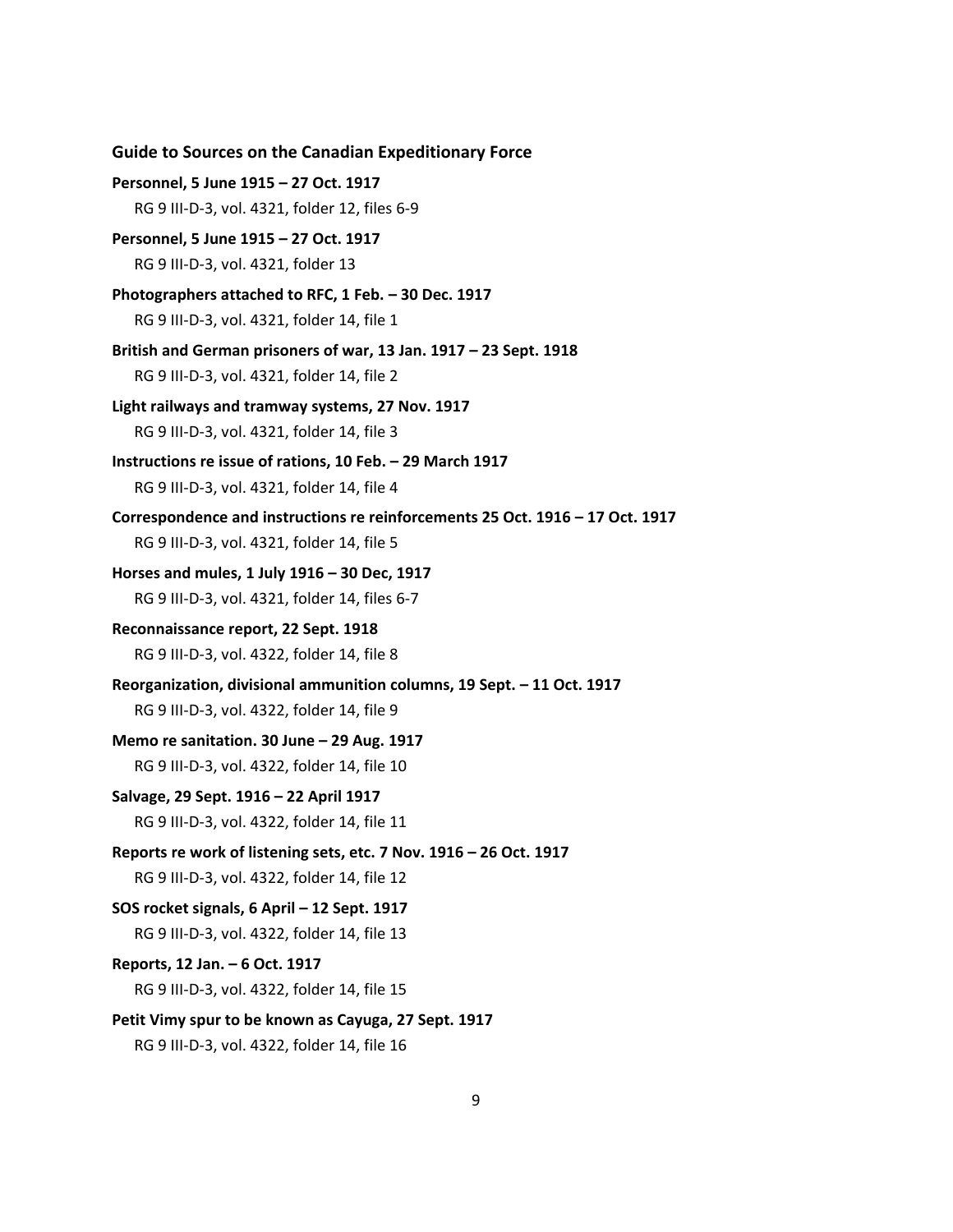```
Guide to Sources on the Canadian Expeditionary Force
Field returns re strength, 7 Jan. – 19 May 1917
   RG 9 III-D-3, vol. 4322, folder 15, file 1
Divisional supply arrangements, 6 July – 26 Oct. 1917
   RG 9 III-D-3, vol. 4322, folder 15, file 2
Instructions re tanks, 22 Sept. 1918
   RG 9 III-D-3, vol. 4322, folder 15, file 3
Instructions re summons time, 5 Oct. 1917
   RG 9 III-D-3, vol. 4322, folder 15, file 4
Tour majors, 12 Sept. 1917
   RG 9 III-D-3, vol. 4322, folder 15, file 5
Reports and instructions re training 29 Nov. – 6 Oct. 1917
   RG 9 III-D-3, vol. 4322, folder 15, file 6
Transfers of batteries, 18 Jan. 1917
   RG 9 III-D-3, vol. 4322, folder 15, file 7
Report on transport and traffic, 6 Sept. 1916 – 3 Sept. 1917
   RG 9 III-D-3, vol. 4322, folder 15, files 8-9
Report on trench mortars, 16 Jan. 15 Nov. 1917
   RG 9 III-D-3, vol. 4322, folder 15, file 10
Canadian Victory Loan, 25 Nov. 23 Dec. 1916
   RG 9 III-D-3, vol. 4322, folder 15, file 11
Report on water supply, 30 Aug. 1916 – 10 June 1917
   RG 9 III-D-3, vol. 4322, folder 15, file 12
Pay and paysheets
   RG 24, vol. 1774, file HQ 683-627-2
Orders
   RG 9, III, vol. 3807
Strength returns, 4 Dec. 1918 – 18 Jan. 1919
   RG 9 III, vol. 3894, folder 57, files 1-4
Nominal roll on departure from Canada, 1914
   RG 9, IIB3, vol. 79
Daily Orders
   RG 150, vol. 238
```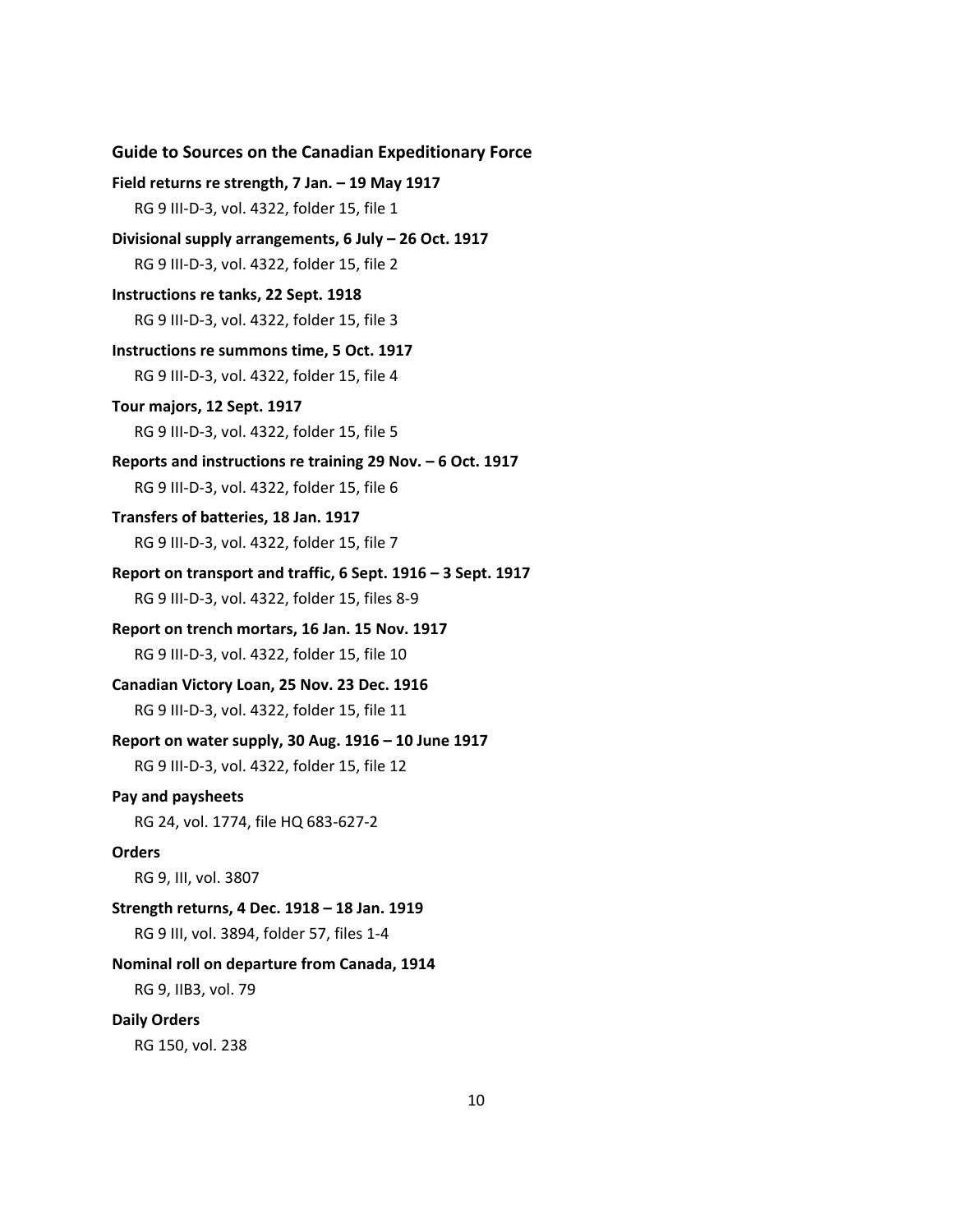- Part 1 = 1916/01/01 1919/06/30
- Part 2 = 1916/07/07 1916/12/31
- Part 3 = 1914/10/31 1914/12/31
- Part 4 = 1915/01/02 1915/04/24
- Part 5 = 1915/06/02 1915/12/25
- RG 150, vol. 239
	- Part 6 = 1916/01/02 1917/04/30
	- Part 7 = 1917/05/02 1917/09/30
	- Part 8 = 1917/10/02 1918/02/28
	- Part 9 = 1918/03/03 1918/12/31
	- Part 10 = 1919/01/06 1919/08/23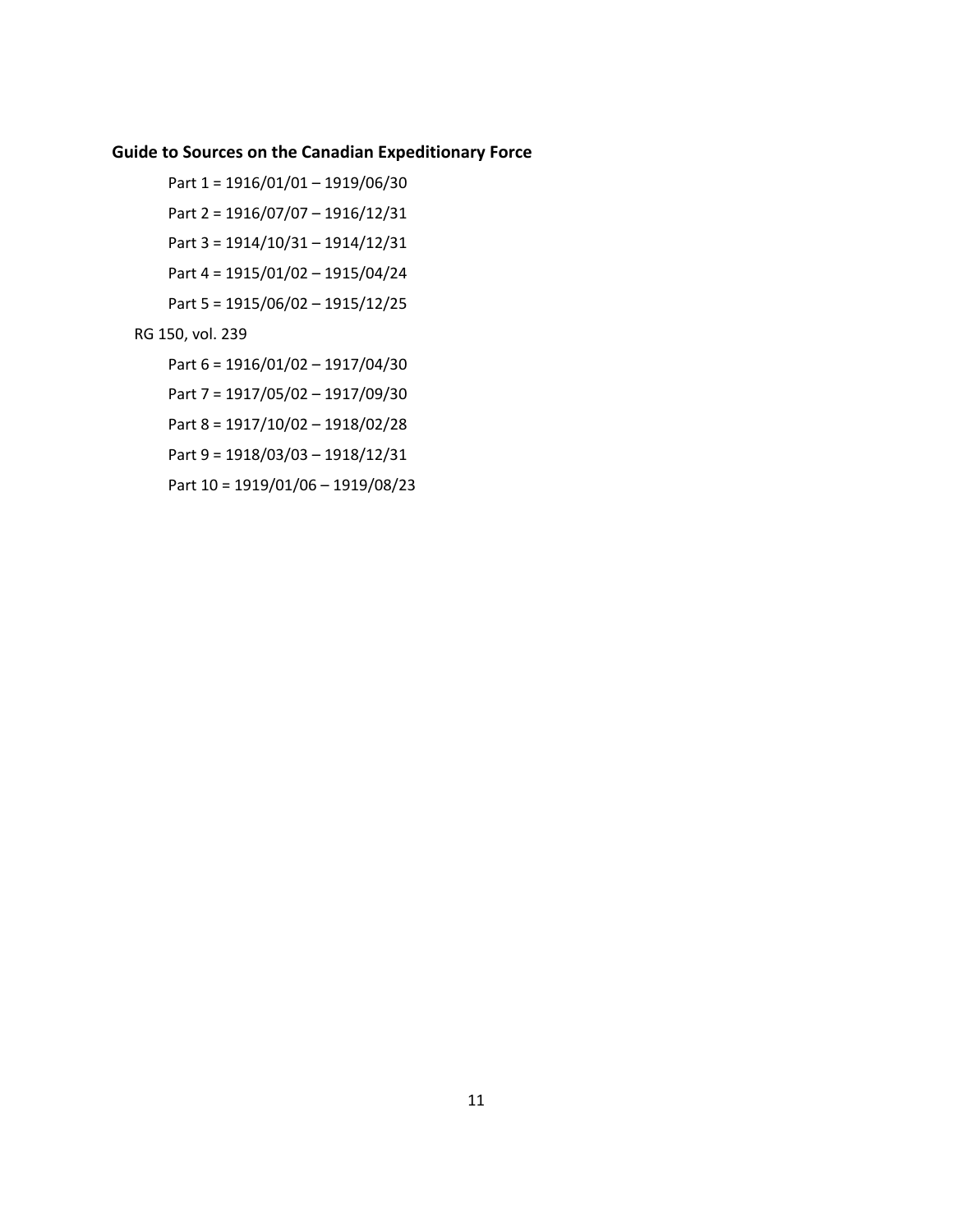# <span id="page-13-0"></span>**2 nd Canadian Divisional Ammunition Column**

# **Background Information**

Organized in March 1915 under the command of Lieutenant-Colonel. W. H. Harrison. Authorization published in General Order 36 of 15 March 1915.

Sections recruited and mobilized at Toronto, Winnipeg, Montreal and Saint John. Section 1 left Saint John 13 June 1915 aboard CALEDONIA arrived in England 22 June

Sections 2-4 left Montreal 16 May 1915 aboard CORINTHIAN arrived in England 27 May 1915.

Arrived in France 17 September 1915. 2nd Canadian Divisional Artillery.

Demobilized at Saint John and Montreal in May 1919.

Disbanded by General Order 191 of 1 November 1920.

## **Sources**

1915.

In this section, the text in bold is the main topic and the indented part is the archival reference. Use the archival reference to order the document.

#### **War diary, 24 June 1915 - 28 Feb. 1919**

RG 9 III-D-3, vols. 4978-4979, folders 584-585

# **Circular re badges**

RG 9 III-D-1, vol. 4685, folder 34, file 5

#### **Citations for honours and awards**

RG 9 III-D-1, vol. 4685, folder 34, file 6

#### **Demobilization**

RG 24, vol.4578, file 7D.27-2-4

#### **Muster parades**

RG 9 III-B-1, vol. 453, file M-81-1

## **Strength returns, 7 Dec. 1918 - 1 Feb. 1919**

RG 9 III-C-1, vol. 3894, folder 57, file 5

## **Operation orders, 5 April 1916**

RG 9 III-C-4, vol. 4254, folder 31, file 12

#### **Reinforcements, 16 March 1916**

RG 9 III-C-4, vol. 4297, folder 12, file 4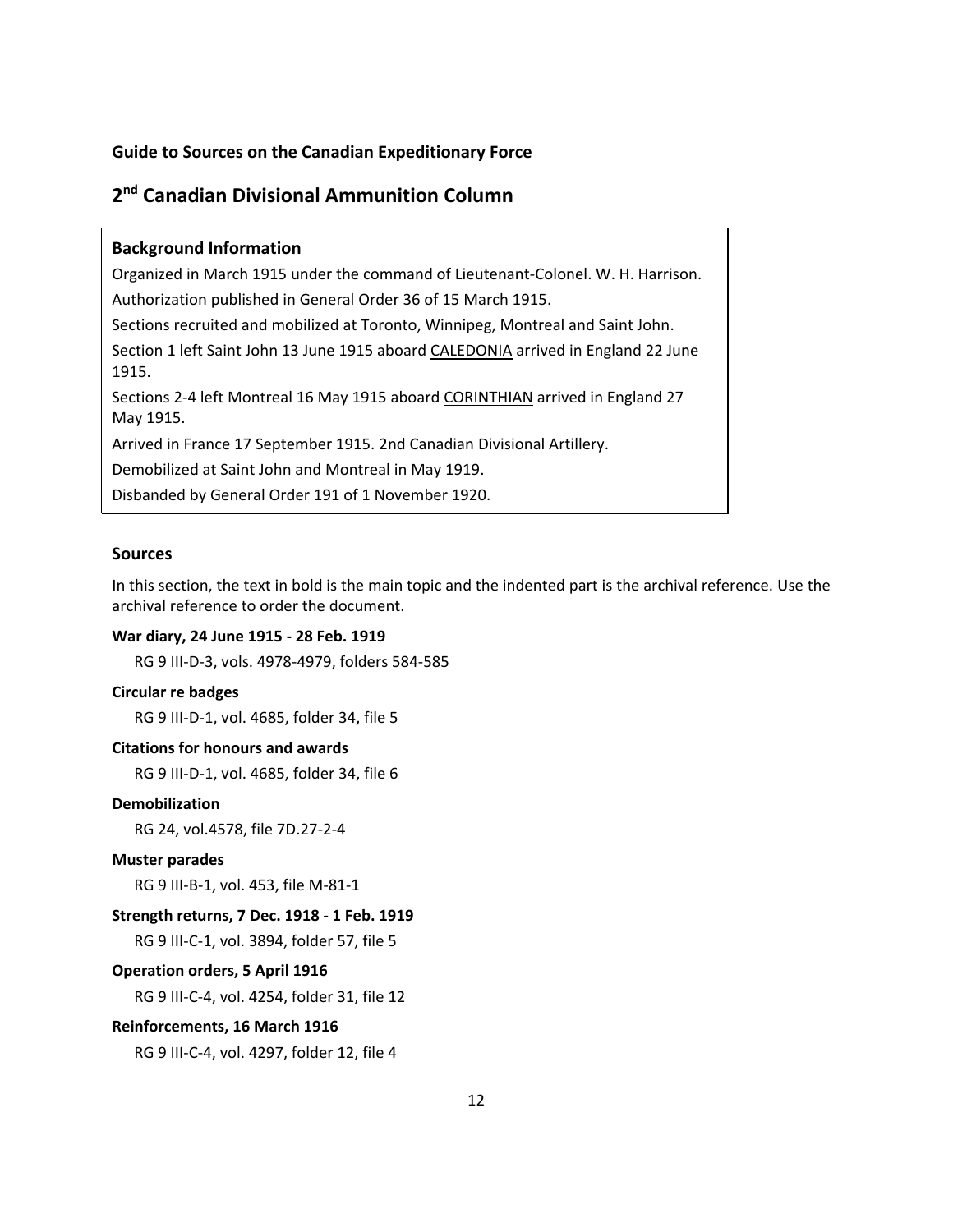| <b>Guide to Sources on the Canadian Expeditionary Force</b>                                               |
|-----------------------------------------------------------------------------------------------------------|
| Mobilization store tables, Dec. 1915 - Feb. 1917                                                          |
| RG 9 III-C-4, vol. 4322, folder 1, file 1                                                                 |
| Instructions re firing at aircraft by night, Aug. 1916                                                    |
| RG 9 III-C-4, vol. 4322, folder 1, file 2                                                                 |
| Ammunition and fuzes, 21 Feb. 1915 - 9 Dec. 1917                                                          |
| RG 9 III-C-4, vol. 4322, folder 1, file 3                                                                 |
| Issue of arms and small arms ammunition, 22 May, 4 Oct. 1916<br>RG 9 III-C-4, vol. 4322, folder 1, file 4 |
| Institutions re billets in Belgium                                                                        |
| RG 9 III-C-4, vol. 4322, folder 1, file 5                                                                 |
| Correspondence re casualties, 28 July 1916 - 21 July 1917                                                 |
| RG 9 III-C-4, vol. 4322, folder 1, file 6                                                                 |
| Censorship of Christmas and New Year cards, 16 Oct. 1917                                                  |
| RG 9 III-C-4, vol. 4322, folder 1, file 7                                                                 |
| Instructions for issue of clothing and equipment, 9 Feb. 1916 - 21 July 1917                              |
| RG 9 III-C-4, vol. 4322, folder 1, file 8                                                                 |
| Duties of units and formations in conjunction with Provost Branch, 23 Dec. 1915 - 16 Sept. 1917           |
| RG 9 III-C-4, vol. 4322, folder 1, file 9                                                                 |
| Battery dispositions, 6th Brigade, CFA, 12 April 1917                                                     |
| RG 9 III-C-4, vol. 4322, folder 1, file 10                                                                |
| Location, instructions re dumps, 19 Sept. 1916 - 4 Dec. 1917                                              |
| RG 9 III-C-4, vol. 4322, folder 1, file 11                                                                |
| First Army orders for the prevention of fires, 12 April 1916, 22 Jan. 1917                                |
| RG 9 III-C-4, vol. 4322, folder 1, file 12                                                                |
| Instructions in case of gas attack, 13 Jan. 1916                                                          |
| RG 9 III-C-4, vol. 4322, folder 1, file 13                                                                |
| Instructions re grenades, 17 Oct. 1915                                                                    |
| RG 9 III-C-4, vol. 4322, folder 1, file 14                                                                |
| Reports on harness and saddlery, 5 Oct. 1917                                                              |
| RG 9 III-C-4, vol. 4322, folder 1, file 15                                                                |
| Steel helmets, 23 Oct, 9 Nov. 1916                                                                        |
| RG 9 III-C-4, vol. 4322, folder 1, file 16                                                                |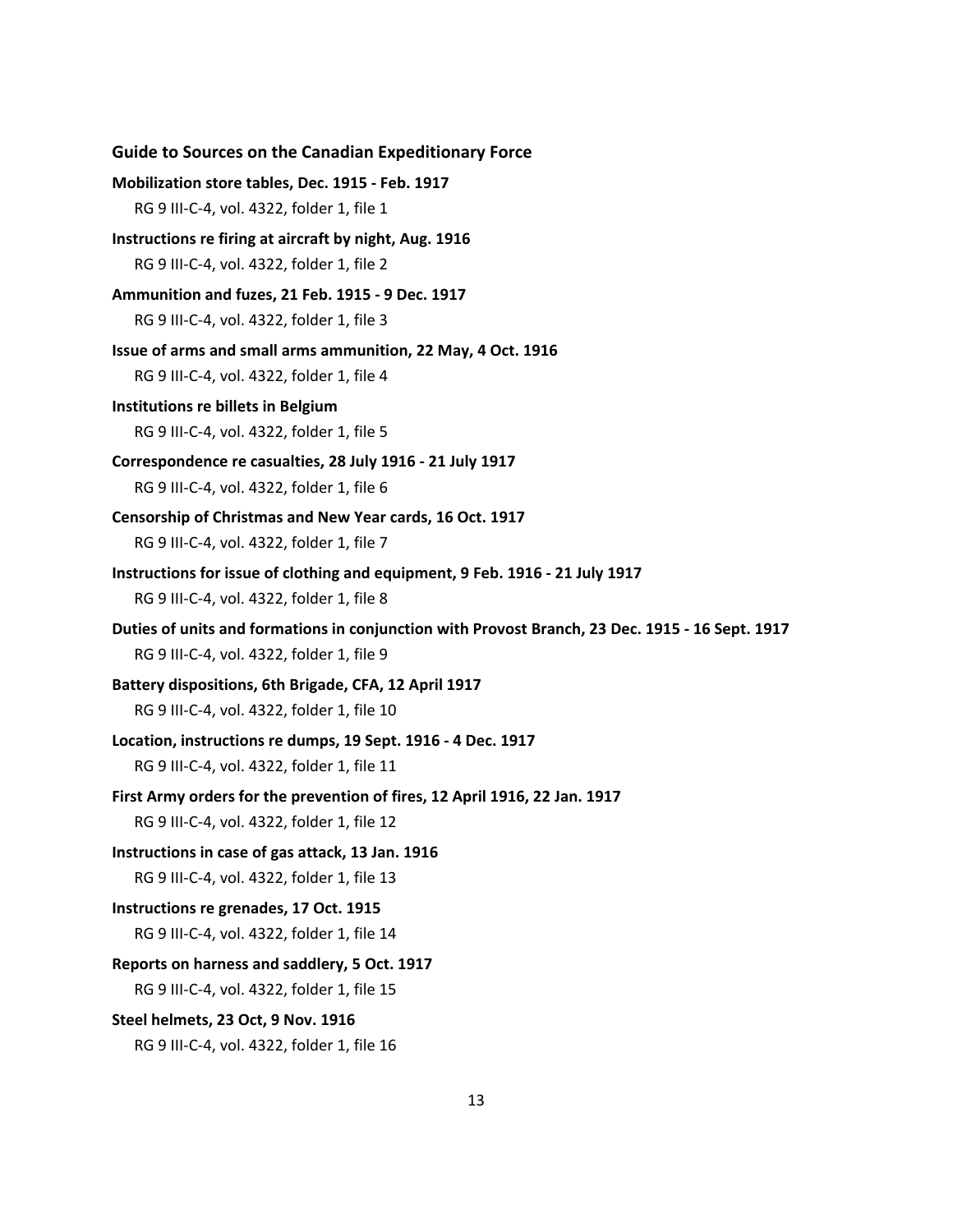**Guide to Sources on the Canadian Expeditionary Force Instruction for recognition and treatment of secret service agents, 20 Sept. 1915, 4 July 1916** RG 9 III-C-4, vol. 4322, folder 1, file 17 **Routine orders, Canadian Corps, 26 Sept. 1915 - 11 March 1916** RG 9 III-C-4, vol. 4322, folder 1, file 18 **Routine orders, 2nd Canadian Division HQ (extract), Dec. 1915** RG 9 III-C-4, vol. 4323, folder 1, file 19 **Routine Ordnance Services, July 1916** RG 9 III-C-4, vol. 4323, folder 1, file 20 **Officers, 12 Jan. - 10 Oct. 1916** RG 9 III-C-4, vol. 4323, folder 1, file 21 **Restoration of working pay, 11 June, 10 Aug. 1917** RG 9 III-C-4, vol. 4323, folder, file 22 **Supply of patches to reinforcements, Nov. 1916** RG 9 III-C-4, vol. 4323, folder 1, file 23 **Personnel, 25 Jan. 1916 - 15 Oct. 1917** RG 9 III-C-4, vol. 4323, folder 1, file 24 **Reorganization, divisional artillery and DACs, May 1916** RG 9 III-C-4, vol. 4323, folder 1, file 25 **Remounts, 27 Sept. - 11 Nov. 1917** RG 9 III-C-4, vol. 4323, folder 1, file 26 **Signal service, 8 Aug, 17 Dec. 1917** RG 9 III-C-4, vol. 4323, folder 1, file 27 **Indents for stores, 25 Jan. 1916 - 30 Nov. 1917** RG 9 III-C-4, vol. 4323, folder 1, file 28 **Instructions re G.S. wagons, 19 Feb. - 3 June 1917** RG 9 III-C-4, vol. 4323, folder 1, file 29 **Civil liabilities. Form of application for special assistance** RG 9 III-C-4, vol. 4323, folder 2, file 1 **Mobilization store tables, Feb, Dec. 1917** RG 9 III-C-4, vol. 4323, folder 2, file 2 **Nominal rolls** RG 9 III-C-4, vol. 4323, folder 2, file3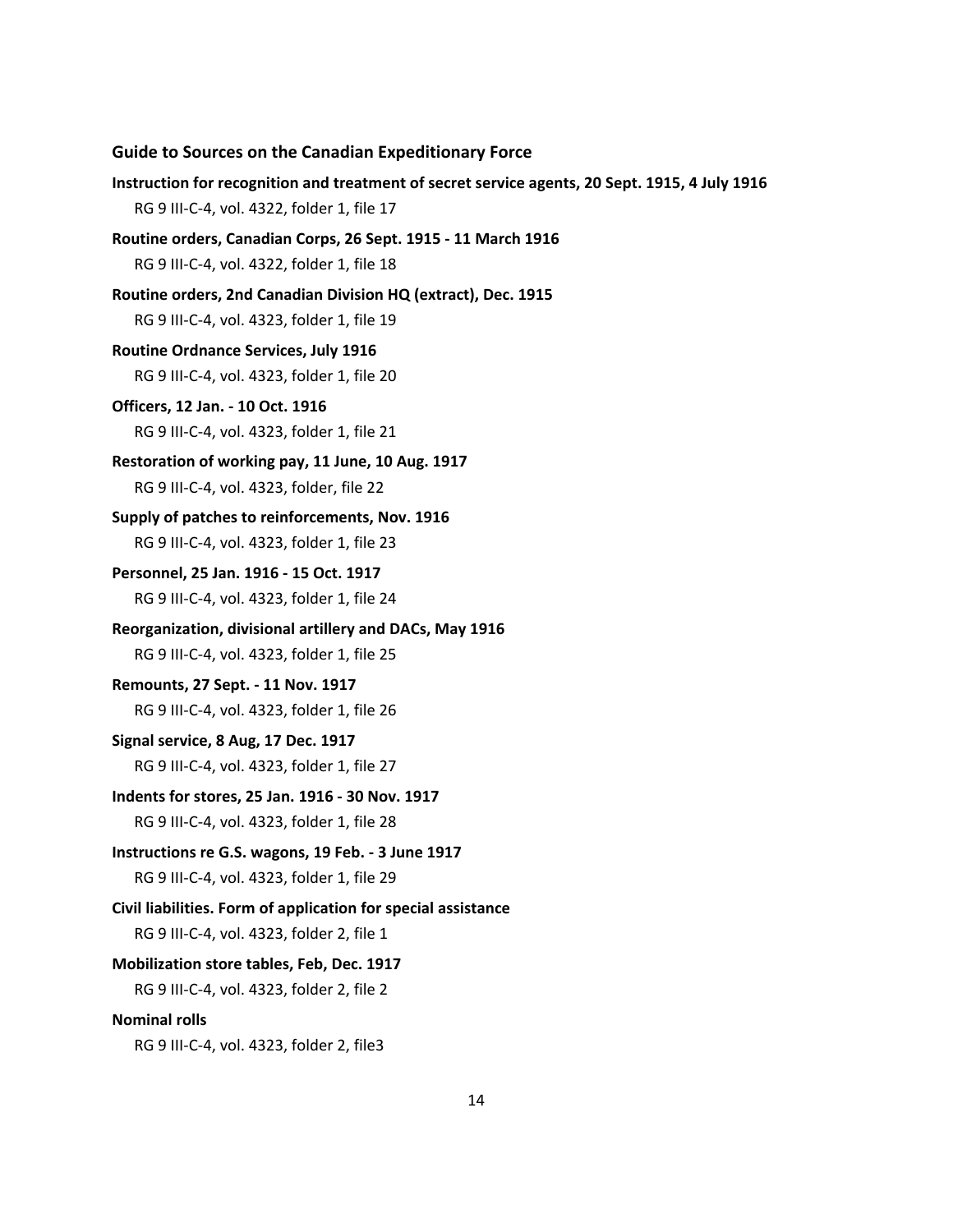**Notes on Fourth Army operations, April 1917** RG 9 III-C-4, vol. 4323, folder 2, file 4 **Daily orders, pts. I and II, 20 Sept. 1915 - 31 Dec. 1916** RG 9 III-C-4, vol. 4323, folder 2, files 5-7 **Lists of stores, 20 Feb. - 12 April 1916** RG 9 III-C-4, vol. 4323, folder 2, file 8 **Tracings showing roads to Mount Sorrel, 5 April, 10 July 1916** RG 9 III-C-4, vol. 4323, folder 2, file 9 **Instructions re transport returns, March 1916** RG 9 III-C-4, vol. 4323, folder 2, file 10 **Telephone accounts, Feb. 1917** RG 9 III-C-4, vol. 4323, folder 3, file 1 **Administrative instructions, Oct. 1917** RG 9 III-C-4, vol. 4323, folder 3, file 2 **Ammunition and fuzes, 12 June 1916 - 7 Oct. 1917** RG 9 III-C-4, vol. 4323, folder 3, file 3 **Small arms, 22 May - 24 June 1916** RG 9 III-C-4, vol. 4323, folder 3, file 4 **Billets, 9 Aug. 1915 - 11 Nov. 1916** RG 9 III-C-4, vol. 4323, folder 3, file 5 **Instructions re burials, 10 May, 28 Sept. 1917** RG 9 III-C-4, vol. 4323, folder 3, file 6 **First Army rest camps, Aug. 1917** RG 9 III-C-4, vol. 4323, folder 3, file 7 **Correspondence re YMCA canteens, Dec. 1916** RG 9 III-C-4, vol. 4323, folder 3, file 8 **Reports on casualties, 10 June - 4 July 1916** RG 9 III-C-4, vol. 4323, folder 3, file 9 **Statement re clothing and equipment, May 1916** RG 9 III-C-4, vol. 4323, folder 3, file 10 **Codes and code names, 27 March 1916 - 27 Sept. 1917**

**Guide to Sources on the Canadian Expeditionary Force**

RG 9 III-C-4, vol. 4323, folder 3, file 11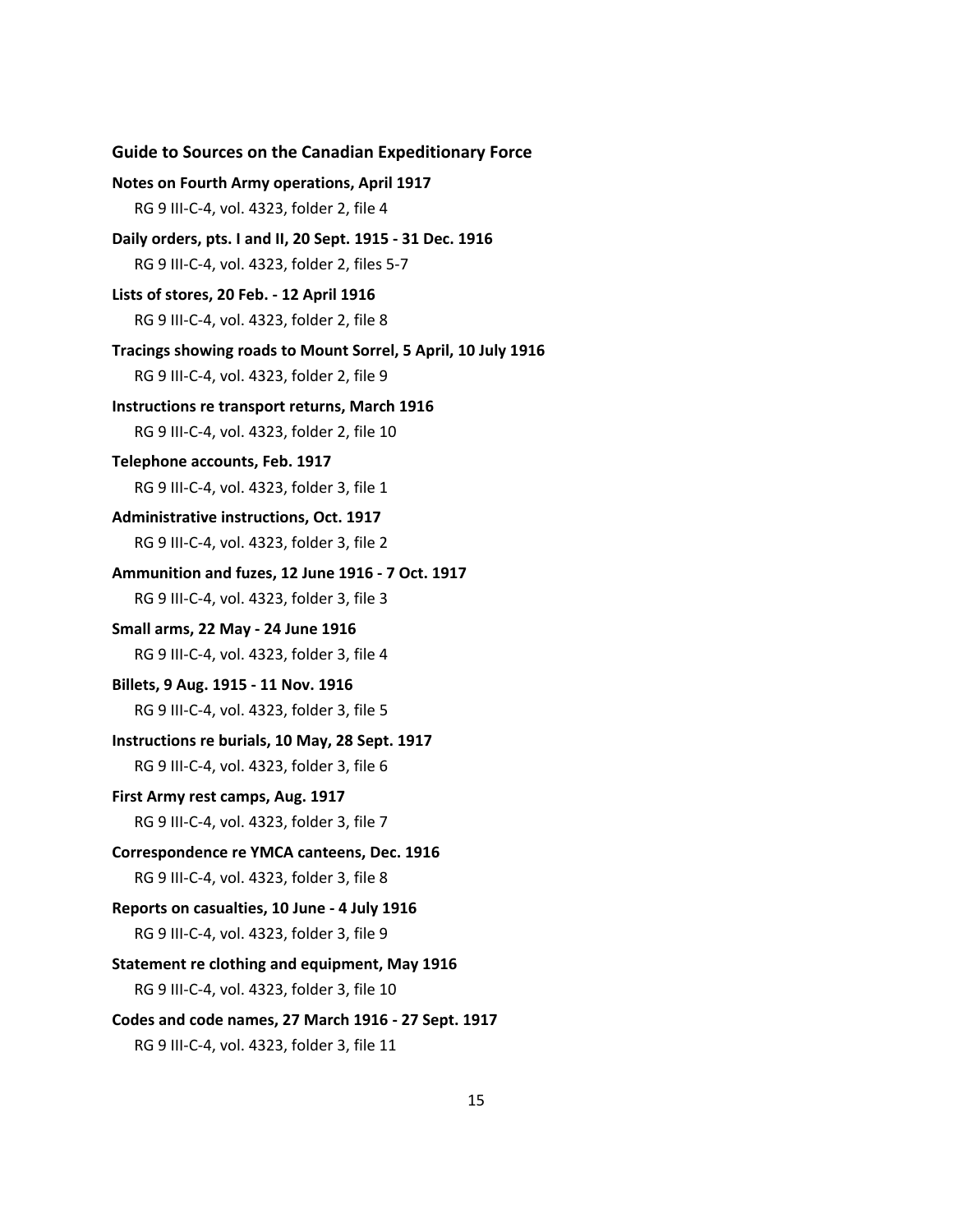```
Guide to Sources on the Canadian Expeditionary Force
Instructions re court of enquiry, June 1917
   RG 9 III-C-4, vol. 4323, folder 3, file 12
Work details, Oct. - Dec. 1916
   RG 9 III-C-4, vol. 4323, folder 3, file 13
Instructions re drunkenness, 30 March - 14 Nov. 1916
   RG 9 III-C-4, vol. 4323, folder 3, file 14
Work on La Targette dumps, May 1917
   RG 9 III-C-4, vol. 4323, folder 3, file 15
Instructions re economy, Oct. 1916
   RG 9 III-C-4, vol. 4323, folder 3, file 16
Instructions re B.C. election, Sept. 1916
   RG 9 III-C-4, vol. 4323, folder 3, file 17
Gas, July 1916
   RG 9 III-C-4, vol. 4323, folder 3, file 18
Gift from Winnipeg Tribune, April 1917
   RG 9 III-C-4, vol. 4323, folder 3, file 19
Guns and parts, 8 July, 3 Aug. 1916
   RG 9 III-C-4, vol. 4323, folder 3, file 20
Inspections, Aug. 1917
   RG 9 III-C-4, vol. 4323, folder 3, file 21
Instructions re counter espionage, 23 Aug. 1916 - 31 Aug. 1917
   RG 9 III-C-4, vol. 4323, folder 3, file 22
Memorandum re leave, 25 April, 15 Nov. 1916
   RG 9 III-C-4, vol. 4323, folder 3, file 23
Lectures, Sept. 1916
   RG 9 III-C-4, vol. 4323, folder 3, file 24
Locations, April 1917
   RG 9 III-C-4, vol. 4323, folder 3, file 25
Medical arrangements, 21 April, 6 May 1917
   RG 9 III-C-4, vol. 4323, folder 3, file 26
Officers, 31 Aug. 1916 - 10 July 1917
   RG 9 III-C-4, vol. 4323, folder 3, file 27
```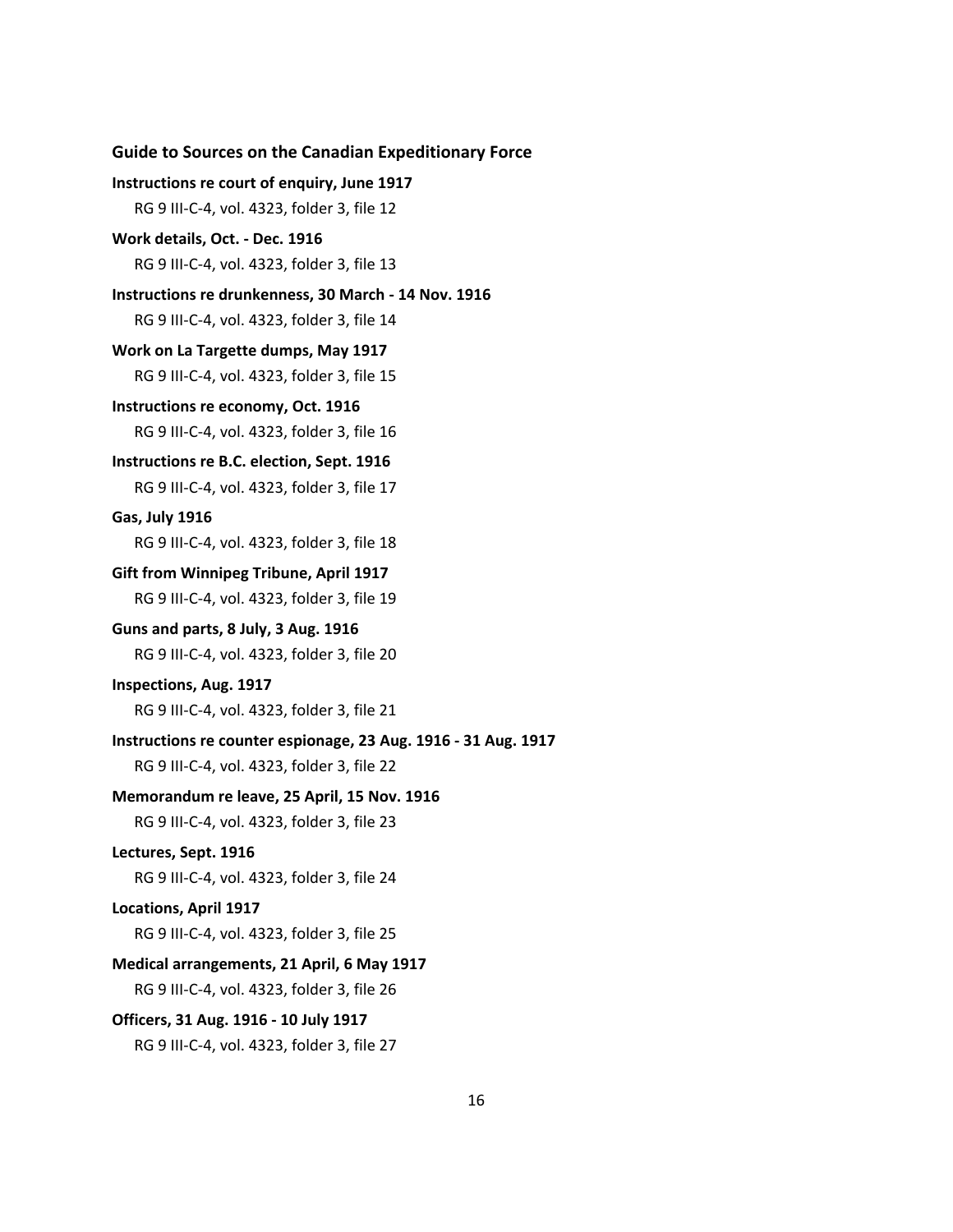**Guide to Sources on the Canadian Expeditionary Force Adoption of blue patches, Oct. 1917** RG 9 III-C-4, vol. 4324, folder 3, file 28 **Correspondence re working pay, May 1916** RG 9 III-C-4, vol. 4324, folder 3, file 29 **Police stops during an action, Oct. 1915** RG 9 III-C-4, vol. 4324, folder 3, file 30 **Correspondence re personnel, 28 Dec. 1915 - 7 Aug. 1917** RG 9 III-C-4, vol. 4324, folder 3, file 31 **Reports re registered mail, 12 Sept. 1915 - 15 Nov. 1916** RG 9 III-C-4, vol. 4324, folder 3, file 32 **Censorship of correspondence to prisoners of war, Nov. 1916** RG 9 III-C-4, vol. 4324, folder 3, file 33 **Rations and forage, 22 June 1915 - 18 Nov. 1916** RG 9 III-C-4, vol. 4324, folder 3, file 34 **Remounts, 30 April 1916 - 10 Oct. 1917** RG 9 III-C-4, vol. 4324, folder 3, file 35 **Collection of salvage, July 1916** RG 9 III-C-4, vol. 4324, folder 3, file 36 **Signal service, 25 May 1916 - 26 May 1917** RG 9 III-C-4, vol. 4324, folder 3, file 37 **Stores, 3 March 1916 - 20 July 1917** RG 9 III-C-4, vol. 4324, folder 3, file 38 **Transport and traffic, 17 Aug. 1916 - 7 April 1917** RG 9 III-C-4, vol. 4324, folder 3, file 39 **Instructions re 9.45-inch trench mortars, Oct. 1917** RG 9 III-C-4, vol. 4324, folder 3, file 40 **Duke of Connaught's visit, June 1917** RG 9 III-C-4, vol. 4324, folder 3, file 41 **Instructions re compilation of war diaries, 25 June, 5 Aug. 1917** RG 9 III-C-4, vol. 4324, folder 3, file 42 **Water supply, 18 July-19 Oct. 1916** RG 9 III-C-4, vol. 4324, folder 3, file 43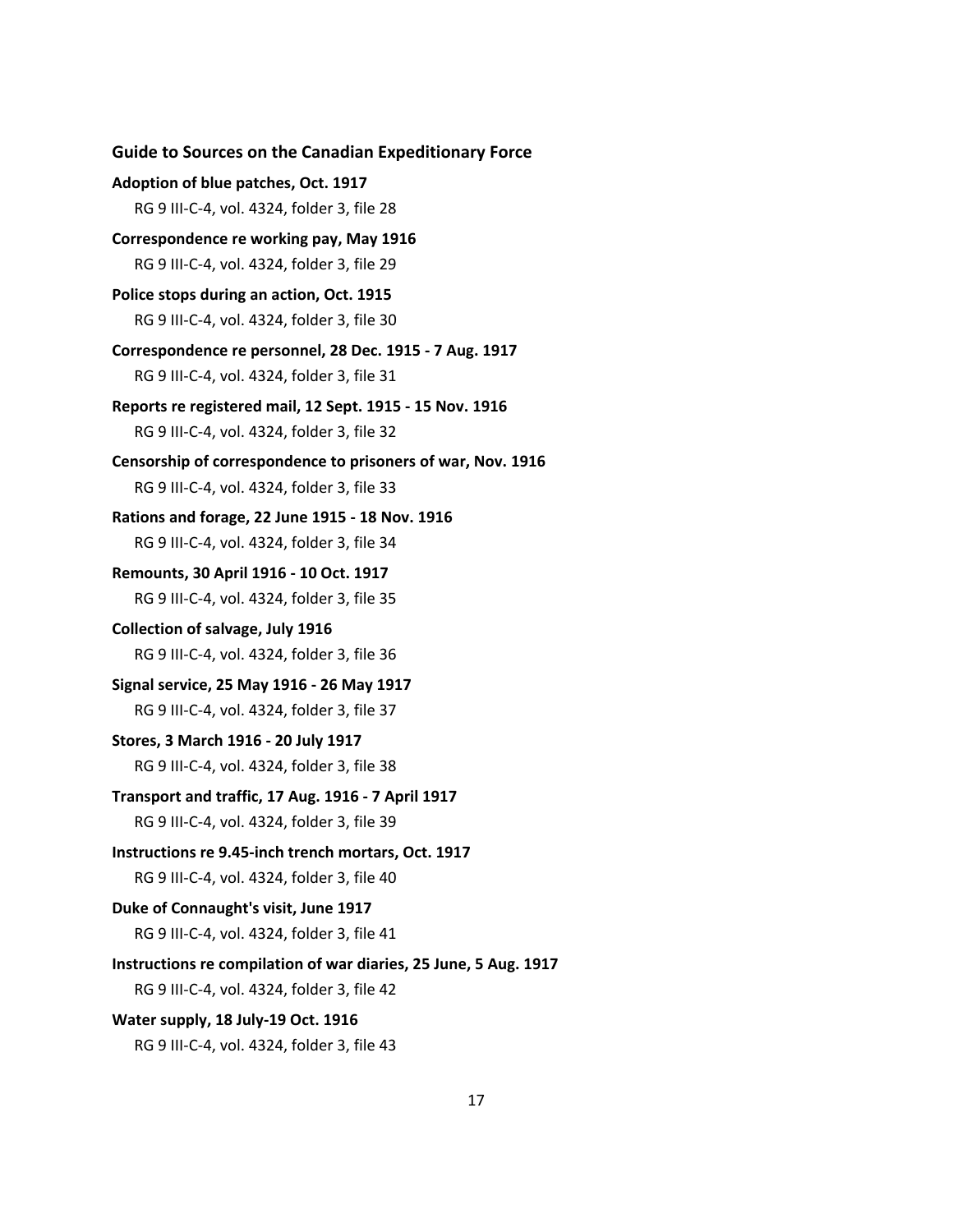```
Guide to Sources on the Canadian Expeditionary Force
Ammunition, fuzes and bombs, 1 Sept. 1915 - 14 Oct. 1917
   RG 9 III-C-4, vol. 4324, folder 4, files 1-2
Camouflage of batteries, July 1917
   RG 9 III-C-4, vol. 4324, folder 4, file 3
Codes, 31 Dec. 1916 - 15 July 1917
   RG 9 III-C-4, vol. 4324, folder 4, file 4
Designation of siege batteries, Jan. 1917
   RG 9 III-C-4, vol. 4324, folder 4, file 5
Dumps, 15 May - 22 July 1917
   RG 9 III-C-4, vol. 4324, folder 4, file 6
Grenades, 19 Jan. - 29 May 1917
   RG 9 III-C-4, vol. 4324, folder 4, file 7
Routine orders, Canadian Corps, 2 May 1916 - 30 Nov. 1917
   RG 9 III-C-4, vol. 4324, folder 4, files 8-9
Reports on prematures, 19 Sept. 1915 - 13 Feb. 1917
   RG 9 III-C-4, vol. 4324, folder 4, file10
Sights, 19 Dec. 1916, 7 Jan. 1917
   RG 9 III-C-4, vol. 4324, folder 4, file 11
Report on visit to French X Army
   RG 9 III-C-4, vol. 4324, folder 4, file 12
Transport Vehicle markings
   RG 9 III-C-4, vol. 4324, folder 4, file13
Daily orders, 2 July 1917 - 18 April 1919
   RG 9 III-C-4, vol. 4324, folder 4A
Distribution of ammunition, 16 Jan. - 15 Nov. 1917
   RG 9 III-C-4, vol. 4325, folder 5, file 1
Reports on billets, 31 Oct. - 13 Dec. 1917
   RG 9 III-C-4, vol. 4325, folder 5, file 2
Scheme for saving dripping, May 1917
   RG 9 III-C-4, vol. 4325, folder 5, file 3
Instructions re reporting of casualties, Nov. 1917
   RG 9 III-C-4, vol. 4325, folder 5, file 4
```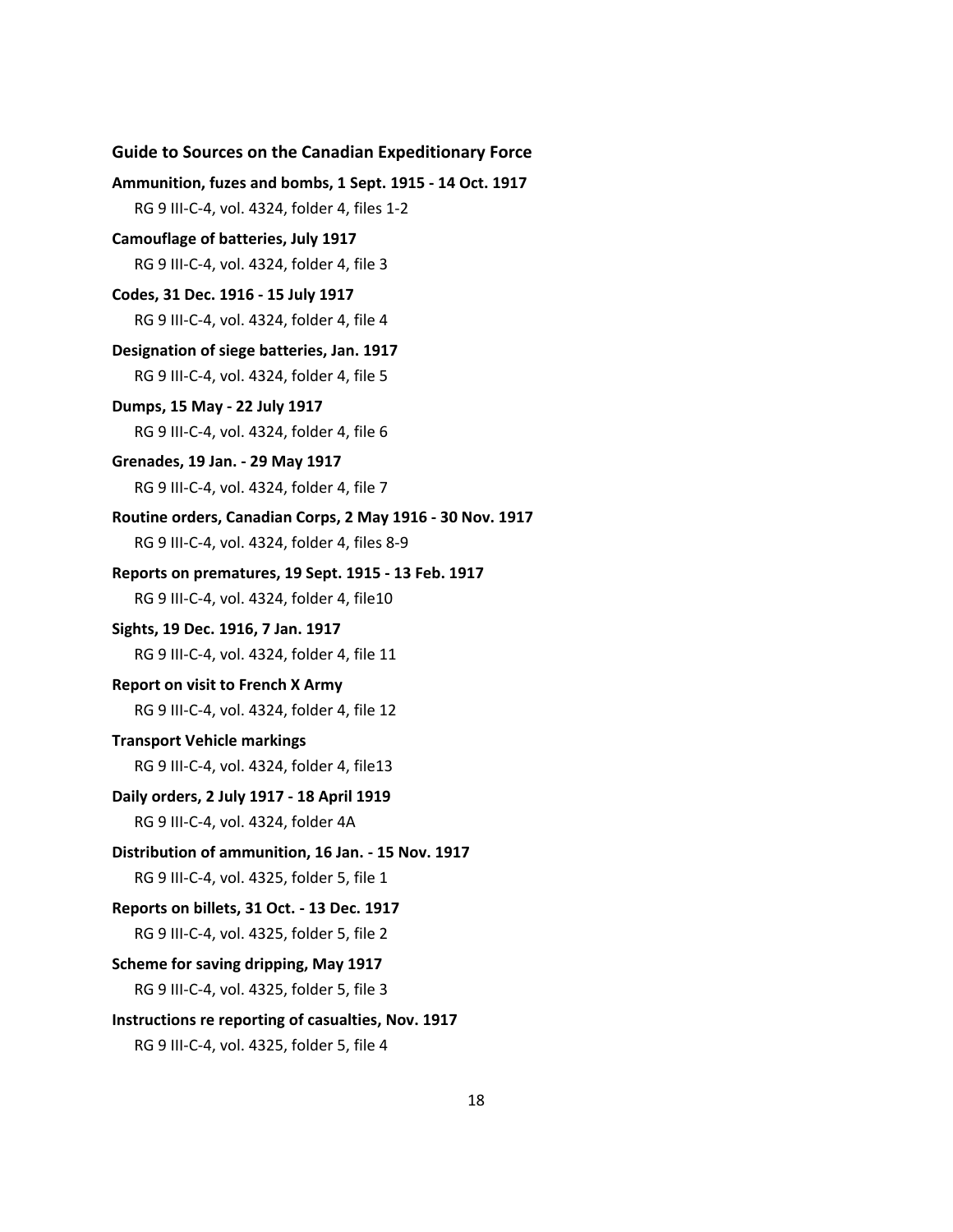# **Claims Commission, 17 Nov. 1916, 8 Aug. 1917** RG 9 III-C-4, vol. 4325, folder 5, file 5 **Gum boots, Nov. 1917** RG 9 III-C-4, vol. 4325, folder 5, file 6 **Instructions re court of enquiry, 21 May, 2 June 1917** RG 9 III-C-4, vol. 4325, folder 5, file 7 **List of details, 28 Oct. - 9 Dec. 1917** RG 9 III-C-4, vol. 4325, folder 5, file 8 **Receipt for election ballots** RG 9 III-C-4, vol. 4325, folder 5, file 9 **Precautions against fires** RG 9 III-C-4, vol. 4325, folder 5, file 10 **Accidents with Mills grenades, June 1917** RG 9 III-C-4, vol. 4325, folder 5, file 11 **Ranging of guns, Oct. 1917** RG 9 III-C-4, vol. 4325, folder 5, file 12 **Reports re harness and saddlery** RG 9 III-C-4, vol. 4325, folder 5, file 13 **Instructions re hawking, May 1917** RG 9 III-C-4, vol. 4325, folder 5, file 14 **Reports and inspections, July 1917** RG 9 III-C-4, vol. 4325, folder 5, file 15 **Instructions re leave, Nov. 1917** RG 9 III-C-4, vol. 4325, folder 5, file 16 **Routine orders, First Army, 7 June - 19 Oct. 1917** RG 9 III-C-4, vol. 4325, folder 5, file 17 **Routine orders, Second Army, 6 June 1915 - 5 Nov. 1917** RG 9 III-C-4, vol. 4325, folder 5, file 18 **Routine orders, Reserve army, 5 Sept. - 2 Nov. 1916** RG 9 III-C-4, vol. 4325, folder 5, file 19 **Routine orders, Canadian Corps, 29 May 1916 - 27 May 1917**

**Guide to Sources on the Canadian Expeditionary Force**

RG 9 III-C-4, vol. 4325, folder 5, file 20

#### 19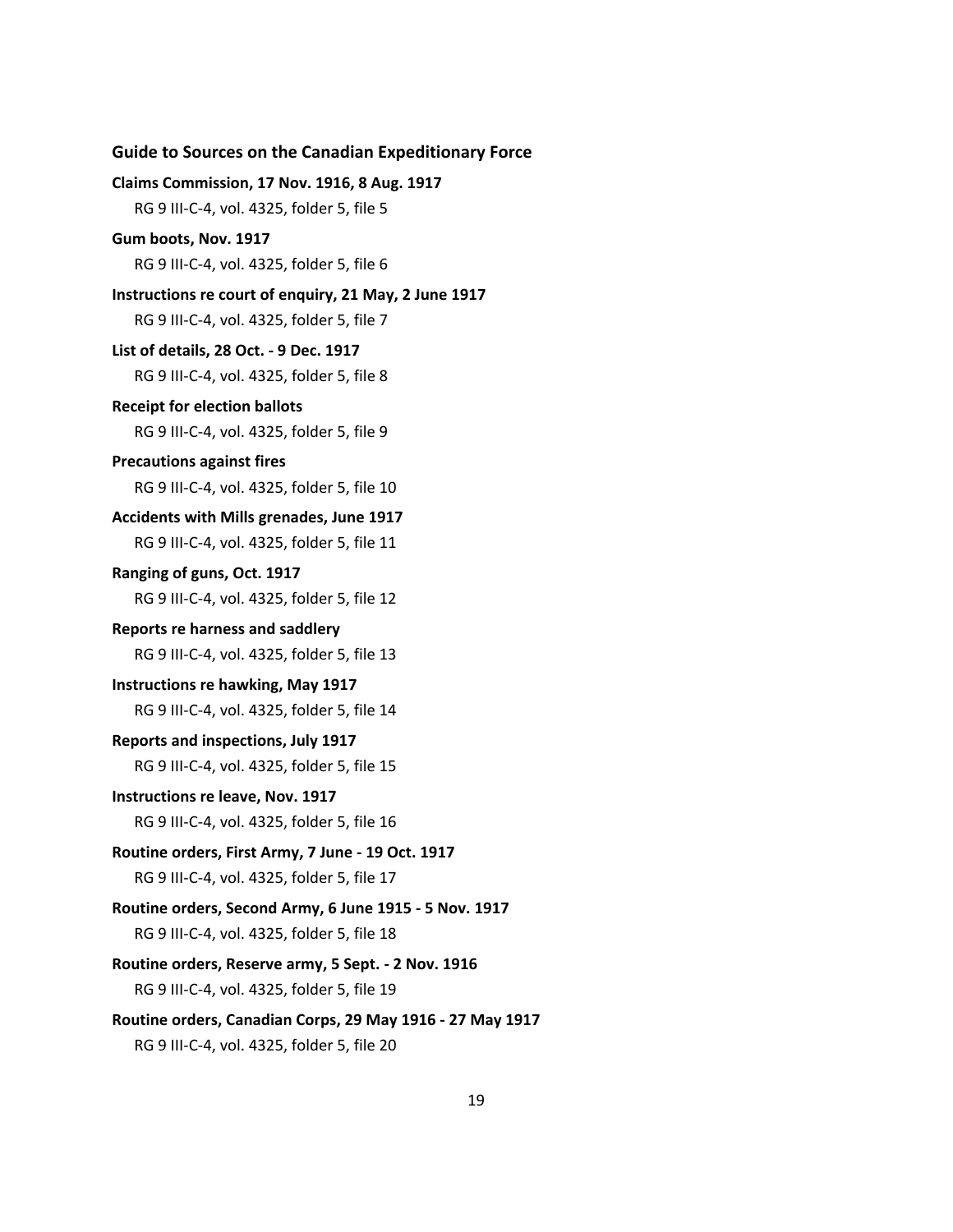**Guide to Sources on the Canadian Expeditionary Force Haig's special order of the day, 3 June 1917 - 30 Jan. 1918** RG 9 III-C-4, vol. 4325, folder 5, file 21 **Postings of officers, 29 Nov. 1917** RG 9 III-C-4, vol. 4325, folder 5, file 22 **Correspondence re personnel, 14 May 1916 - 18 Dec. 1917** RG 9 III-C-4, vol. 4325, folder 5, file 23 **Remounts, 9 Nov. - 1 Dec. 1917** RG 9 III-C-4, vol. 4325, folder 5, file 24 **Salvage, Dec. 1917** RG 9 III-C-4, vol. 4325, folder 5, file 25 **Sanitation, 14 Nov, 13 Dec. 1917** RG 9 III-C-4, vol. 4325, folder 5, file 26 **Instructions to signallers** RG 9 III-C-4, vol. 4325, folder 5, file 27 **2nd CDAC baseball league schedule, 29 June 1917** RG 9 III-C-4, vol. 4325, folder 5, file 28 **Syllabus of training, 27 Jan. - 11 June 1917** RG 9 III-C-4, vol. 4325, folder 5, file 29 **Transport and traffic, 24 April - 22 Nov. 1917** RG 9 III-C-4, vol. 4325, folder 5, file 30 **Repairs to water carts, 9 Nov. 1917** RG 9 III-C-4, vol. 4325, folder 5, file 31 **Routine orders, 2nd Canadian Division HQ, 1 May – 29 Sept. 1917** RG 9 III-C-4, vol. 4325, folder 6, file 1 **Routine orders, 2nd CDAC, 12 April 1916 - 14 Dec. 1917** RG 9 III-C-4, vol. 4325, folder 6, file 2 **Routine orders, 2nd Canadian Division HQ, 1 Feb. - 30 June 1916** RG 9 III-C-4, vol. 4325, folder 6, file 3 **Notes on results of practical shooting, 26 Oct. 1916 - 16 April 1917** RG 9 III-C-4, vol. 4326, folder 7, file 1 **Collar and shoulder badges, 29 June, 5 July 1917** RG 9 III-C-4, vol. 4326, folder 7, file 2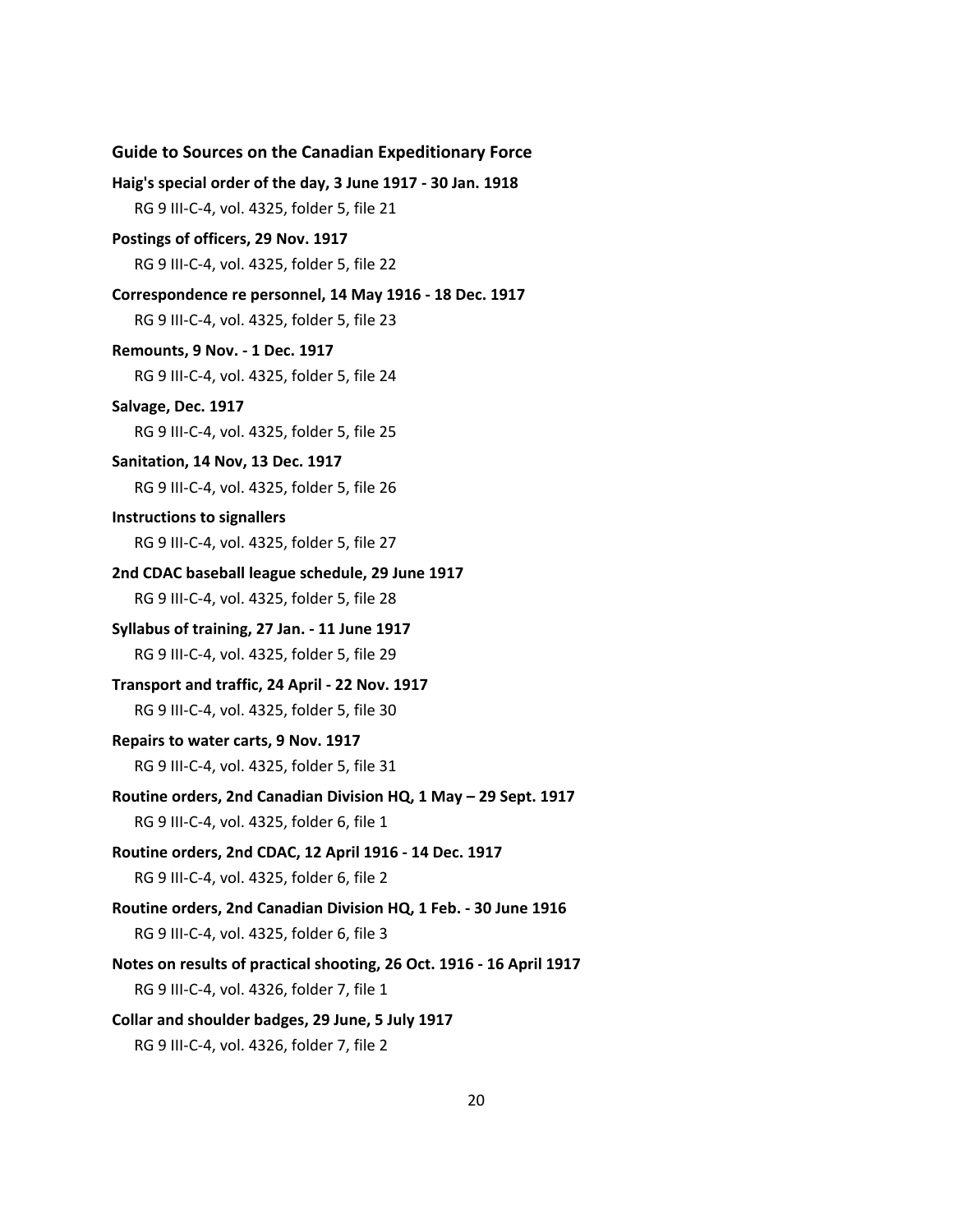```
Guide to Sources on the Canadian Expeditionary Force
First Army rest camps, July 1917
   RG 9 III-C-4, vol. 4326, folder 7, file 3
YMCA canteens, Nov. 1916
   RG 9 III-C-4, vol. 4326, folder 7, file 4
Report on winter clothing, 7 Feb. 1916 - 21 April 1917
   RG 9 III-C-4, vol. 4326, folder 7, file 5
Defence schemes, 2nd Canadian Division HQ, Dec. 1916
   RG 9 III-C-4, vol. 4326, folder 7, file 6
Details for working parties, May 1917
   RG 9 III-C-4, vol. 4326, folder 7, file 7
APM instructions re discipline, Aug. 1916
   RG 9 III-C-4, vol. 4326, folder 7, file 8
B.C. election, Sept. 1916
   RG 9 III-C-4, vol. 4326, folder 7, file 9
Report on gas goggles, 27 March 1917 - 14 Jan. 1918
   RG 9 III-C-4, vol. 4326, folder 7, file 10
Deficiencies in guns and parts, March 1917
   RG 9 III-C-4, vol. 4326, folder 7, file 11
Lecture by Archbishop of York, 11 July 1917 - 12 Jan. 1918
   RG 9 III-C-4, vol. 4326, folder 7, file 12
Leave, July 1917
   RG 9 III-C-4, vol. 4326, folder 7, file 13
Locations, 30 July 1917, 29 Jan. 1918
   RG 9 III-C-4, vol. 4326, folder 7, file 14
Medical arrangements, 11 Nov. 1916, 12 Feb. 1917
   RG 9 III-C-4, vol. 4326, folder 7, file 15
Proposal re Vimy Ridge memorial, July 1917
   RG 9 III-C-4, vol. 4326, folder 7, file 16
Moves and reliefs, 28 Jan. 1917 - 17 Jan. 1918
   RG 9 III-C-4, vol. 4326, folder 7, file 17
Rations and forage, 14 Oct. 1916 - 20 May 1918
   RG 9 III-C-4, vol. 4326, folder 7, file 18
```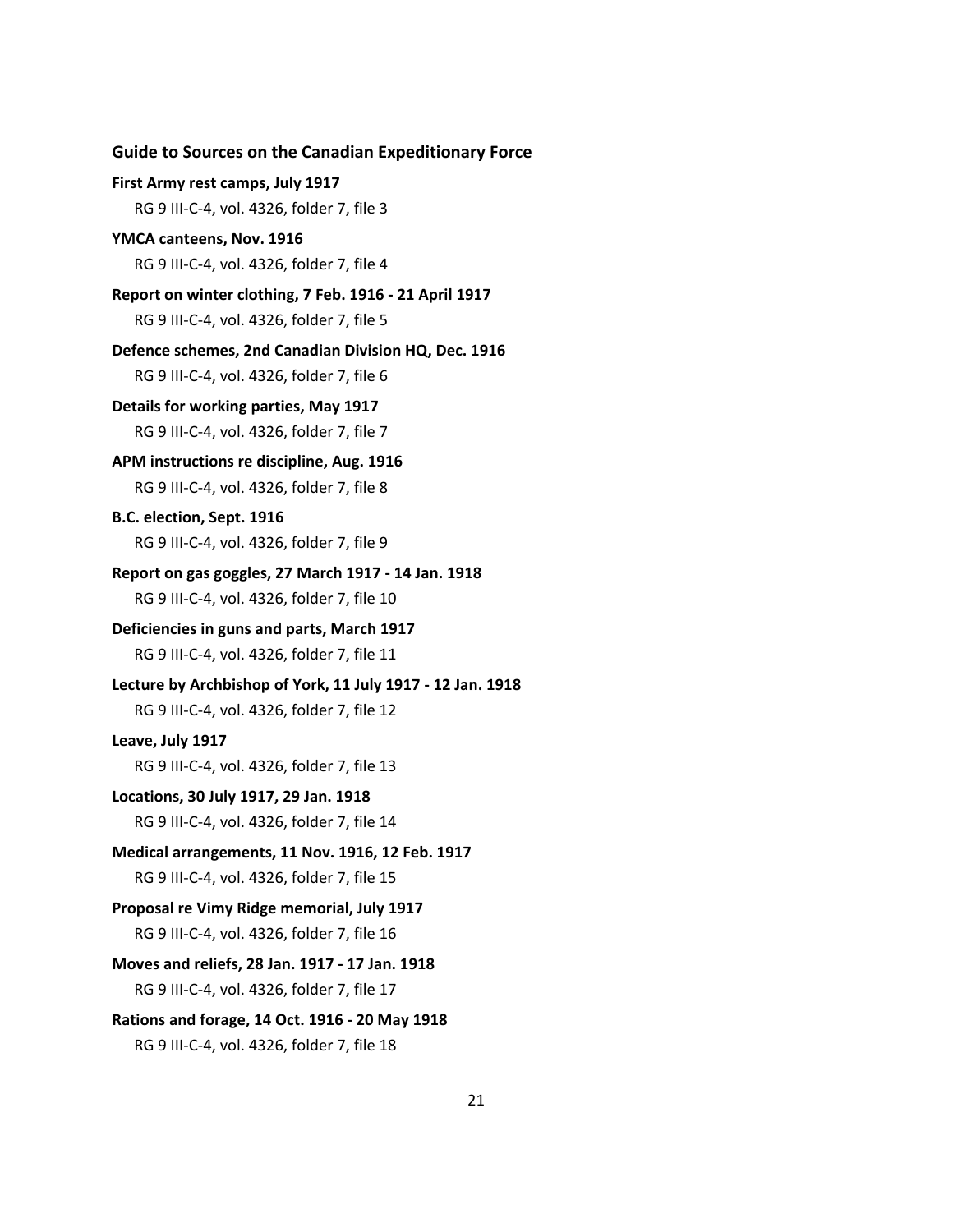**Remounts, 17 Dec. 1916 - 9 June 1917** RG 9 III-C-4, vol. 4326, folder 7, file 19 **Demands for SAA and bombs, July 1917** RG 9 III-C-4, vol. 4326, folder 7, file 20 **Salvage, March 1917** RG 9 III-C-4, vol. 4326, folder 7, file 21 **Sanitation, April 1916** RG 9 III-C-4, vol. 4326, folder 7, file 22 **Courses of instruction, 30 Oct. 1916 - 11 June 1918** RG 9 III-C-4, vol. 4326, folder 7, file 23 **Transfer, 31 May - 26 June 1917** RG 9 III-C-4, vol. 4326, folder 7, file 24 **Instructions re transport, Jan. 1917** RG 9 III-C-4, vol. 4326, folder 7, file 25 **Routine orders, 2nd Canadian Division HQ, 3 July 1916 - 28 April 1917** RG 9 III-C-4, vol. 4326, folder 7, files 26-27 **Routine orders, Sir Douglas Haig, 2 Dec. 1917 - 30 June 1918** RG 9 III-C-4, vol. 4326, folder 8, file 1 **Haig's special orders of the day, 21 April - 16 July 1918** RG 9 III-C-4, vol. 4326, folder 8, file 2 **Administrative instructions** RG 9 III-C-4, vol. 4326, folder 8, file 3 **Ammunition, 13 March - 25 April 1916** RG 9 III-C-4, vol. 4326, folder 8, file 4 **Billeting, Aug. 1918** RG 9 III-C-4, vol. 4326, folder 8, file 5 **Instructions re cookhouses, Sept. 1917** RG 9 III-C-4, vol. 4326, folder 8, file 6 **Discipline, 14 Jan. 1917, 22 Aug. 1918** RG 9 III-C-4, vol. 4326, folder 8, file 7 **Inspections, Feb. 1917** RG 9 III-C-4, vol. 4326, folder 8, file 8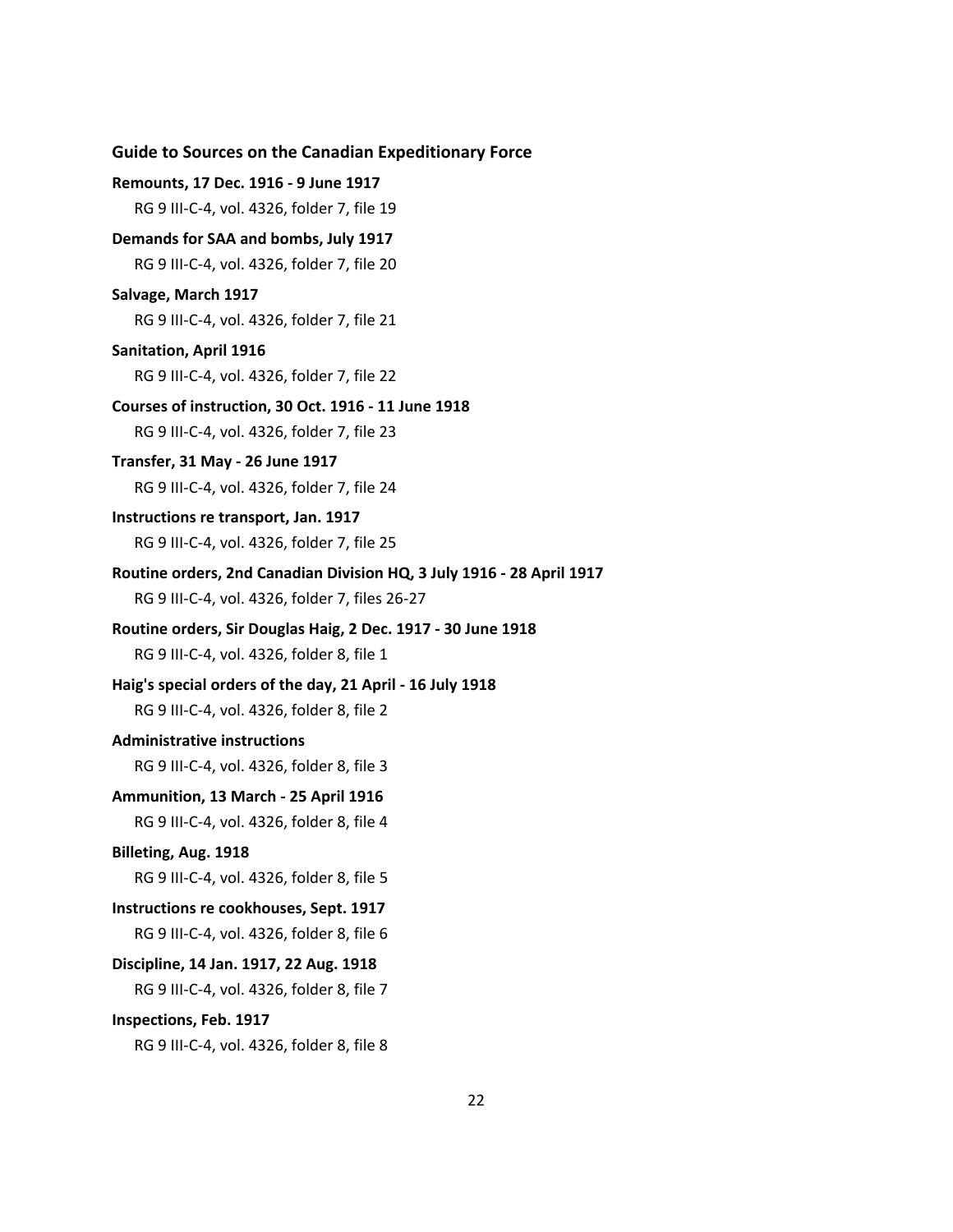# **Moves and reliefs, 15 Aug. 1916 - 14 Dec. 1918** RG 9 III-C-4, vol. 4326, folder 8, file 9 **Supply, March 1917** RG 9 III-C-4, vol. 4326, folder 8, file 10 **Remounts, 3 Feb. - 25 July 1918** RG 9 III-C-4, vol. 4326, folder 8, file 11 **Camouflage, 28 Jan. - 28 April 1918** RG 9 III-C-4, vol. 4326, folder 8, file 12 **Guns and parts, 7 Nov. 1917 - 27 June 1918** RG 9 III-C-4, vol. 4326, folder 8, file 13 **Machine and Lewis guns, 21 Feb. - 25 July 1918** RG 9 III-C-4, vol. 4326, folder 8, file 14 **War trophies, Jan. 1918** RG 9 III-C-4, vol. 4326, folder 8, file 15 **Administrative instructions, 11 Jan. - 27 June 1918** RG 9 III-C-4, vol. 4327, folder 9, file 1 **Codes, station calls, passwords, 8 Feb. - 25 July 1918** RG 9 III-C-4, vol. 4327, folder 9, file 2 **Instructions re artillery defences, May 1918** RG 9 III-C-4, vol. 4327, folder 9, file 3 **MG Battalions, machine and Lewis guns, 29 April - 4 May 1918** RG 9 III-C-4, vol. 4327, folder 9, file 4 **Intelligence, 21 Jan. 1917 - 5 Jan. 1918** RG 9 III-C-4, vol. 4327, folder 9, file 5 **Unit locations, 2nd Canadian Divisional Artillery, 21 Jan. - 23 July 1918** RG 9 III-C-4, vol. 4327, folder 9, file 6 **German offensive operations, 8 March - 23 April 1918** RG 9 III-C-4, vol. 4327, folder 9, file 7 **Notes on recent operations, April 1918** RG 9 III-C-4, vol. 4327, folder 9, file 8 **Signal service, 31 Jan. - 6 June 1918**

**Guide to Sources on the Canadian Expeditionary Force**

RG 9 III-C-4, vol. 4327, folder 9, file 9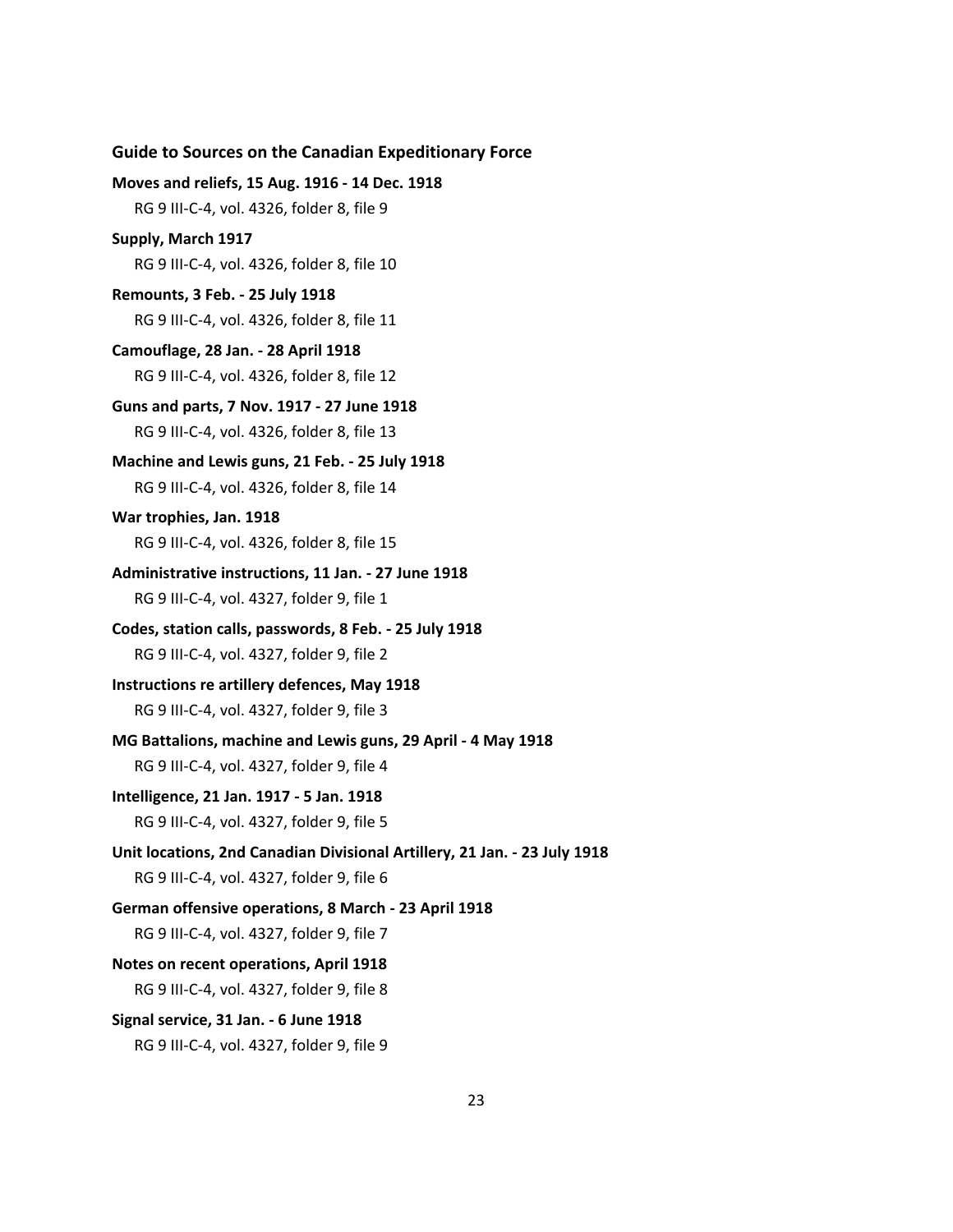**Guide to Sources on the Canadian Expeditionary Force Instructions re railways, May 1918** RG 9 III-C-4, vol. 4327, folder 9, file 10 **Report on tanks, May 1918** RG 9 III-C-4, vol. 4327, folder 9, file 11 **Reports on billets and lines, 19 July - 23 Aug. 1918** RG 9 III-C-4, vol. 4327, folder 9, file 12 **Instructions re burials, 20 Feb. - 26 Nov. 1918** RG 9 III-C-4, vol. 4327, folder 9, file 13 **Casualties and accidental injuries, 24 Dec. 1917 - 17 Dec. 1918** RG 9 III-C-4, vol. 4327, folder 9, file 14 **Claims re property damage, 20 Dec. 1917 - 9 Oct. 1918** RG 9 III-C-4, vol. 4327, folder 9, file 15 **Dental arrangements, Feb. 1918** RG 9 III-C-4, vol. 4327, folder 9, file 16 **Fires, 18 Dec. 1917 - 4 July 1918** RG 9 III-C-4, vol. 4327, folder 9, file 17 **Instructions re medical matters, 7 Feb. - 9 March 1918** RG 9 III-C-4, vol. 4327, folder 9, file 18 **Sanitation, 27 Sept. 1917 - 22 July 1918** RG 9 III-C-4, vol. 4327, folder 9, file 19 **Administrative arrangements, German territory, 20 June - 17 Dec. 1918** RG 9 III-C-4, vol. 4327, folder 9, file 20 **Instructions re vegetable gardens, Feb. 1918** RG 9 III-C-4, vol. 4327, folder 9, file 21 **Defence against enemy aircraft, April 1918** RG 9 III-C-4, vol. 4327, folder 9, file 22 **Ammunition returns 24 Feb. - 4 Nov. 1918** RG 9 III-C-4, vol. 4327, folder 9, file 23 **Cemetery headstones and crosses, Feb. 1918** RG 9 III-C-4, vol. 4327, folder 9, file 24 **Correspondence re censorship, 22 March, 13 April 1918** RG 9 III-C-4, vol. 4327, folder 9, file 25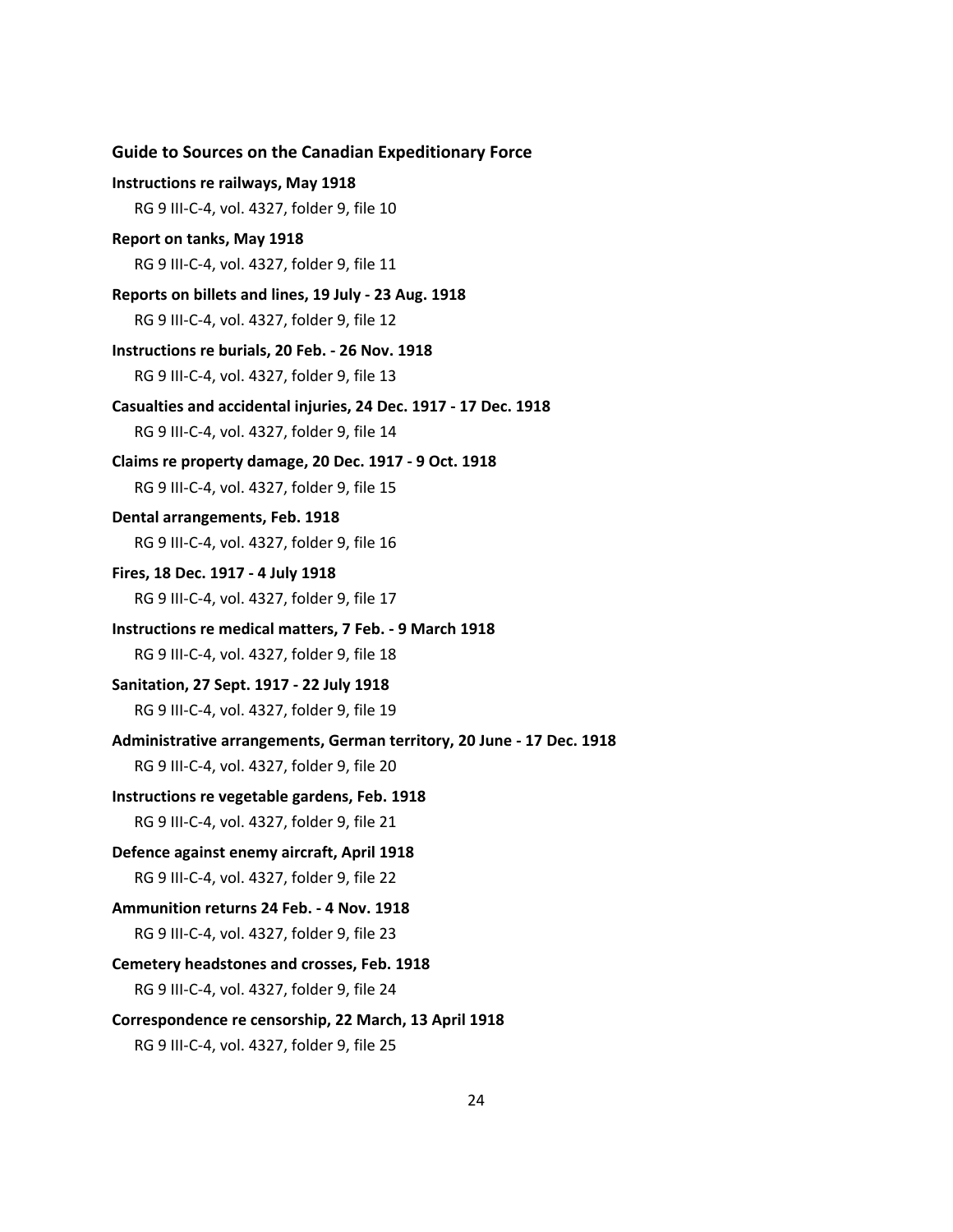```
Claims re damage to billets, Feb. 1918
   RG 9 III-C-4, vol. 4327, folder 9, file 26
BAB codes 16 Feb, 10 March 1918
   RG 9 III-C-4, vol. 4327, folder 9, file 27
Contribution to St. Dunstan's Hospital, 10 Dec. 1917 - 10 July 1918
   RG 9 III-C-4, vol. 4327, folder 9, file 28
Dental service, March 1918
   RG 9 III-C-4, vol. 4327, folder 9, file 29
Instructions re details, 20 Feb. - 7 May 1918
   RG 9 III-C-4, vol. 4327, folder 9, file 30
Establishment, 2nd CDAC, June 1918
   RG 9 III-C-4, vol. 4327, folder 9, file 31
Reports on fires, 7 Feb. - 7 March 1918
   RG 9 III-C-4, vol. 4327, folder 9, file 32
Small box gas respirators, May 1918
   RG 9 III-C-4, vol. 4327, folder 9, file 33
Correspondence re artillery guns, 3 May - 29 July 1918
   RG 9 III-C-4, vol. 4327, folder 9, file 34
Returns of machine and Lewis guns, 7 June-14 Dec. 1918
   RG 9 III-C-4, vol. 4327, folder 9, file 35
Correspondence re preparation of war Histories for units, Dec. 1918
   RG 9 III-C-4, vol. 4327, folder 9, file 36
Inspection of gun positions, March 1918
   RG 9 III-C-4, vol. 4327, folder 9, file 37
Correspondence re maps, 23 Feb. - 3 July 1918
   RG 9 III-C-4, vol. 4327, folder 10, file 1
Report re trench fever, June 1918
   RG 9 III-C-4, vol. 4327, folder 10, file 2
Request for motor cyclist, April 1918
   RG 9 III-C-4, vol. 4327, folder 10, file 3
Instructions re advance pay, March 1918
   RG 9 III-C-4, vol. 4327, folder 10, file 4
```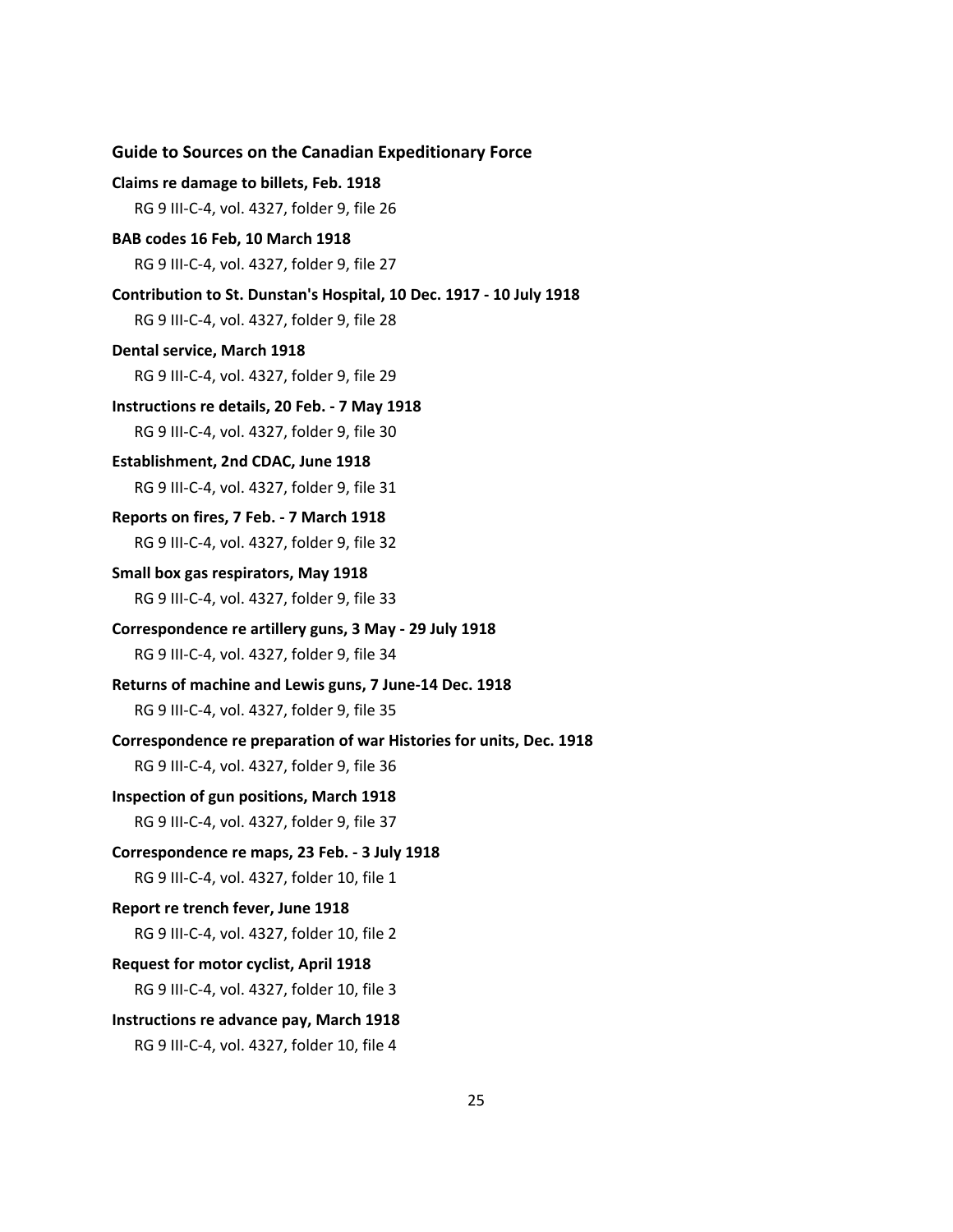```
Guide to Sources on the Canadian Expeditionary Force
Correspondence re personnel, 2 March - 21 June 1918
   RG 9 III-C-4, vol. 4327, folder 10, file 5
Piggeries, 28 Feb, 12 March 1918
   RG 9 III-C-4, vol. 4327, folder 10, file 6
Christmas post cards, Dec. 1918
   RG 9 III-C-4, vol. 4327, folder 10, file 7
Propaganda dropped by aeroplanes, July 1918
   RG 9 III-C-4, vol. 4327, folder 10, file 8
Reinforcements, July 1918
   RG 9 III-C-4, vol. 4327, folder 10, file 9
Remounts, 19 Feb. - 17 Dec. 1918
   RG 9 III-C-4, vol. 4327, folder 10, file 10
Complaints re sanitation, Feb. 1918
   RG 9 III-C-4, vol. 4327, folder 10, file 11
Correspondence re sports, June 1918
   RG 9 III-C-4, vol. 4327, folder 10, file 12
Stores, 11 April - 18 Dec. 1918
   RG 9 III-C-4, vol. 4327, folder 10, file 13
Marching in states, July 1918
   RG 9 III-C-4, vol. 4327, folder 10, file 14
Transport, 6 Feb. - 30 May 1918
   RG 9 III-C-4, vol. 4327, folder 10, file 15
Trench mortar returns, Feb. 1918
   RG 9 III-C-4, vol. 4327, folder 10, file 16
Sir Robert Borden's visit to 2nd Canadian Division HQ
   RG 9 III-C-4, vol. 4327, folder 10, file 17
Reports re water supply, June 1918
   RG 9 III-C-4, vol. 4327, folder 10, file 18
Instructions re taking over of war material, 15 Aug. - 19 Nov. 1918
   RG 9 III-C-4, vol. 4327, folder 10, file 19
Location of workshops, 31 Aug, 1 Sept. 1918
   RG 9 III-C-4, vol. 4327, folder 10, file 20
```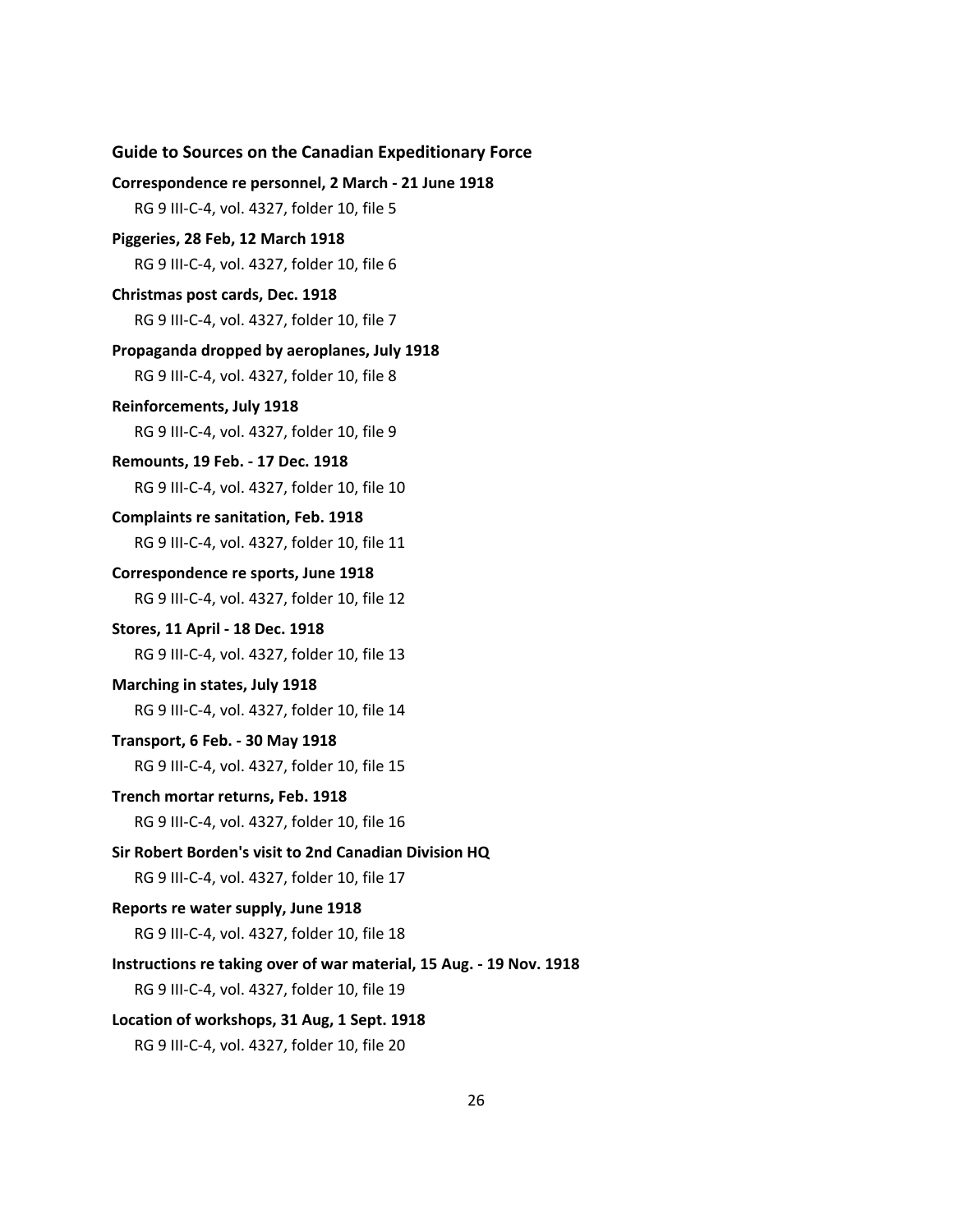**Guide to Sources on the Canadian Expeditionary Force Suggestions re improving service of YMCA, June 1918** RG 9 III-C-4, vol. 4327, folder 10, file 21 **Administration, German territory, 19 Aug. - 18 Dec. 1918** RG 9 III-C-4, vol. 4327, folder 10, file 22 **Administrative services, Aug. 1918** RG 9 III-C-4, vol. 4327, folder 10, file 23 **Reporting of aircraft forced landings, 12 Aug. - 5 Oct. 1918** RG 9 III-C-4, vol. 4327, folder 10, file 24 **Instructions re appeal by divl. commander, July 1918** RG 9 III-C-4, vol. 4327, folder 10, file 25 **German armistice terms, Oct. 1918** RG 9 III-C-4, vol. 4327, folder 10, file 26 **Reports re balloons, Sept. 1918** RG 9 III-C-4, vol. 4327, folder 10, file 27 **Reports on billets, Nov. 1918** RG 9 III-C-4, vol. 4327, folder 10, file 28 **Canadian Corps area boundaries, Sept. 1918** RG 9 III-C-4, vol. 4327, folder 10, file 29 **Canteens, 9 Sept. - 17 Dec. 1918** RG 9 III-C-4, vol. 4327, folder 10, file 30 **Supply of poetry etc. to occupation troops, Christmas 1918** RG 9 III-C-4, vol. 4327, folder 10, file 31 **Indents for clothing, 10 Sept. - 22 Nov. 1918** RG 9 III-C-4, vol. 4327, folder 10, file 32 **Congratulatory messages, Aug. 1918** RG 9 III-C-4, vol. 4327, folder 10, file 33 **Designation, Canadian Artillery, Oct. 1918** RG 9 III-C-4, vol. 4327, folder 10, file 34 **Precautions against fire, Feb. 1918** RG 9 III-C-4, vol. 4327, folder 10, file 35 **Instructions re flags of truce, Nov. 1918** RG 9 III-C-4, vol. 4327, folder 10, file 36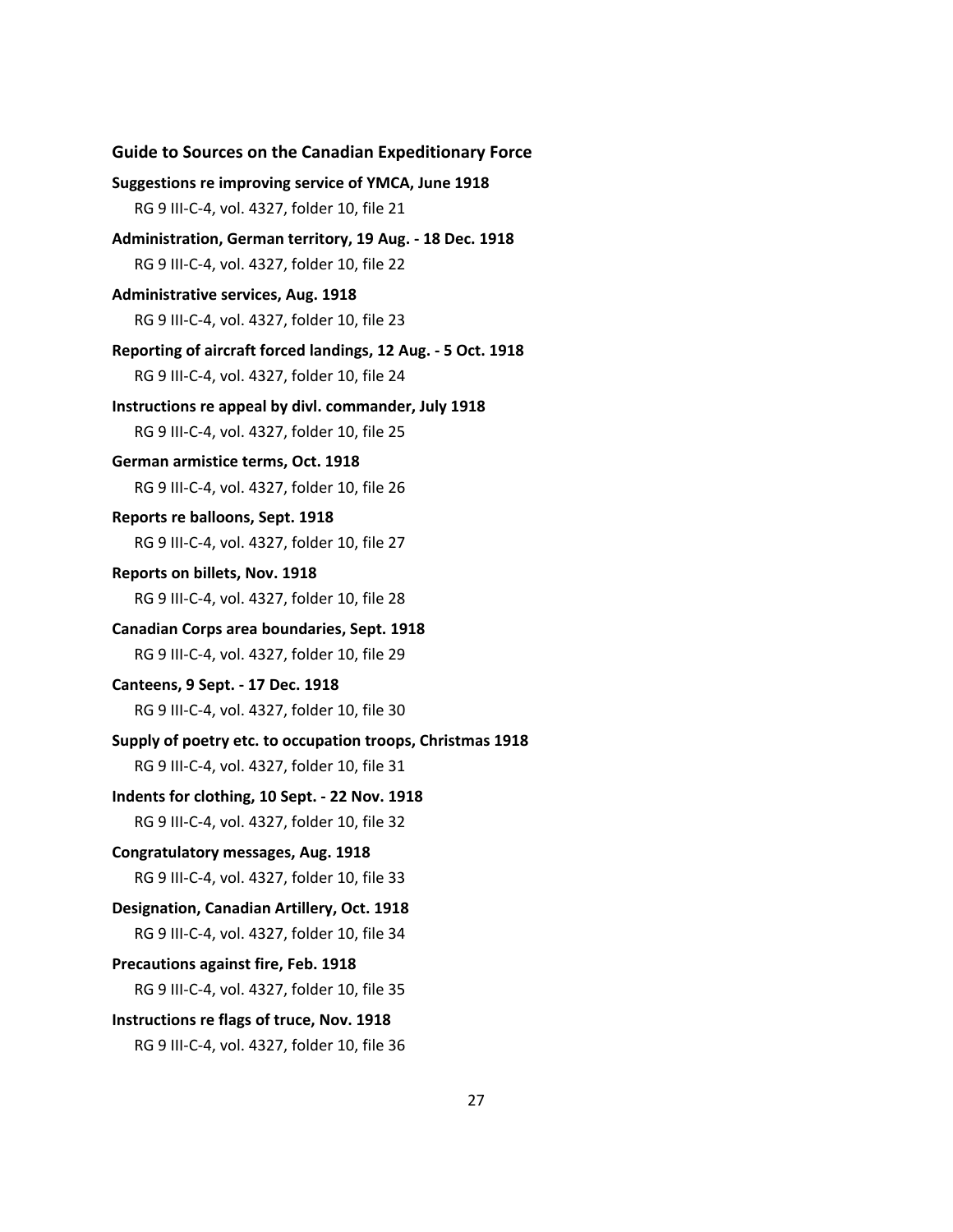```
Gas, 3 Aug. 1917 - 7 Nov. 1918
   RG 9 III-C-4, vol. 4327, folder 10, file 37
Reports on harness and saddlery, July 1918
   RG 9 III-C-4, vol. 4327, folder 10, file 38
Intelligence, 20 July - 17 Nov. 1918
   RG 9 III-C-4, vol. 4327, folder 10, file 39
Leave, Dec. 1918
   RG 9 III-C-4, vol. 4328, folder 11, file 1 
Instructions re looting, Sept. 1918
   RG 9 III-C-4, vol. 4328, folder 11, file 2
Correspondence re maps, 30 July, 26 Sept. 1918
   RG 9 III-C-4, vol. 4328, folder 11, file 3
Receipts for medals, Nov. 1918
   RG 9 III-C-4, vol. 4328, folder 11, file 4
Instructions re prevention of VD, Oct. 1918
   RG 9 III-C-4, vol. 4328, folder 11, file 5
Mines, booby traps, 24 Aug. - 2 Sept. 1918
   RG 9 III-C-4, vol. 4328, folder 11, file 6
Moves and reliefs, July 1918
   RG 9 III-C-4, vol. 4328, folder 11, file 7
Operations. Mons, 19 Oct, 6 Nov. 1918
   RG 9 III-C-4, vol. 4328, folder 11, file 8
Wireless news re Macedonia, Sept. 1918
   RG 9 III-C-4, vol. 4328, folder 11, file 9
Notes on operations, Sept. 1918
   RG 9 III-C-4, vol. 4328, folder 11, file 10
Operation orders, 2nd Canadian Divisional Artillery, Aug. 1918
   RG 9 III-C-4, vol. 4328, folder 11, file 11
Routine orders, Longneau Area
   RG 9 III-C-4, vol. 4328, folder 11, file 12
Haig's special orders of the day, 17 Aug. - 10 Sept. 1918
   RG 9 III-C-4, vol. 4328, folder 11, file 13
```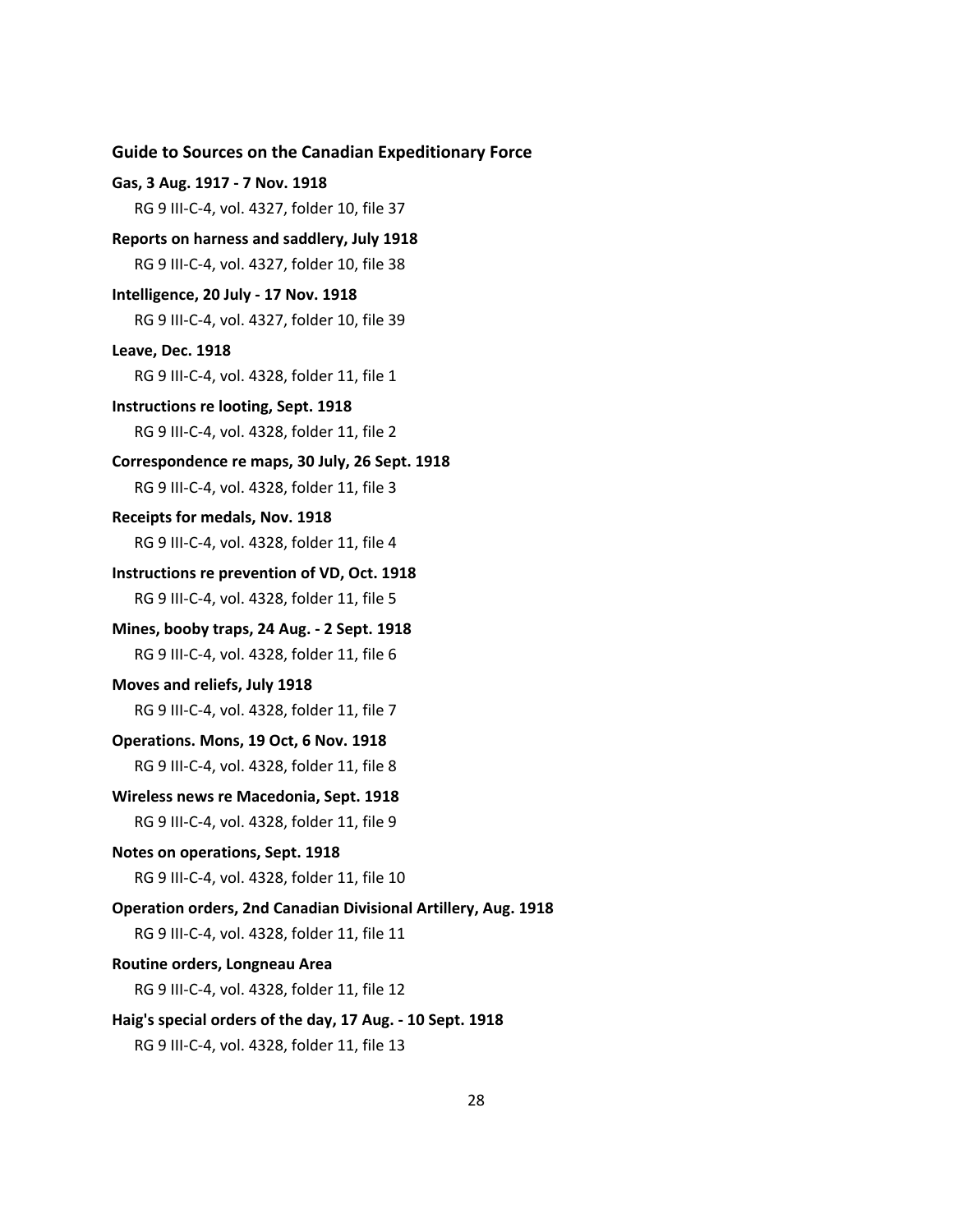```
Currie's special orders of the day, 3 Oct, 25 Nov. 1918
   RG 9 III-C-4, vol. 4328, folder 11, file 14
Plumer's special orders of the day, Nov. 1918
   RG 9 III-C-4, vol. 4328, folder 11, file 15
Correspondence re officers, Dec. 1918
   RG 9 III-C-4, vol. 4328, folder 11, file 16
Arrangements re photography, Aug. 1918
   RG 9 III-C-4, vol. 4328, folder 11, file 17
Instructions re registered mail, 11 Sept. - 15 Dec. 1918
   RG 9 III-C-4, vol. 4328, folder 11, file 18
Instructions re Russian and German prisoners of war, 2 Sept. - 13 Dec. 1918
   RG 9 III-C-4, vol. 4328, folder 11, file 19
Rations and forage, 21 July - 17 Dec. 1918
   RG 9 III-C-4, vol. 4328, folder 11, file 20
Remounts, Nov. 1918
   RG 9 III-C-4, vol. 4328, folder 11, file 21
Instructions re march to Rhine 11 Nov. - 1 Dec. 1918
   RG 9 III-C-4, vol. 4328, folder 11, file 22
Small arms ammunition cart, Jan. 1917
   RG 9 III-C-4, vol. 4328, folder 11, file 23
Signal service, 24 July - 26 Oct. 1918
   RG 9 III-C-4, vol. 4328, folder 11, file 24
Stores, 23 July - 18 Nov. 1918
   RG 9 III-C-4, vol. 4328, folder 11, file 25
Ammunition supply, 1 April - 25 May 1918
   RG 9 III-C-4, vol. 4328, folder 11, file 26
Recreational training
   RG 9 III-C-4, vol. 4328, folder 11, file 27
Instructions re use of roads, 29 July - 17 Sept. 1918
   RG 9 III-C-4, vol. 4328, folder 11, file 28
Memorandum re war material, Sept. 1918
   RG 9 III-C-4, vol. 4328, folder 11, file 29
```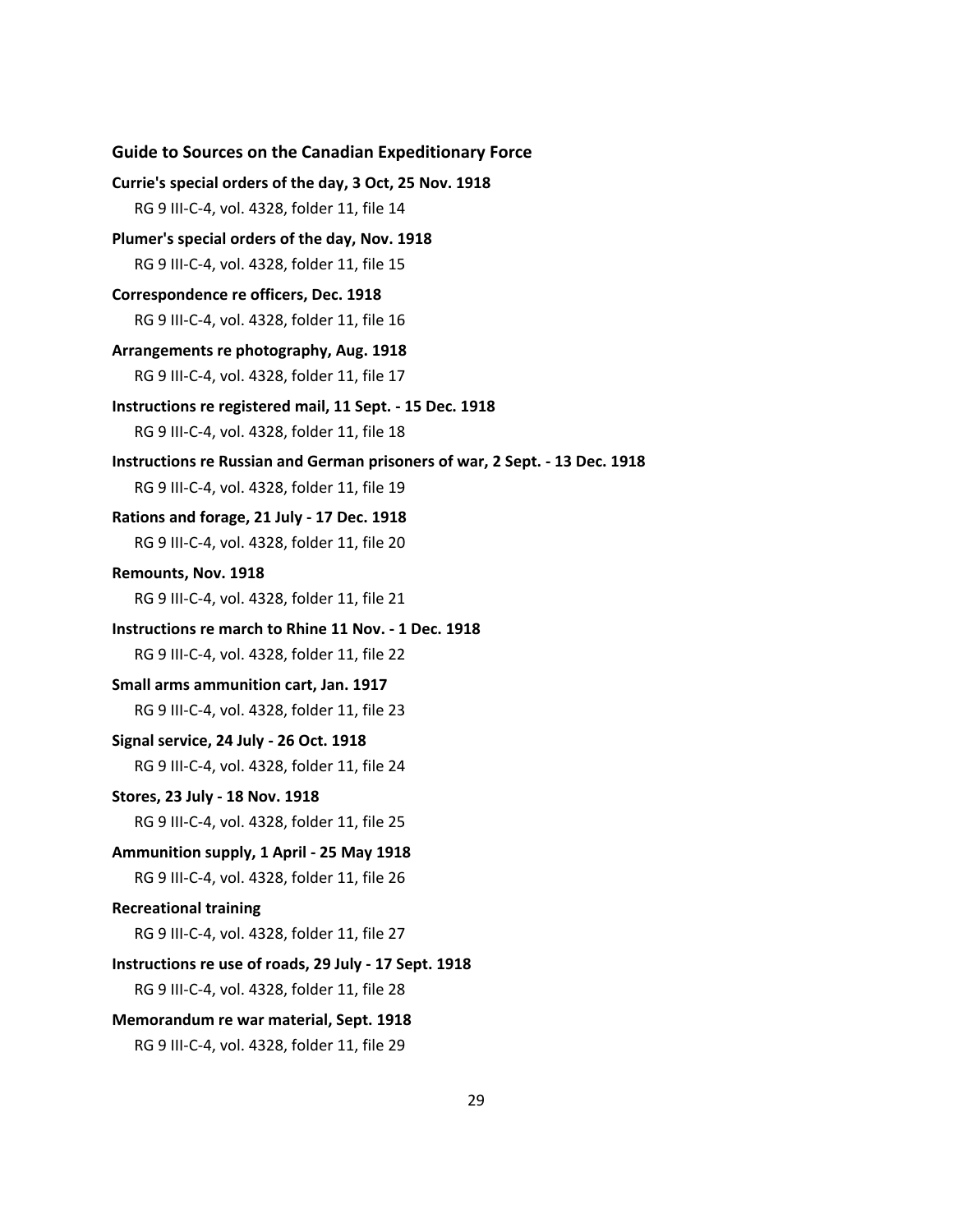```
Instructions re water supply, Oct. 1918
   RG 9 III-C-4, vol. 4328, folder 11, file 30
YMCA, Sept. 1918
   RG 9 III-C-4, vol. 4328, folder 11, file 31
Officers, Dec. 1917 - Dec. 1918
   RG 9 III-C-4, vol. 4328, folder 11, file 32
Economy in agriculture, Dec. 1916
   RG 9 III-C-4, vol. 4328, folder 11, file 33
Establishment of rifles, 2nd CDAC, 5 March - 4 May 1918
   RG 9 III-C-4, vol. 4328, folder 11, file 34
Badges and patches, 26 Feb. - 13 June 1918
   RG 9 III-C-4, vol. 4328, folder 11, file 35
Instructions re dripping, May 1918
   RG 9 III-C-4, vol. 4328, folder 11, file 36
Winter clothing, 2 March - 29 May 1918
   RG 9 III-C-4, vol. 4328, folder 11, file 37
Notes on defences, VI Corps front
   RG 9 III-C-4, vol. 4328, folder 11, file 38
Matching order dress, Jan. 1918
   RG 9 III-C-4, vol. 4328, folder 11, file 39
Gas respirators for horses, Feb. 1917 - July 1918
   RG 9 III-C-4, vol. 4328, folder 11, file 40 
Repairs to harness and saddlery, 6 Feb. - 5 May 1918
   RG 9 III-C-4, vol. 4328, folder 11, file 41
Artillery instructions, VI Corps, 6-7 April 1918
   RG 9 III-C-4, vol. 4328, folder 11, file 42
Rations and forage, 7 March - 22 July 1918
   RG 9 III-C-4, vol. 4328, folder 11, file 43
Remounts, 21 Feb. - 7 July 1918
   RG 9 III-C-4, vol. 4328, folder 11, file 44
Stores, 7 Feb. - 18 July 1918
```
RG 9 III-C-4, vol. 4328, folder 11, file 45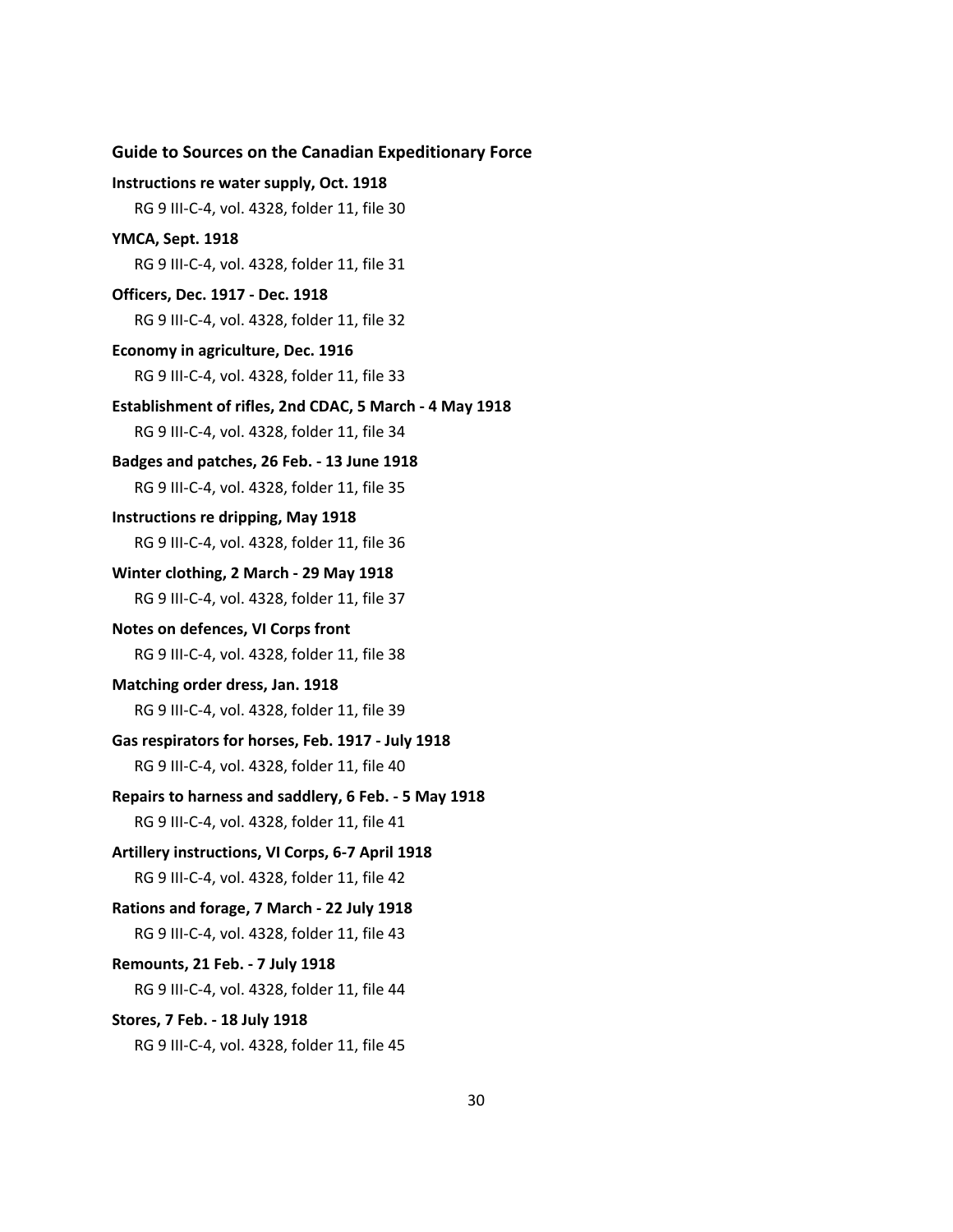```
Ration strength, 15 April - 3 June 1918
   RG 9 III-C-4, vol. 4328, folder 11, file 46
Instructions re G.S. wagons, timbers etc. 9 Jan. 1917 - 21 July 1918
   RG 9 III-C-4, vol. 4328, folder 11, file 47
Water supply, 8 May - 4 June 1918
   RG 9 III-C-4, vol. 4328, folder 11, file 48
Damage to crops, April 1918
   RG 9 III-C-4, vol. 4328, folder 12, file 1
Reports on enemy bombing raids, 16 April - 2 July 1918
   RG 9 III-C-4, vol. 4328, folder 12, file 2
Notes on ammunition, May 1918
   RG 9 III-C-4, vol. 4328, folder 12, file 3
Silhouettes of French Armoured cars, April 1918
   RG 9 III-C-4, vol. 4328, folder 12, file 4
Hostile balloons, April 1918
   RG 9 III-C-4, vol. 4328, folder 12, file 5
Reports on billets and wagon lines, May 1918
   RG 9 III-C-4, vol. 4328, folder 12, file 6
Dripping, 18 May - 3 July 1918
   RG 9 III-C-4, vol. 4328, folder 12, file 7
Camouflage, tents, April 1918
   RG 9 III-C-4, vol. 4328, folder 12, file 8
Claims for damages, 19 May, 3 July 1918
   RG 9 III-C-4, vol. 4328, folder 12, file 9
Congratulatory messages, 10 April, 7 May 1918
   RG 9 III-C-4, vol. 4328, folder 12, file 10
Appointments to dental service, Dec. 1917
   RG 9 III-C-4, vol. 4328, folder 12, file 11
Details for work, 14 March - 1 July 1918
   RG 9 III-C-4, vol. 4328, folder 12, file 12
Regimental police, July 1918
   RG 9 III-C-4, vol. 4328, folder 12, file 13
```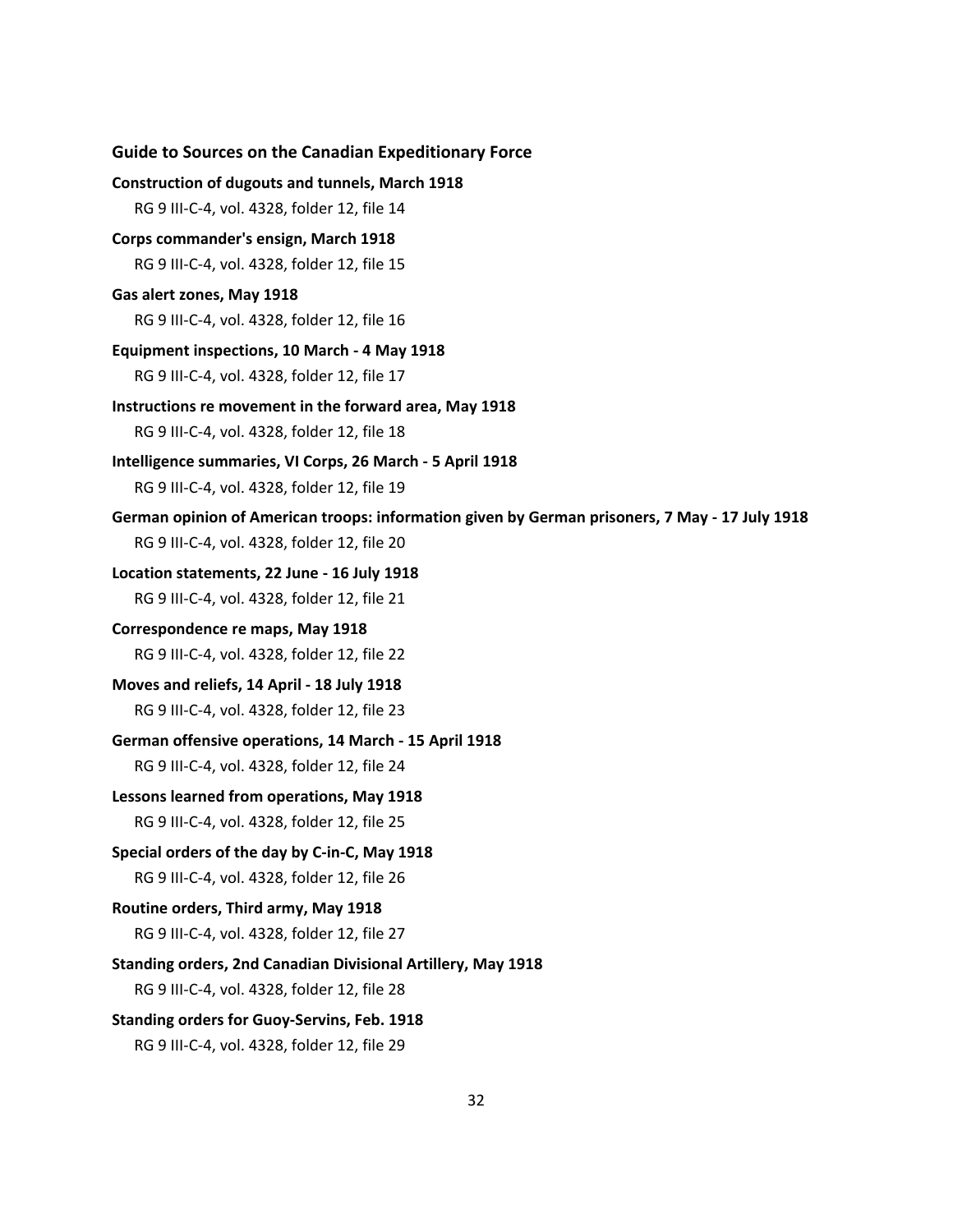| <b>Guide to Sources on the Canadian Expeditionary Force</b>                                                            |
|------------------------------------------------------------------------------------------------------------------------|
| Ceremonial parades, 11 May - 18 July 1918                                                                              |
| RG 9 III-C-4, vol. 4328, folder 12, file 30                                                                            |
| Reports on patrols, May 1918                                                                                           |
| RG 9 III-C-4, vol. 4329, folder 12, file 31                                                                            |
| Economy in clerical labour, March 1918                                                                                 |
| RG 9 III-C-4, vol. 4329, folder 12, file 32                                                                            |
| Propaganda. Use of Goldbeaters skin, dropping of, 1 June - 16 July 1918<br>RG 9 III-C-4, vol. 4329, folder 12, file 33 |
| Rations, Feb, June 1918                                                                                                |
| RG 9 III-C-4, vol. 4329, folder 12, file 34                                                                            |
| Remounts, 13 April - 18 July 1918                                                                                      |
| RG 9 III-C-4, vol. 4329, folder 12, file 35                                                                            |
| Salvage, 1 Feb. - 1 May 1918                                                                                           |
| RG 9 III-C-4, vol. 4329, folder 12, file 36                                                                            |
| <b>Restriction of telephone conversations, March 1918</b>                                                              |
| RG 9 III-C-4, vol. 4329, folder 12, file 37                                                                            |
| SOS signals, April 1918                                                                                                |
| RG 9 III-C-4, vol. 4329, folder 12, file 38                                                                            |
| Sports, 21 May - 13 July 1918                                                                                          |
| RG 9 III-C-4, vol. 4329, folder 12, file 39                                                                            |
| Stationery, 13 April, 28 May 1918                                                                                      |
| RG 9 III-C-4, vol. 4329, folder 12, file 40                                                                            |
| Tents, June 1918<br>RG 9 III-C-4, vol. 4329, folder 12, file 41                                                        |
| Supply services, May 1918                                                                                              |
| RG 9 III-C-4, vol. 4329, folder 12, file 42                                                                            |
| Tanks, 9 March - 2 July 1918                                                                                           |
| RG 9 III-C-4, vol. 4329, folder 12, file 43                                                                            |
| Training, July 1918                                                                                                    |
| RG 9 III-C-4, vol. 4329, folder 12, file 44                                                                            |
| Transport, 12 March - 2 July 1918                                                                                      |
| RG 9 III-C-4, vol. 4329, folder 12, file 45                                                                            |
|                                                                                                                        |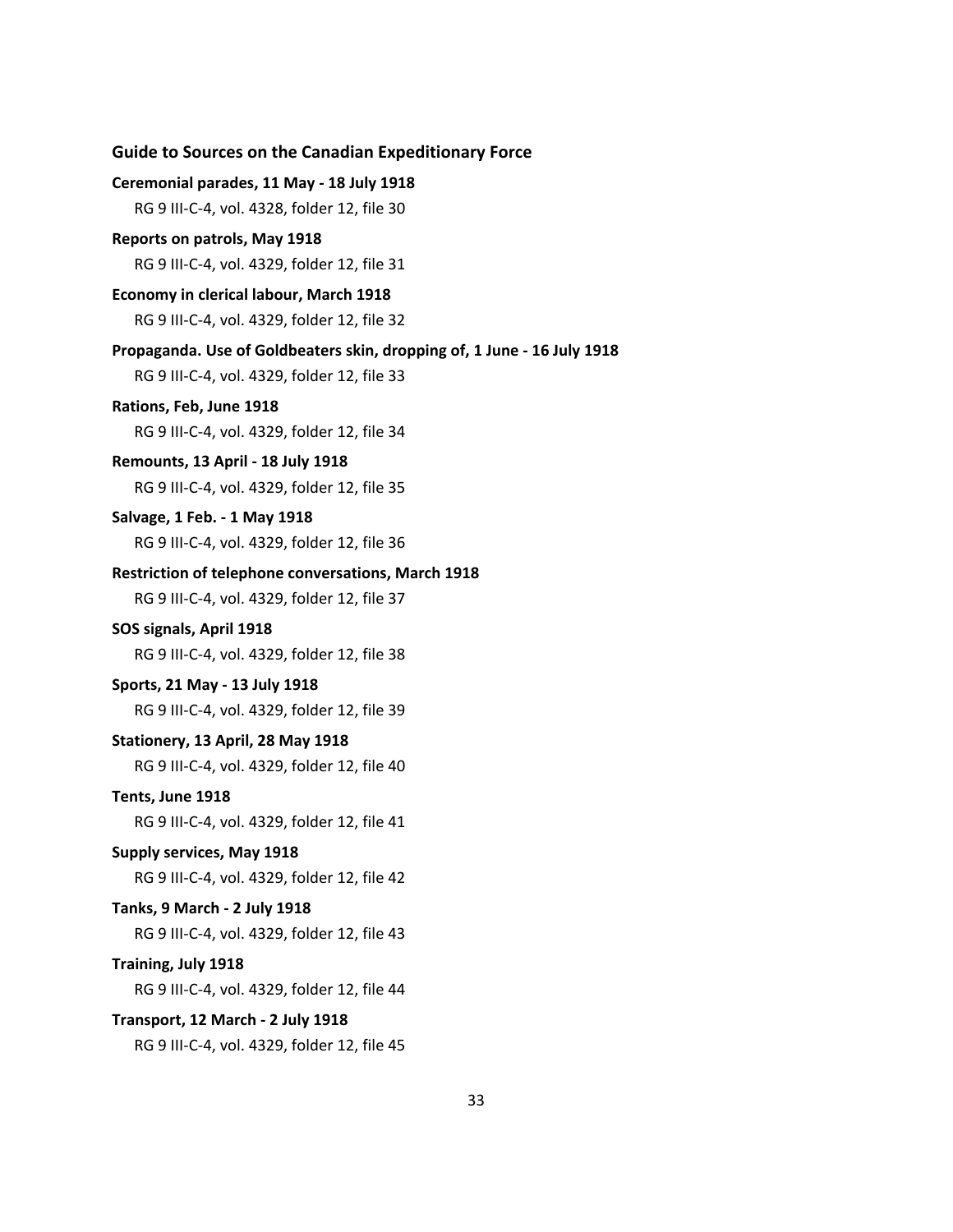```
Ammunition and fuzes, 24 Aug. - 1 Nov. 1918
   RG 9 III-C-4, vol. 4329, folder 12, file 46
Billets, 8 Sept. 1915 - 21 July 1918
   RG 9 III-C-4, vol. 4329, folder 12, file 47
Returns of bombs, grenades, small arms ammunition, 5 March - 24 July 1918
   RG 9 III-C-4, vol. 4329, folder 12, file 48
Location of dumps, 24 Aug. - 30 Oct. 1918
   RG 9 III-C-4, vol. 4329, folder 12, file 49
Routine orders, Second Army, March 1918
   RG 9 III-C-4, vol. 4329, folder 12, file 50
Ammunition and fuzes, 30 July 1917 - 25 July 1918
   RG 9 III-C-4, vol. 4329, folder 13, file 1
Material for camouflage, May 1918
   RG 9 III-C-4, vol. 4329, folder 13, file 2
Distribution of batteries
   RG 9 III-C-4, vol. 4329, folder 13, file 3
Dumps, 21 Jan. - 17 July1918
   RG 9 III-C-4, vol. 4329, folder 13, file 4
Notes on gas, Feb. 1918
   RG 9 III-C-4, vol. 4329, folder 13, file 5
Moves and reliefs, 28 March - 29 April 1918
   RG 9 III-C-4, vol. 4329, folder 13, file 6
Reports on prematures, April 1918
   RG 9 III-C-4, vol. 4329, folder 13, file 7
Light railways, April 1918
   RG 9 III-C-4, vol. 4329, folder 13, file 8
SOS signals, March 1918
   RG 9 III-C-4, vol. 4329, folder 13, file 9
Reports on SAA, 4 March - 23 May 1918
   RG 9 III-C-4, vol. 4329, folder 13, file 10
Transportation for working parties, Feb. 1918
   RG 9 III-C-4, vol. 4329, folder 13, file 11
```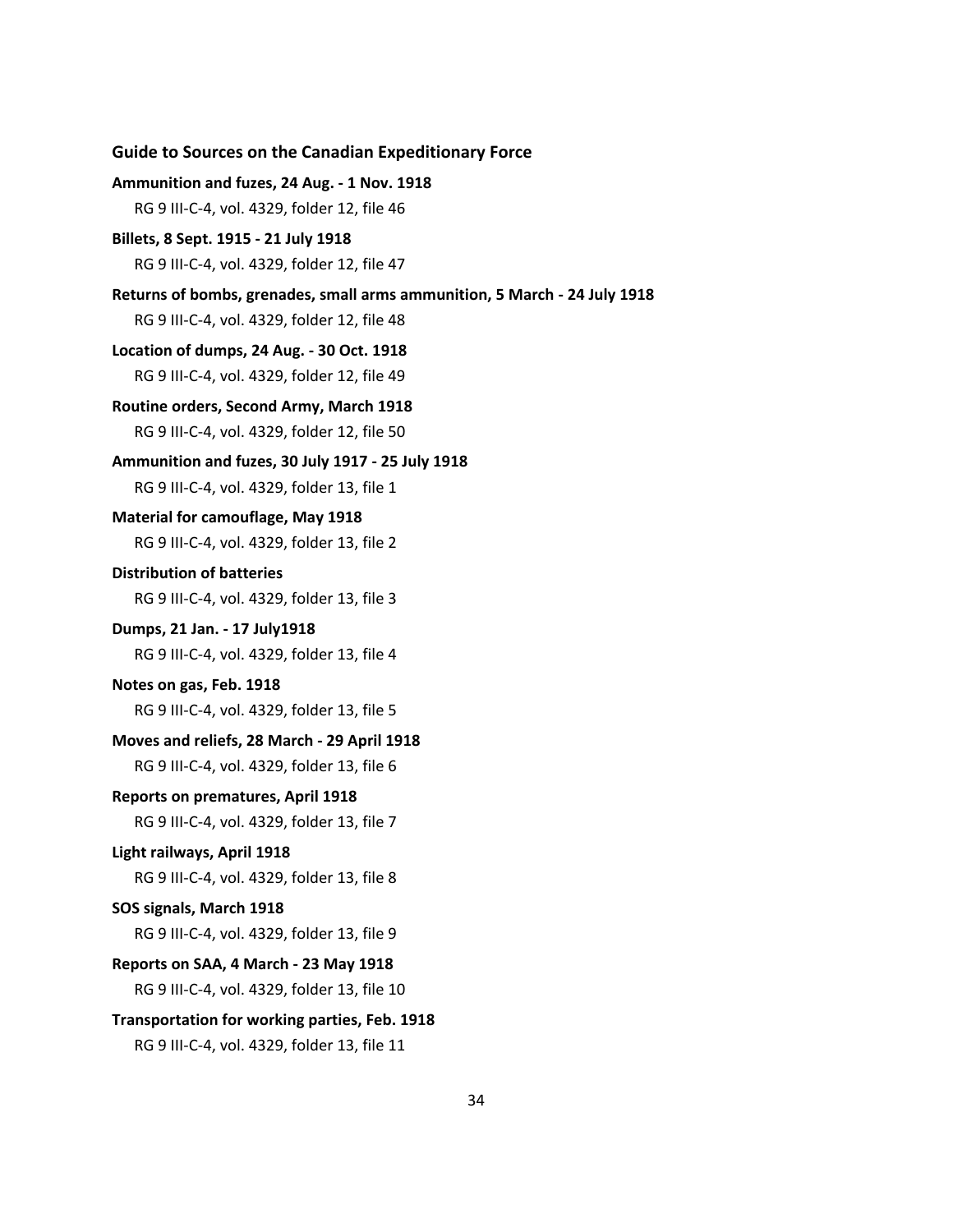| <b>Guide to Sources on the Canadian Expeditionary Force</b>                                     |
|-------------------------------------------------------------------------------------------------|
| Administrative instructions, 13 July - 5 Nov. 1918                                              |
| RG 9 III-C-4, vol. 4329, folder 13, file 12                                                     |
| Issue of ammunition, Sept. 1918                                                                 |
| RG 9 III-C-4, vol. 4329, folder 13, file 13                                                     |
| Boundaries, 6 Sept, 20 Oct. 1918                                                                |
| RG 9 III-C-4, vol. 4329, folder 13, file 14                                                     |
| Provisional defence schemes, 4 Oct, 14 Dec. 1918<br>RG 9 III-C-4, vol. 4329, folder 13, file 15 |
| Gas, Oct. 1918                                                                                  |
| RG 9 III-C-4, vol. 4329, folder 13, file 16                                                     |
| Artillery instructions, 3-25 Aug. 1918                                                          |
| RG 9 III-C-4, vol. 4329, folder 13, file 17                                                     |
| Location statements, 4 Sept. - 14 Oct. 1918                                                     |
| RG 9 III-C-4, vol. 4329, folder 13, file 18                                                     |
| Medical arrangements, 29 Aug. - 19 Sept. 1918                                                   |
| RG 9 III-C-4, vol. 4329, folder 13, file 19                                                     |
| Moves and reliefs, 19 July - 3 Nov. 1918                                                        |
| RG 9 III-C-4, vol. 4329, folder 13, file 20                                                     |
| <b>Operations. Valenciennes, Oct. 1918</b>                                                      |
| RG 9 III-C-4, vol. 4329, folder 13, file 21                                                     |
| Minor operations, 32nd (Br) Division, June 1918                                                 |
| RG 9 III-C-4, vol. 4329, folder 13, file 22                                                     |
| Operation orders, CRA, 2nd Canadian Division, 11 July - 7 Nov. 1918                             |
| RG 9 III-C-4, vol. 4329, folder 13, file 23                                                     |
| March to the Rhine, 11 Nov. - 19 Dec. 1918                                                      |
| RG 9 III-C-4, vol. 4329, folder 13, file 24                                                     |
| Strength returns, 29 July - 3 Dec. 1918                                                         |
| RG 9 III-C-4, vol. 4329, folder 13, file 25                                                     |
| Report on wells, Aug. 1918<br>RG 9 III-C-4, vol. 4329, folder 13, file 26                       |
| Settlement of estates of deceased personnel, Feb. 1915                                          |
| RG 9 III-C-4, vol. 4329, folder 14, file 1                                                      |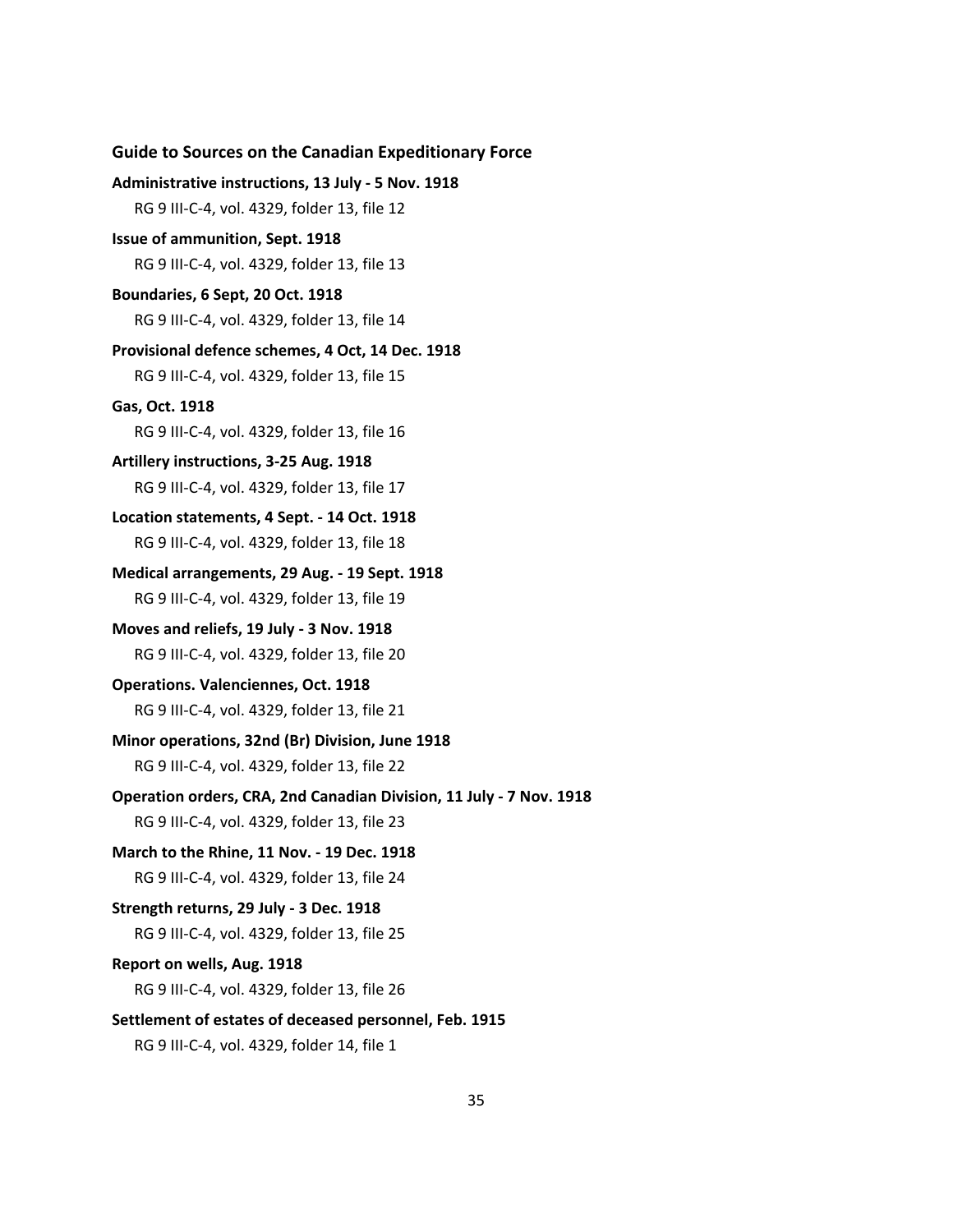# **Guide to Sources on the Canadian Expeditionary Force Instructions re clothing, 23 Oct. - 29 Nov. 1915** RG 9 III-C-4, vol. 4329, folder 14, file 2 **Lecture on courts martial** RG 9 III-C-4, vol. 4329, folder 14, file 3 **Gas, 27 Aug. 1915 - 9 Oct. 1917** RG 9 III-C-4, vol. 4329, folder 14, file 4 **Memo re honours and awards, Oct. 1915** RG 9 III-C-4, vol. 4329, folder 14, file 5 **Shortage of interpreters, Nov. 1915** RG 9 III-C-4, vol. 4329, folder 14, file 6 **Signal station locations** RG 9 III-C-4, vol. 4329, folder 14, file 7 **Reports on officers, 6 Oct. 1915 - 20 Jan. 1916** RG 9 III-C-4, vol. 4329, folder 14, file 8 **Transport and traffic, 17 Feb. 1916 - 8 Oct. 1917** RG 9 III-C-4, vol. 4329, folder 14, file 9 **Administrative instructions, 7 Oct. - 18 Dec. 1917** RG 9 III-C-4, vol. 4329, folder 14, file 10 **Agriculture, 3 Dec. 1917 - 14 Feb. 1918** RG 9 III-C-4, vol. 4329, folder 14, file 11 **Ammunition, 3 Dec. 1917 - 6 Feb. 1918** RG 9 III-C-4, vol. 4329, folder 14, file 12 **Billets and lines, 26 Oct. - 16 Dec. 1917** RG 9 III-C-4, vol. 4330, folder 14, file 13 **Bombs, grenades, SAA and sights, 30 July 1917 - 30 March 1918** RG 9 III-C-4, vol. 4330, folder 14, file 14 **Camouflage, 3 Jan. 1918** RG 9 III-C-4, vol. 4330, folder 14, file 15 **Transfer of personnel, Sept. 1917** RG 9 III-C-4, vol. 4330, folder 14, file 16 **Dripping, 27 Nov. - 11 Dec. 1917**

RG 9 III-C-4, vol. 4330, folder 14, file 17

#### 36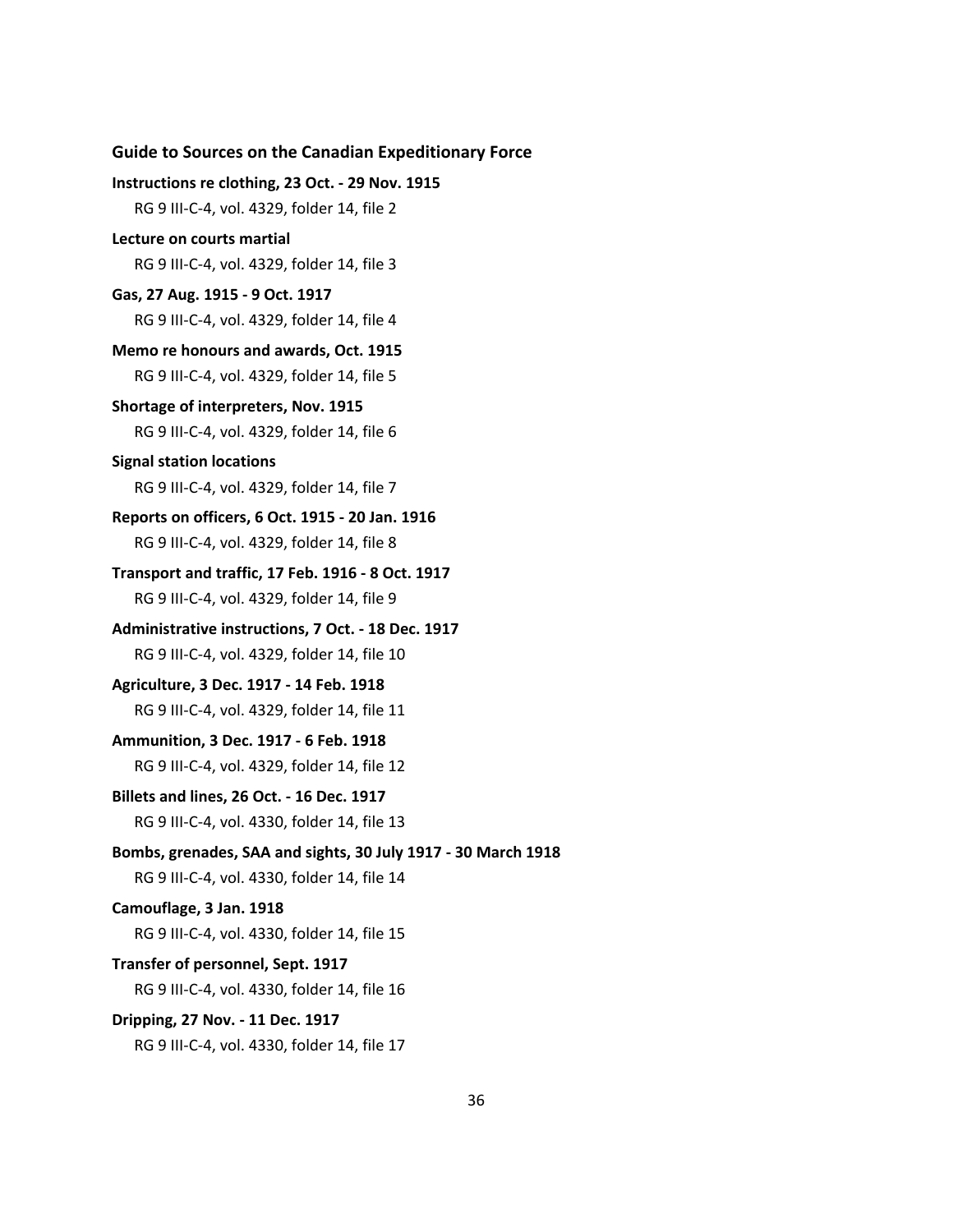**Guide to Sources on the Canadian Expeditionary Force Canteens, Nov. 1917** RG 9 III-C-4, vol. 4330, folder 14, file 18 **List of cemeteries, 29 Oct. 1917 - 26 Feb. 1918** RG 9 III-C-4, vol. 4330, folder 14, file 19 **Christmas greetings from Sir Robert Borden, Dec. 1917** RG 9 III-C-4, vol. 4330, folder 14, file 20 **Claims for crop damage, 8 Feb. 1916 - 20 Dec. 1917** RG 9 III-C-4, vol. 4330, folder 14, file 21 **Instructions re clothing, 21 Nov. - 5 Dec. 1917** RG 9 III-C-4, vol. 4330, folder 14, file 22 **Congratulatory message from Maj.-Gen. Burstall, 15 Nov. 1917** RG 9 III-C-4, vol. 4330, folder 14, file 23 **Codes, 5 Nov. 1917 - 24 Jan. 1918** RG 9 III-C-4, vol. 4330, folder 14, file 24 **Damage by fire in a government hut, 17 Jan.- 14 Dec. 1918**  RG 9 III-C-4, vol. 4330, folder 14, file 25 **Daily orders, Pt II, Dec. 1914 - 1917** RG 9 III-C-4, vol. 4330, folder 14A **Defence schemes, 7 Aug. 1917 - 16 March 1918** RG 9 III-C-4, vol. 4330, folder 15, file 1 **Dental services, 14 Dec. 1917 - 2 Feb. 1918** RG 9 III-C-4, vol. 4330, folder 15, file 2 **Details for working parties, 28 Nov. 1917 - 30 Jan. 1918** RG 9 III-C-4, vol. 4330, folder 15, file 3 **Dump at La Targette, 5 Oct. 1917** RG 9 III-C-4, vol. 4330, folder 15, file 4 **Elections, 23 Nov. - 19 Dec. 1917** RG 9 III-C-4, vol. 4330, folder 15, file 5 **Prevention of fires, 14 Dec. 1917** RG 9 III-C-4, vol. 4330, folder 15, file 6 **Index system for files, 10 Dec. 1917** RG 9 III-C-4, vol. 4330, folder 15, file 7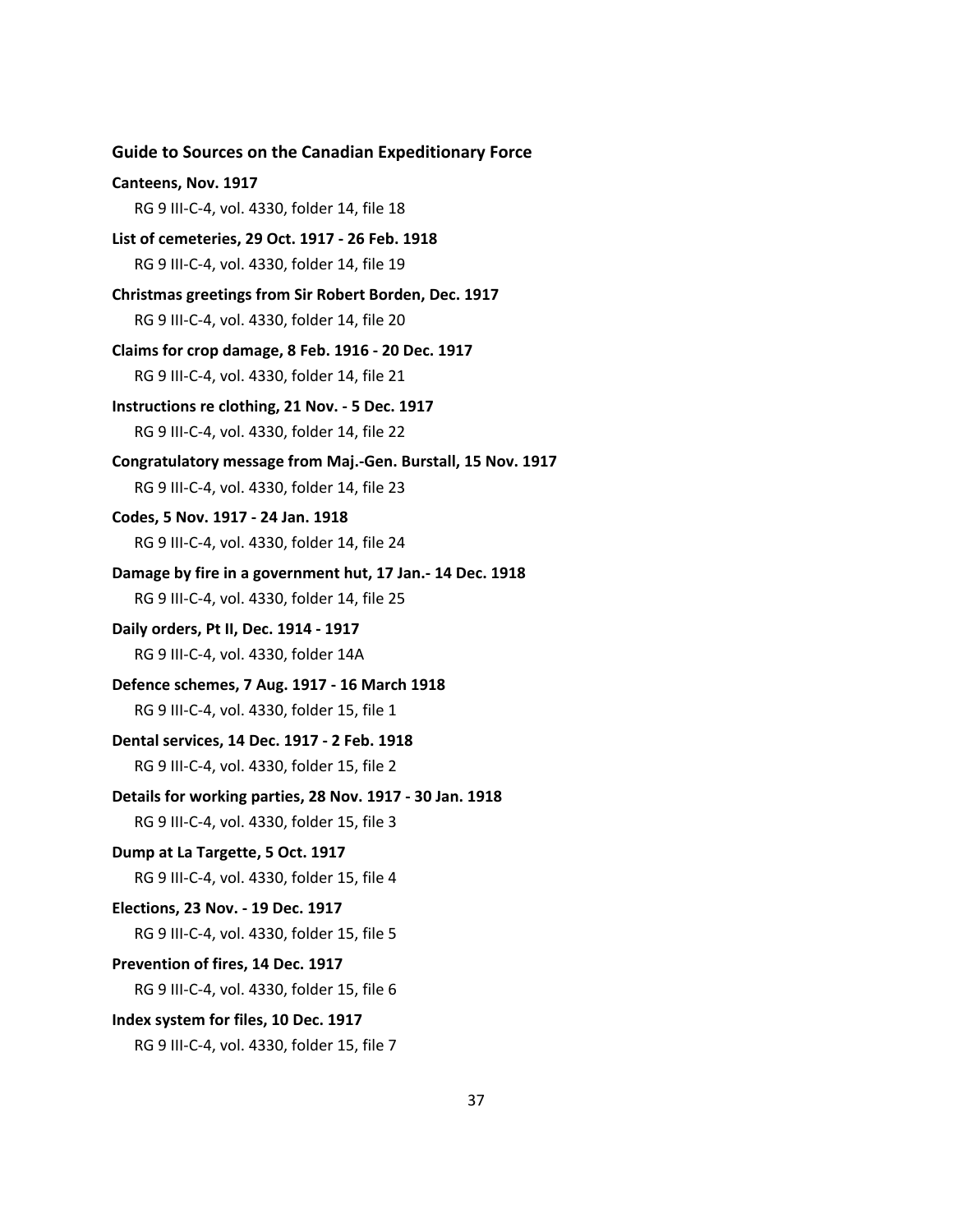**Guide to Sources on the Canadian Expeditionary Force Report on enemy gas attack, Dec. 1917** RG 9 III-C-4, vol. 4330, folder 15, file 8 **Reports on guns, Nov. 1917** RG 9 III-C-4, vol. 4330, folder 15, file 9 **Supply of machine and Lewis guns, 2 Nov. - 31 Dec. 1917** RG 9 III-C-4, vol. 4330, folder 15, file 10 **Inspections, 27 Sept. - 5 Oct. 1917** RG 9 III-C-4, vol. 4330, folder 15, file 11 **Request for officers who speak Chinese, 31 Oct. 1917 - 1 Feb. 1918** RG 9 III-C-4, vol. 4330, folder 15, file 12 **Lectures on battle of Ypres, 15 Oct. 1917** RG 9 III-C-4, vol. 4330, folder 15, file 13 **Unit locations, 2nd Canadian Division, 29 Nov. 1917 - 22 June 1918** RG 9 III-C-4, vol. 4330, folder 15, file 14 **Correspondence re maps, 15 April 1915 - 27 Jan. 1916** RG 9 III-C-4, vol. 4330, folder 15, file 15 **Medical arrangements, 6 Oct. 1917 - 24 Jan. 1918** RG 9 III-C-4, vol. 4330, folder 15, file 16 **Unveiling of Les Tilleuils memorial, 12 Dec. 1917 - 17 Feb. 1918** RG 9 III-C-4, vol. 4330, folder 15, file 17 **Moves and reliefs, 4 Oct. - 26 Dec. 1917** RG 9 III-C-4, vol. 4330, folder 15, file 18 **Notes on hostile projector attack, Feb. 1918** RG 9 III-C-4, vol. 4330, file 15, file 19 **Officers, 5 Nov. - 17 Dec. 1917** RG 9 III-C-4, vol. 4330, folder 15, file 20 **Instructions re patches, 22 Nov. 1917** RG 9 III-C-4, vol. 4330, folder 15, file 21 **Correspondence re personnel, 1 Oct. - 5 Dec. 1917** RG 9 III-C-4, vol. 4330, folder 15, file 22 **Photographers, 31 Dec. 1917 - 3 Jan. 1918** RG 9 III-C-4, vol. 4330, folder 15, file 23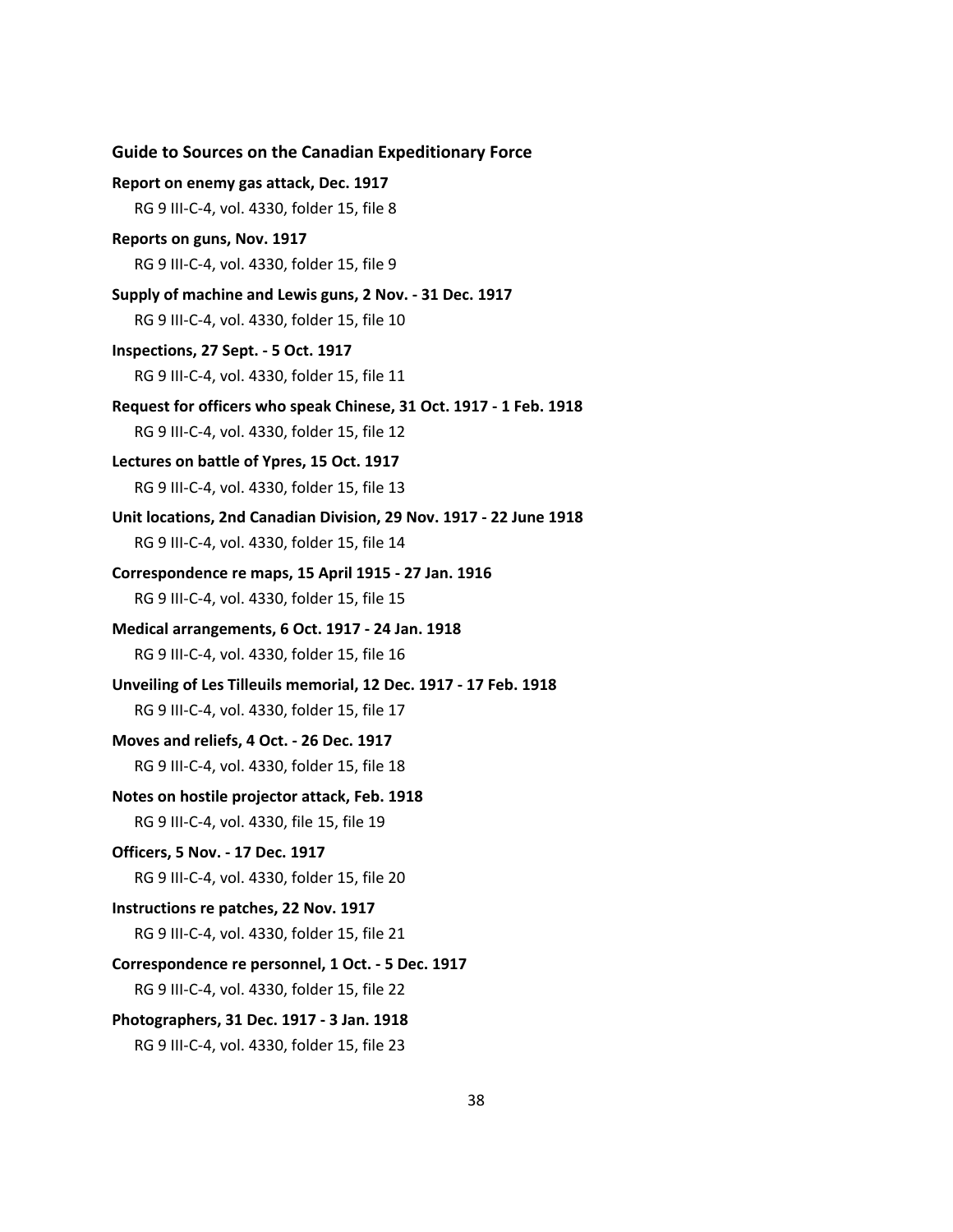**Information from behind the enemy's lines by means of coal gas balloons, 10 Oct. 1917** RG 9 III-C-4, vol. 4330, folder 15, file 24 **Light railways, Nov. 1917** RG 9 III-C-4, vol. 4330, folder 15, file 25 **Reduction in rations, 26 Oct. - 25 Dec. 1917** RG 9 III-C-4, vol. 4330, folder 15, file 26 **Remounts, 3 Oct. - 28 Nov. 1917** RG 9 III-C-4, vol. 4330, folder 15, file 27 **List of Russian personnel, Jan. 1918** RG 9 III-C-4, vol. 4330, folder 15, file 28 **Issue of SAA** RG 9 III-C-4, vol. 4330, folder 15, file 29 **Salvage of solder, Dec. 1917** RG 9 III-C-4, vol. 4330, folder 15, file 30 **Fumigation of blankets, Dec. 1917** RG 9 III-C-4, vol. 4330, folder 15, file 31 **German-speaking NCO's and men for signal service, 2 Nov. 1917 - 25 Jan. 1918** RG 9 III-C-4, vol. 4330, folder 15, file 32 **Stores, 9 Oct. - 3 Dec. 1917** RG 9 III-C-4, vol. 4330, folder 15, file 33 **Material for engineers, Nov. 1917** RG 9 III-C-4, vol. 4330, folder 15, file 34 **Strength returns, Dec. 1917** RG 9 III-C-4, vol. 4330, folder 15, file 35 **Circular memo re transport and traffic, 5 Oct. - 19 Dec. 1917** RG 9 III-C-4, vol. 4330, folder 15, file 36 **Trench mortars, Oct. 1917** RG 9 III-C-4, vol. 4330, folder 15, file 37 **Returns, war trophies, Nov. 1917** RG 9 III-C-4, vol. 4330, folder 15, file 38 **Reports on water supply, 2 Nov. - 12 Dec. 1917** RG 9 III-C-4, vol. 4330, folder 15, file 39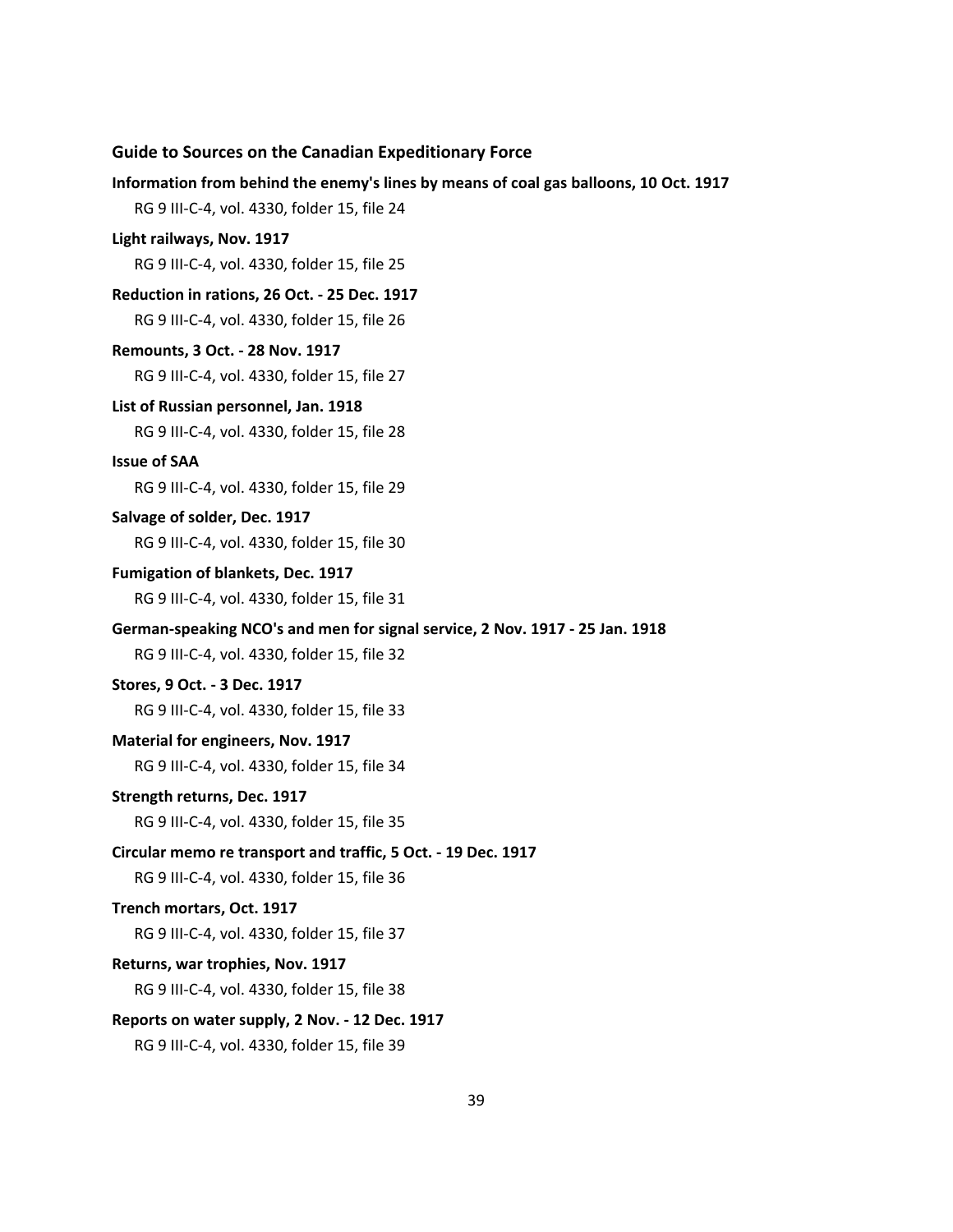| <b>Guide to Sources on the Canadian Expeditionary Force</b>                                             |
|---------------------------------------------------------------------------------------------------------|
| Victory Loan, Nov. 1917                                                                                 |
| RG 9 III-C-4, vol. 4330, folder 15, file 40                                                             |
| Gun repair workshops, Dec. 1917                                                                         |
| RG 9 III-C-4, vol. 4330, folder 15, file41                                                              |
| Administrative arrangements, 10 Aug. - 6 Sept. 1917                                                     |
| RG 9 III-C-4, vol. 4331, folder 16, file 1                                                              |
| Firing at aircraft from the ground at night, 31 Oct. 1917<br>RG 9 III-C-4, vol. 4331, folder 16, file 2 |
| Ammunition and fuzes, 14 May 1916 - 12 Jan. 1919                                                        |
| RG 9 III-C-4, vol. 4331, folder 16, file 3                                                              |
| Reference to battle honours on Christmas cards, Oct. 1917                                               |
| RG 9 III-C-4, vol. 4331, folder 16, file 4                                                              |
| Burial of an unknown man, Oct. 1917                                                                     |
| RG 9 III-C-4, vol. 4331, folder 16, file 5                                                              |
| Dripping, Oct. 1917                                                                                     |
| RG 9 III-C-4, vol. 4331, folder 16, file 6                                                              |
| Canteens, 25 June-16 Sept. 1917                                                                         |
| RG 9 III-C-4, vol. 4331, folder 16, file 7                                                              |
| Censorship of Christmas and New Year cards, 16 Oct. 1917                                                |
| RG 9 III-C-4, vol. 4331, folder 16, file 8                                                              |
| Details of oil drum stove                                                                               |
| RG 9 III-C-4, vol. 4331, folder 16, file 9                                                              |
| Dispositions, 8th AFA Brigade, Nov. 1917                                                                |
| RG 9 III-C-4, vol. 4331, folder 16, file 10                                                             |
| Reports on dumps, Nov. 1917                                                                             |
| RG 9 III-C-4, vol. 4331, folder 16, file 11                                                             |
| Returns, guns and howitzers, Nov. 1917                                                                  |
| RG 9 III-C-4, vol. 4331, folder 16, file 12                                                             |
| Notes on the prevention of espionage, May 1916                                                          |
| RG 9 III-C-4, vol. 4331, folder 16, file 13                                                             |
| Unit locations, 2nd Canadian Div                                                                        |
| RG 9 III-C-4, vol. 4331, folder 16, file 14                                                             |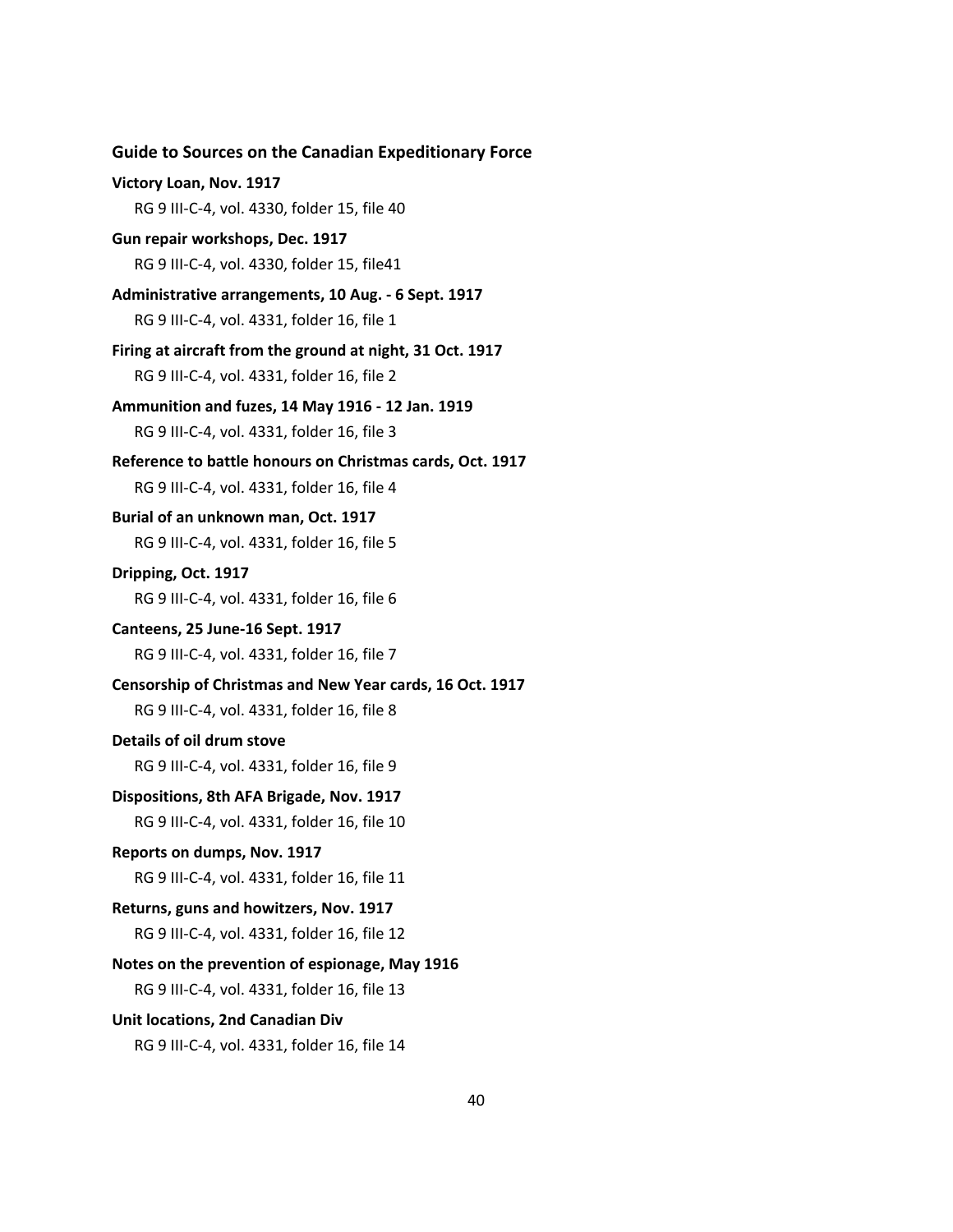```
Guide to Sources on the Canadian Expeditionary Force
Correspondence re manuals, May 1917
   RG 9 III-C-4, vol. 4331, folder 16, file 15
Moves and reliefs, 33rd (Br) Division, Nov. 1917
   RG 9 III-C-4, vol. 4331, folder 16, file 16
Reports on officers, 20 May 1916 - 26 Oct. 1917
   RG 9 III-C-4, vol. 4331, folder 16, file 17
Instructions re pay, Feb. 1917
   RG 9 III-C-4, vol. 4331, folder 16, file 18
Personnel, 21 Nov. 1916 - 20 June 1917
   RG 9 III-C-4, vol. 4331, folder 16, file 19
Instructions re photographers, Oct. 1917
   RG 9 III-C-4, vol. 4331, folder 16, file 20
Instructions re postal service, 21 July 1916 - 26 May 1917
   RG 9 III-C-4, vol. 4331, folder 16, file 21
Circular re prisoners of war, April 1917
   RG 9 III-C-4, vol. 4331, folder 16, file 22
Instructions re regimental funds, Jan. 1916
   RG 9 III-C-4, vol. 4331, folder 16, file 23
Remounts, Aug. 1917
   RG 9 III-C-4, vol. 4331, folder 16, file 24
Salvage of unserviceable clothing, 29 Sept. 1916 - 22 Aug. 191 
   RG 9 III-C-4, vol. 4331, folder 16, file 25
2nd Canadian Division horse show, June 1916
   RG 9 III-C-4, vol. 4331, folder 16, file 26
Deficiencies in stores, May 1916
   RG 9 III-C-4, vol. 4331, folder 16, file 27
Machinery, 3 Oct. - 23 Nov. 1917
   RG 9 III-C-4, vol. 4331, folder 16, file 28
Strength returns, Oct. 1917
   RG 9 III-C-4, vol. 4331, folder 16, file 29
Transport and traffic, Oct. 1917
   RG 9 III-C-4, vol. 4331, folder 16, file 30
```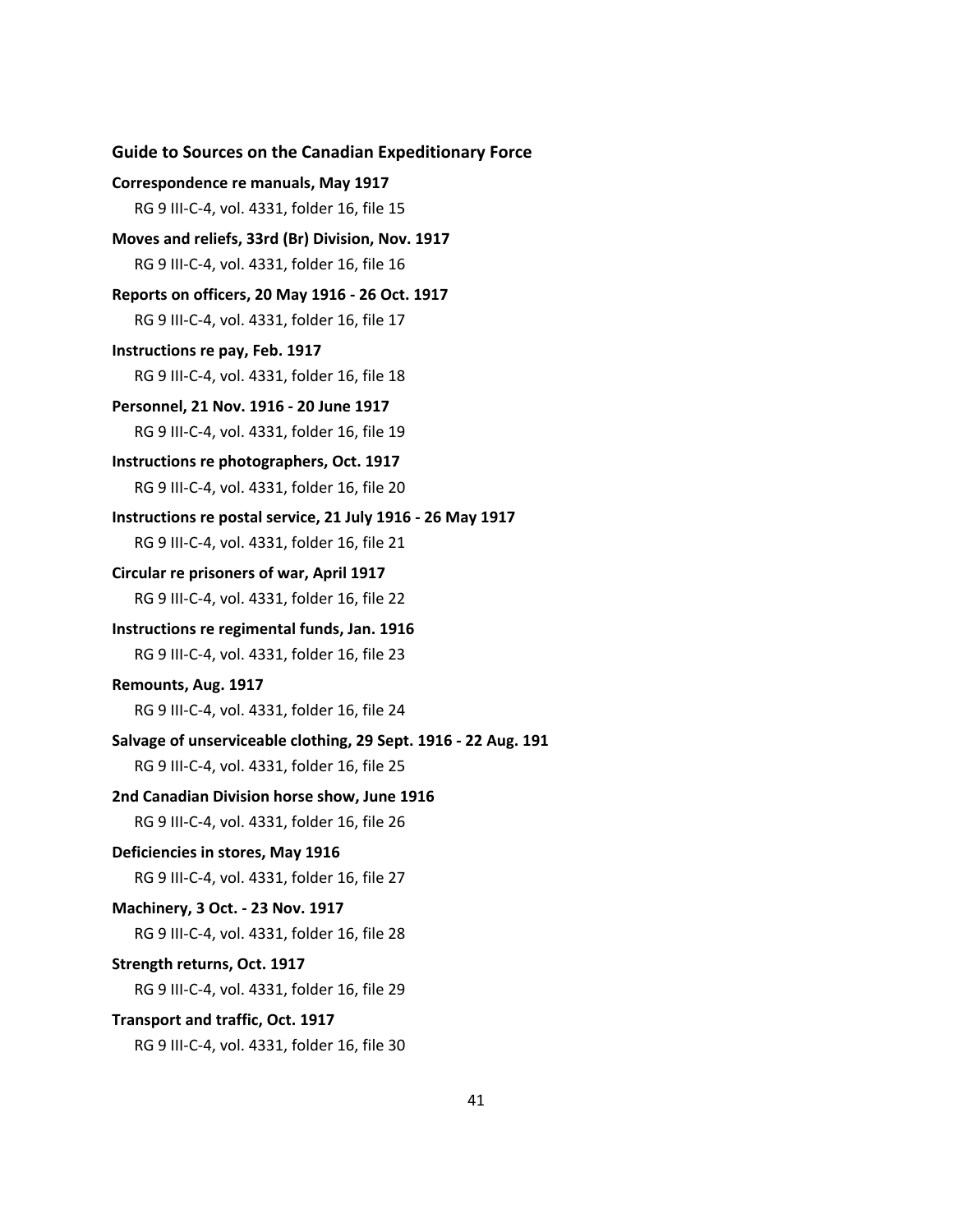| <b>Guide to Sources on the Canadian Expeditionary Force</b>                                                           |
|-----------------------------------------------------------------------------------------------------------------------|
| Claims for trophies, 4 Aug. - 19 Sept. 1916                                                                           |
| RG 9 III-C-4, vol. 4331, folder 16, file 31                                                                           |
| Location of veterinary service, Sept. 1917                                                                            |
| RG 9 III-C-4, vol. 4331, folder 16, file 32                                                                           |
| Report of YMCA, July 1917                                                                                             |
| RG 9 III-C-4, vol. 4331, folder 16, file 33                                                                           |
| Routine orders, 2nd Canadian Division HQ, 3Dec. 1915 - 30 Jan. 1916<br>RG 9 III-C-4, vol. 4331, folder 16, file 34    |
| Routine orders, CRA, 2nd Canadian Division, 20 Nov. 1915 - 30 Oct. 1916<br>RG 9 III-C-4, vol. 4331, folder 16, file35 |
| Intelligence summaries, 2nd Canadian Division HQ, 21 Sept. - 8 Oct. 1917                                              |
| RG 9 III-C-4, vol. 4331, folder 16, file 36                                                                           |
| Intelligence summaries, First Army, 12 Feb. - 8 Oct. 1917                                                             |
| RG 9 III-C-4, vol. 4331, folder 16, file 37                                                                           |
| Maps, 31 Aug. - 26 Oct. 1917                                                                                          |
| RG 9 III-C-4, vol. 4331, folder 16, file 38                                                                           |
| Operation summaries, First Army, 24 Sept. - 9 Oct. 1917                                                               |
| RG 9 III-C-4, vol. 4331, folder 16, file 39                                                                           |
| <b>Ammunition states, June 1916</b>                                                                                   |
| RG 9 III-C-4, vol. 4331, folder 16, file 40                                                                           |
| Nominal roll on leaving Canada, 1915<br>RG 9 II B3, vol.79                                                            |
| <b>Daily Orders</b>                                                                                                   |
| RG 150, vol. 239                                                                                                      |
| Part 1 = 1917/01/01 - 1917/06/30                                                                                      |
| Part 2 = 1917/07/02 - 1917/12/31                                                                                      |
| Part 3 = 1918/01/07 - 1918/12/31                                                                                      |
| Part 4 = 1919/01/03 - 1919/09/05                                                                                      |
| Part 5 = 1915/09/25 - 1916/07/31                                                                                      |
| Part 6 = 1916/08/07 - 1916/12/31                                                                                      |
| Part 7 = 1915/05/29 - 1915/09/12                                                                                      |
|                                                                                                                       |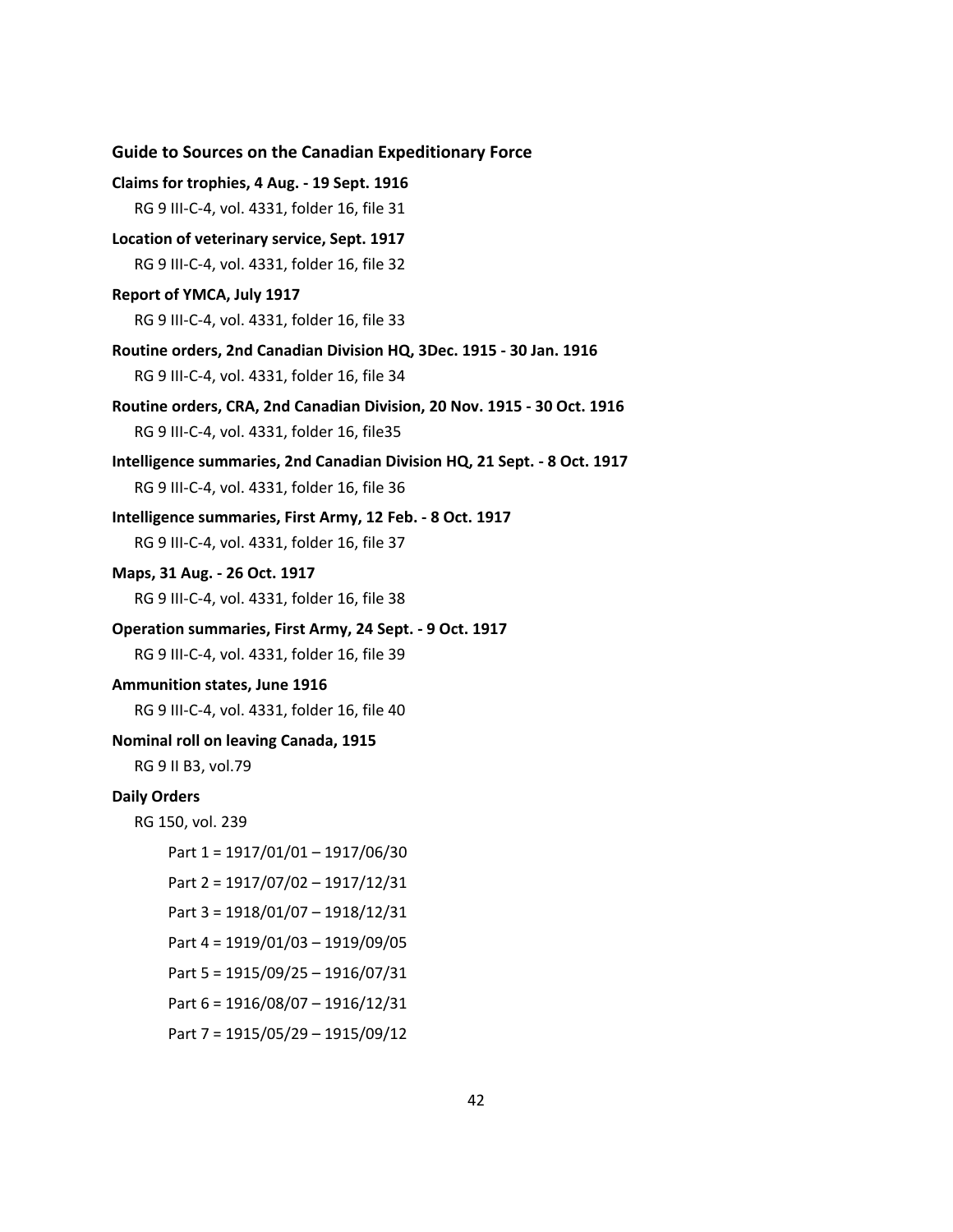# <span id="page-44-0"></span>**3 rd Canadian Divisional Ammunition Column**

| <b>Background Information</b>                                                                                                                                                                      |
|----------------------------------------------------------------------------------------------------------------------------------------------------------------------------------------------------|
| Organized in December 1915 under the command of Lieutenant-Colonel W. G.<br>Hurdman.                                                                                                               |
| Authorization published in General Order 69 of 15 July 1916.                                                                                                                                       |
| No.1 Section recruited in Kingston, No. 2 Section in Toronto and No. 3 Section in<br>Winnipeg, (A fourth section was added in England but the unit was reduced to three<br>sections in June 1917). |
| Left Saint John 17 March 1916 aboard METAGMA.                                                                                                                                                      |
| Arrived in England 25 March 1916.                                                                                                                                                                  |
| Arrived in France 15 July 1916. 3rd Canadian Divisional Artillery.                                                                                                                                 |
| Returned to England 19 February 1919.                                                                                                                                                              |
| Arrived in Canada March 1919.                                                                                                                                                                      |
| Demobilized at Ottawa and Toronto.                                                                                                                                                                 |
| Disbanded by General Order 191 of 1 November 1920.                                                                                                                                                 |

# **Sources**

In this section, the text in bold is the main topic and the indented part is the archival reference. Use the archival reference to order the document.

# **War diary, 14 July 1916 - 19 March 1919**

RG 9 III-D-3, vol. 4979, folder 586

# **Badges**

RG 24, vol.1529, file HQ 683-80-1

## **Concert in Ottawa**

RG 24, vol.1529, file HQ 683-80-2

## **Mobilization accounts**

RG 24, vol.1529, file HQ 683-80-4

## **Historical record**

RG 9 III-D-1, vol. 4685, folder 34, file 7

# **Badges**

RG 9 III-D-1, vol. 4685, folder 34, file 8

# **Demobilization**

RG 24, vol.1774, file HQ 683-633-3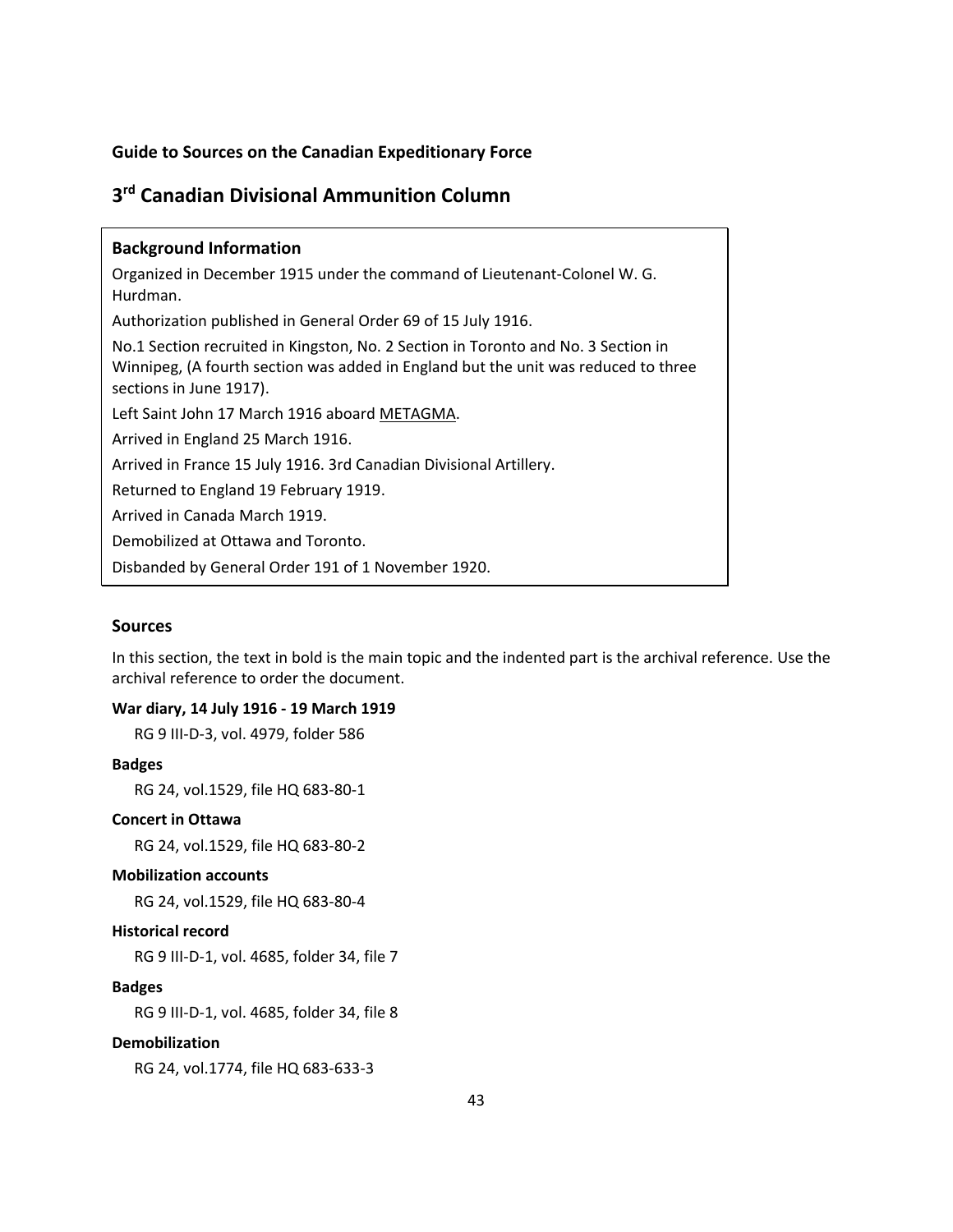## **Organization, No. 2 Section**

RG 24, vol.4382, file 2D.34-7-108

#### **OMFC file**

RG 9 III-A-1, vol. 51, file 8-6-82

#### **Organization, orderly room**

RG 9 III-B-1, vol. 472, file 0-120-1

## **Transportation**

RG 9 III-B-1, vol. 549, file T-463-1

### **Nominal rolls of officers**

RG 9 III-B-1, vol. 2234, file N-6-29

# **Nominal roll on leaving Canada, 1916**

RG 9 II B3, vol. 79

#### **Daily Orders**

RG 150, vol. 239

Part 1 = 1916/02/24 – 1916/05/30

## RG 150, vol. 240

Part 2 = 1916/06/01 – 1916/09/30

- Part 3 = 1916/10/01 1917/01/31
- Part 4 = 1917/03/26 1917/08/31
- Part 5 = 1917/09/02 1918/02/28
- Part 6 = 1918/03/02 1919/07/30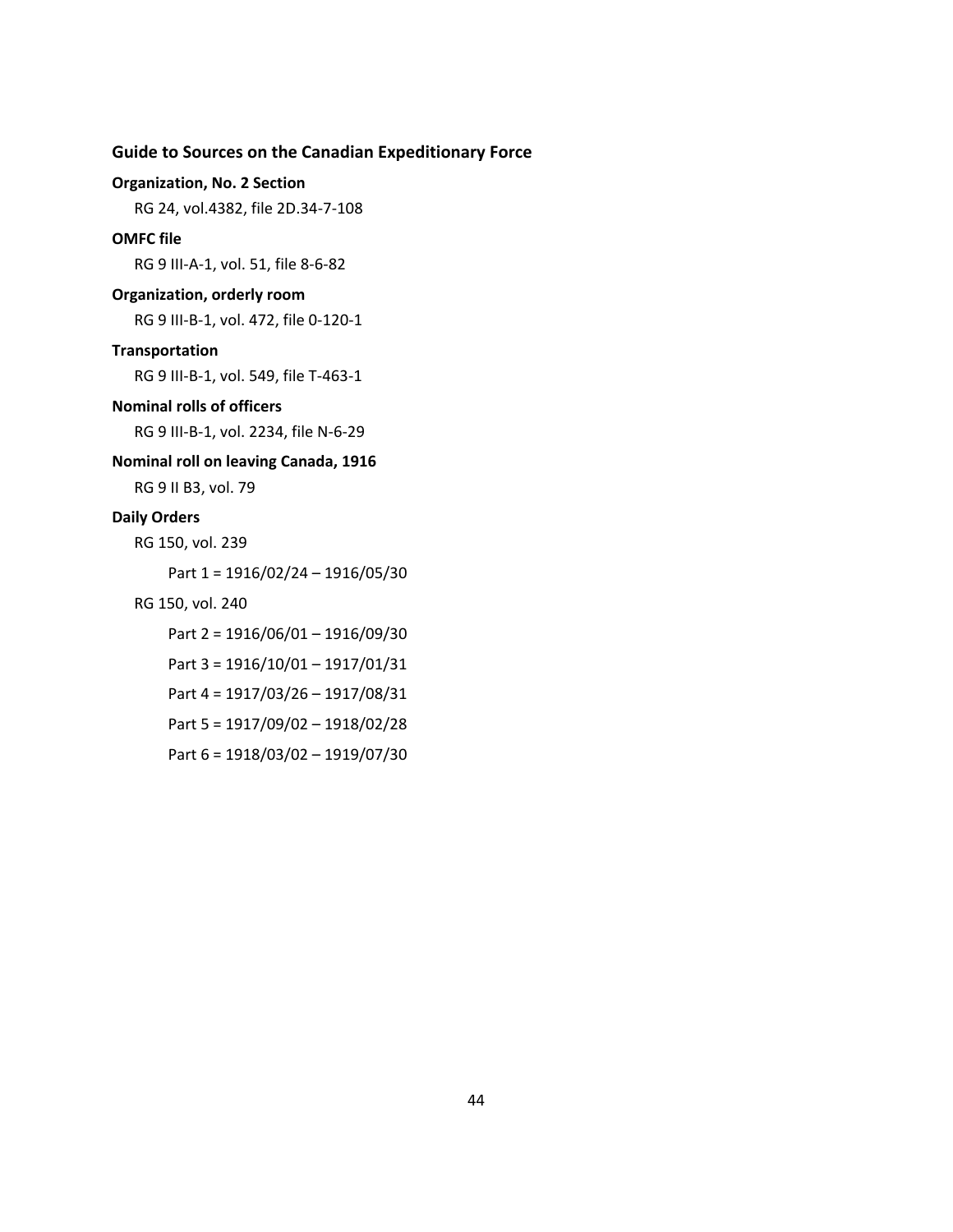# <span id="page-46-0"></span>**4 th Canadian Divisional Ammunition Column**

# **Background Information**

Organized in France in May 1917 under the command of Major E. T. B. Gillmore.

Authorized by Canadian Corps Q/9/2/1 of 31 May 1917.

Mobilized at Bouvigny Huts on 25 June 1917: 1st, 2nd and 3rd CDACs each supplying a section.

Strength: 10 officers, 485 other ranks.

Returned to England 26 April 1919.

Arrived in Canada in May 1919.

Disbanded by General Order 191 of 1 November 1920.

## **Sources**

In this section, the text in bold is the main topic and the indented part is the archival reference. Use the archival reference to order the document.

### **War diary, 1 May 1917 - 30 April 1919**

RG 9 III-D-3, vol. 4979, folder 587

#### **Routine orders, 8 Dec. 1917**

RG 9 III-C-4, vol. 4280, folder 18, file 2

## **Operation order, 20 Dec. 1917**

RG 9 III-C-4, vol. 4320, folder 10, file 7

# **Historical record**

RG 9 III-D-1, vol. 4685, folder 3, file 9

## **Organization**

RG 9 III-C-4, vol. 4326, folder 7, file 24

### **Demobilization**

RG 24, vol.1666, file HQ 683-328-6

# **Argyll House file**

RG 9 III-B-1, vol. 3009, file V-150-33

#### **Daily Orders**

RG 150, vol. 240

Part 1 = 1918/01/08 – 1918/12/31

Part 2 = 1919/01/03 – 1919/12/19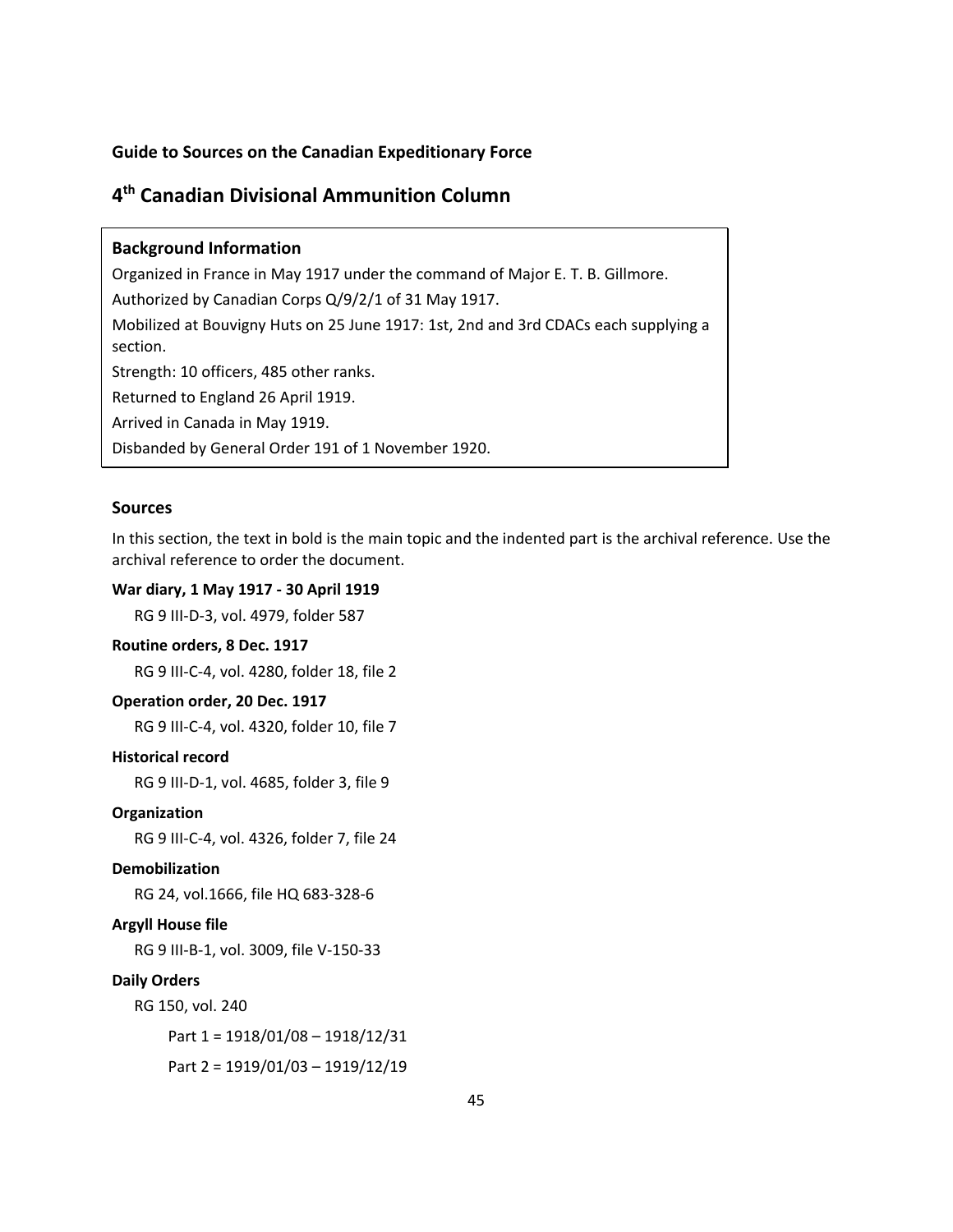Part 3 = 1916/08/29 – 1916/12/31 Part 4 = 1916/03/23 – 1916/08/29 Part 5 = 1917/01/01 – 1917/12/31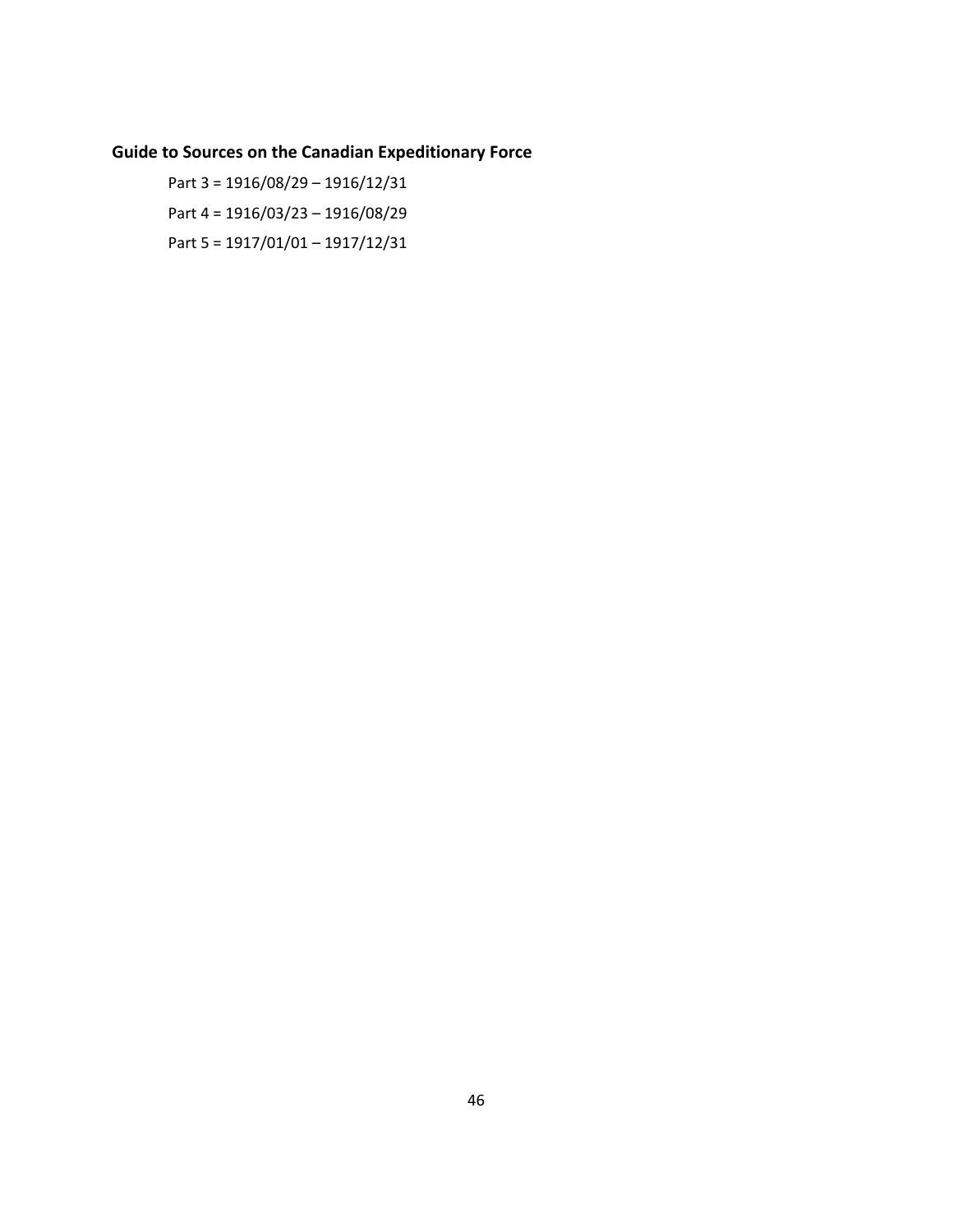# <span id="page-48-0"></span>**5 th Canadian Divisional Ammunition Column**

| <b>Background Information</b>                                                                                    |
|------------------------------------------------------------------------------------------------------------------|
| Organized in March 1916 as the 4th Divisional Ammunition Column. Commanded by<br>Lieutenant-Colonel R. Costigan. |
| Authorization published in General Order 69 of 15 July 1916.                                                     |
| Mobilized at Petawawa.                                                                                           |
| No.1 Section recruited in Montreal, No. 2 in Halifax and No. 3 in Vancouver.                                     |
| Left Halifax 13 September 1916 aboard NORTHLAND.                                                                 |
| Arrived in England 22 September 1916.                                                                            |
| Strength: 14 officers, 506 other ranks.                                                                          |
| Became 5th Canadian Divisional Ammunition Column 6 April 1917.                                                   |
| Arrived in France 22 August 1917.                                                                                |
| Returned to Canada in June 1919.                                                                                 |
| Demobilized in Montreal, Halifax and Vancouver.                                                                  |
| Disbanded by General Order 191 of 1 November 1920.                                                               |

# **Sources**

In this section, the text in bold is the main topic and the indented part is the archival reference. Use the archival reference to order the document.

# **War diary, 1 Feb. 1917 - 31 May 1919**

RG 9 III-D-3, vol. 4979, folder 588

# **Historical record**

RG 9 III-D-1, vol. 4685, folder 34, file 10

# **Badges**

RG 9 III-D-1, vol. 4685, folder 34, file 11

# **Correspondence re photographs**

RG 9 III-D-1, vol. 4685, folder 34, file 12

# **Organization, No. 2, Section**

RG 24, vol.4556, file 6D.131-24-1

# **Badges**

RG 24, vol.1666, file HQ 683-328-1